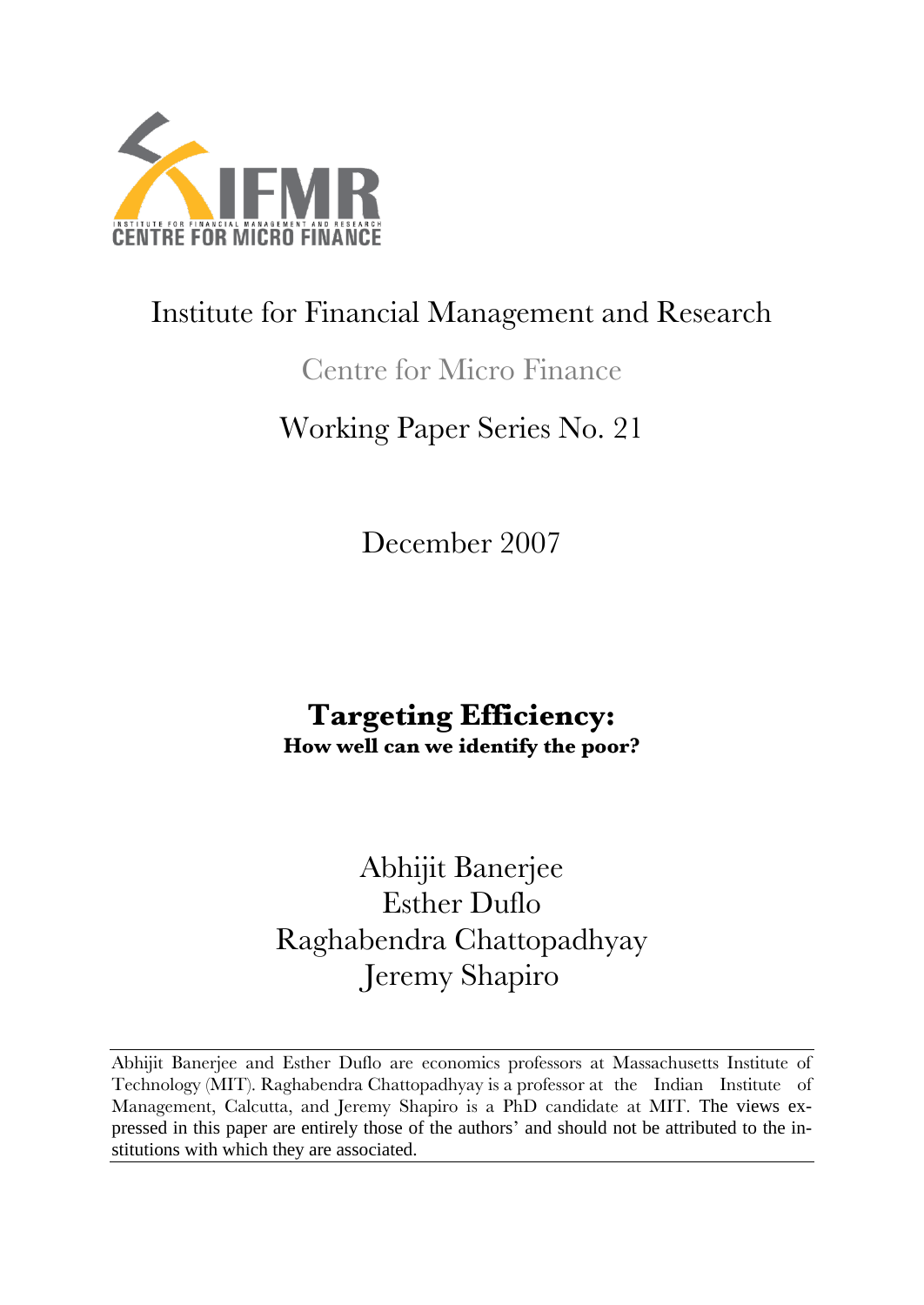# **Abstract**

Effective identification of the target population is crucial to the success of aid programs. However, evidence suggests that the targeting efficiency of aid programs is less than perfect. For example, a report by the Indian National Sample Survey Organization found that 18% of the wealthiest 20% of the rural population (ranked by monthly per capita expenditure) held Below Poverty Line rationing cards. Thus, even if an aid program is theoretically claimed to be effective, the impact of the program can be diluted if the program does not reach the intended population. In this study, we evaluate the targeting efficiency of various assistance programs operated by the government of India and a program operated by Bandhan, a Kolkata-based micro finance institution. We find that the methods used by government programs fail to identify the poorest of the poor. On the other hand, Bandhan's process, including a Participatory Rural Appraisal (PRA), successfully targets a group that appears poorer in various respects. Our findings suggest that PRAs can generate a reasonably good indicator of economic well-being and can serve as the basis for targeting.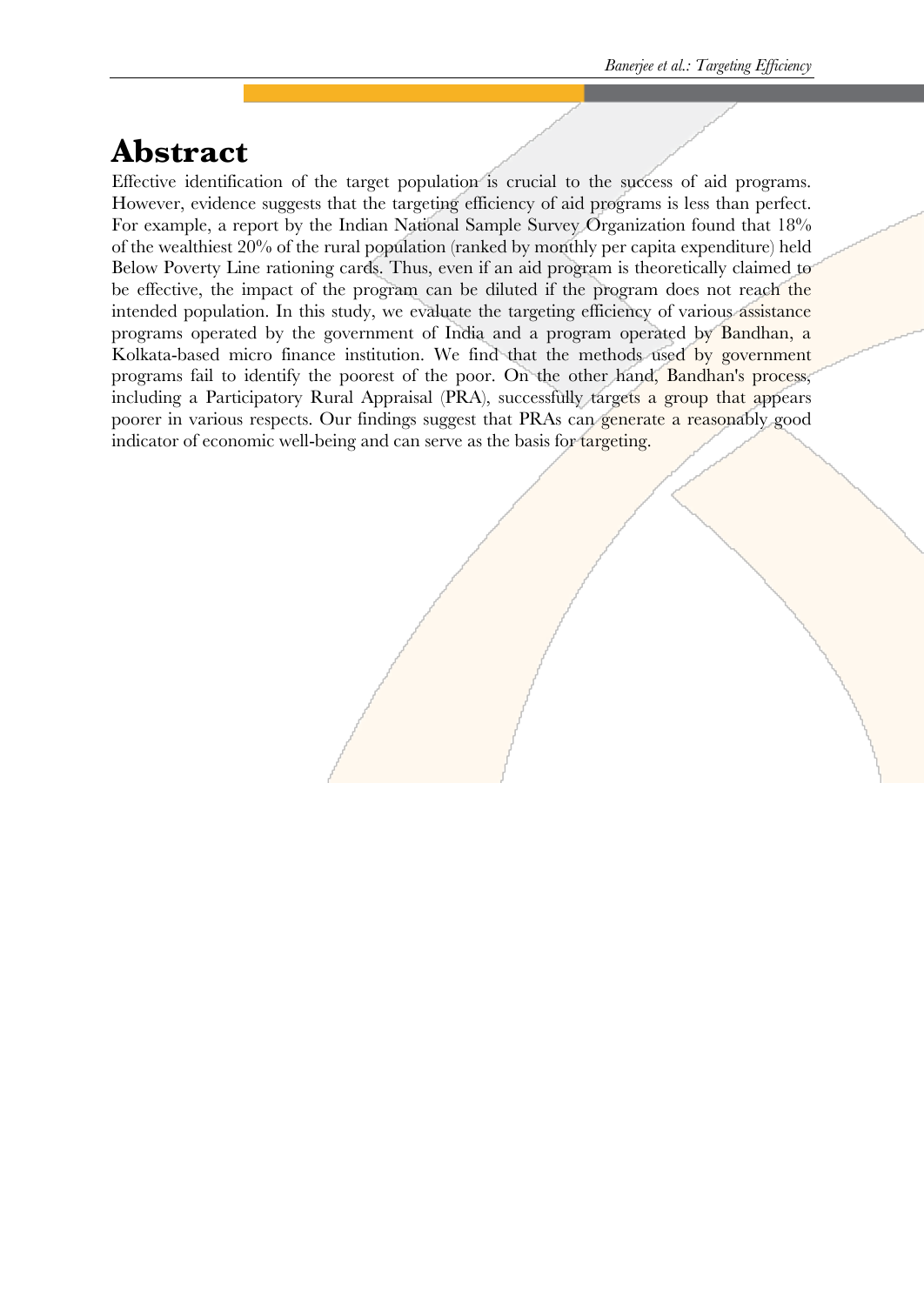# **Contents**

| 3. |  |
|----|--|
| 4. |  |
|    |  |
|    |  |
|    |  |
|    |  |
|    |  |
|    |  |
|    |  |
|    |  |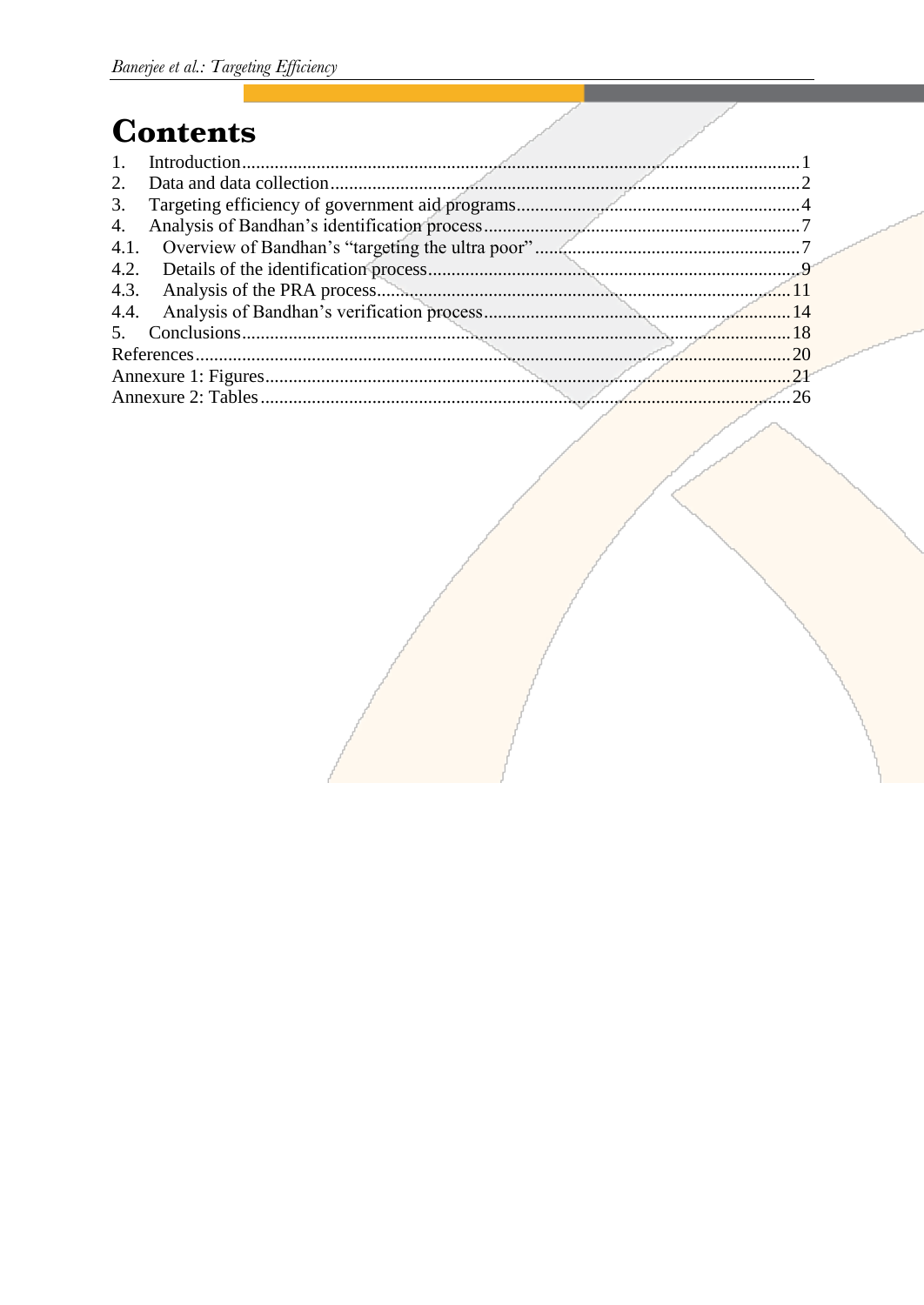## **Acknowledgments**

This study was prepared by the Centre of Micro Finance at the Institute for Financial Management and Research, Chennai. We thank Bandhan, in particular Mr. Ghosh and Ramaprasad Mohanto, for their tireless support and collaboration, Jyoti Prasad Mukhopadhyay and Sudha Kant for their research assistance, Prasid Chakraborty for his work collecting data, CGAP and the Ford Foundation for funding, and, especially, Annie Duflo and the Centre for Micro Finance for their outstanding support of this project.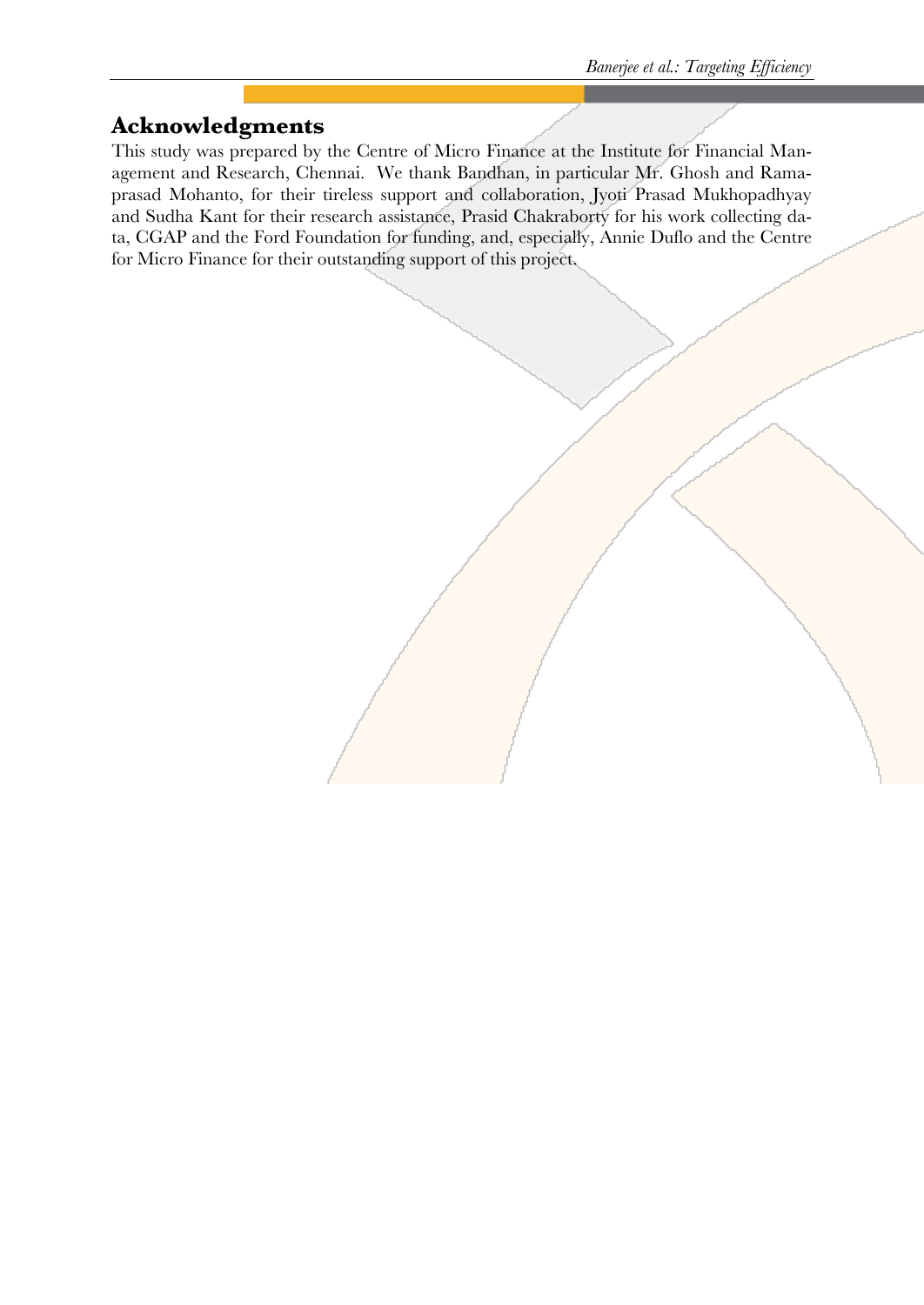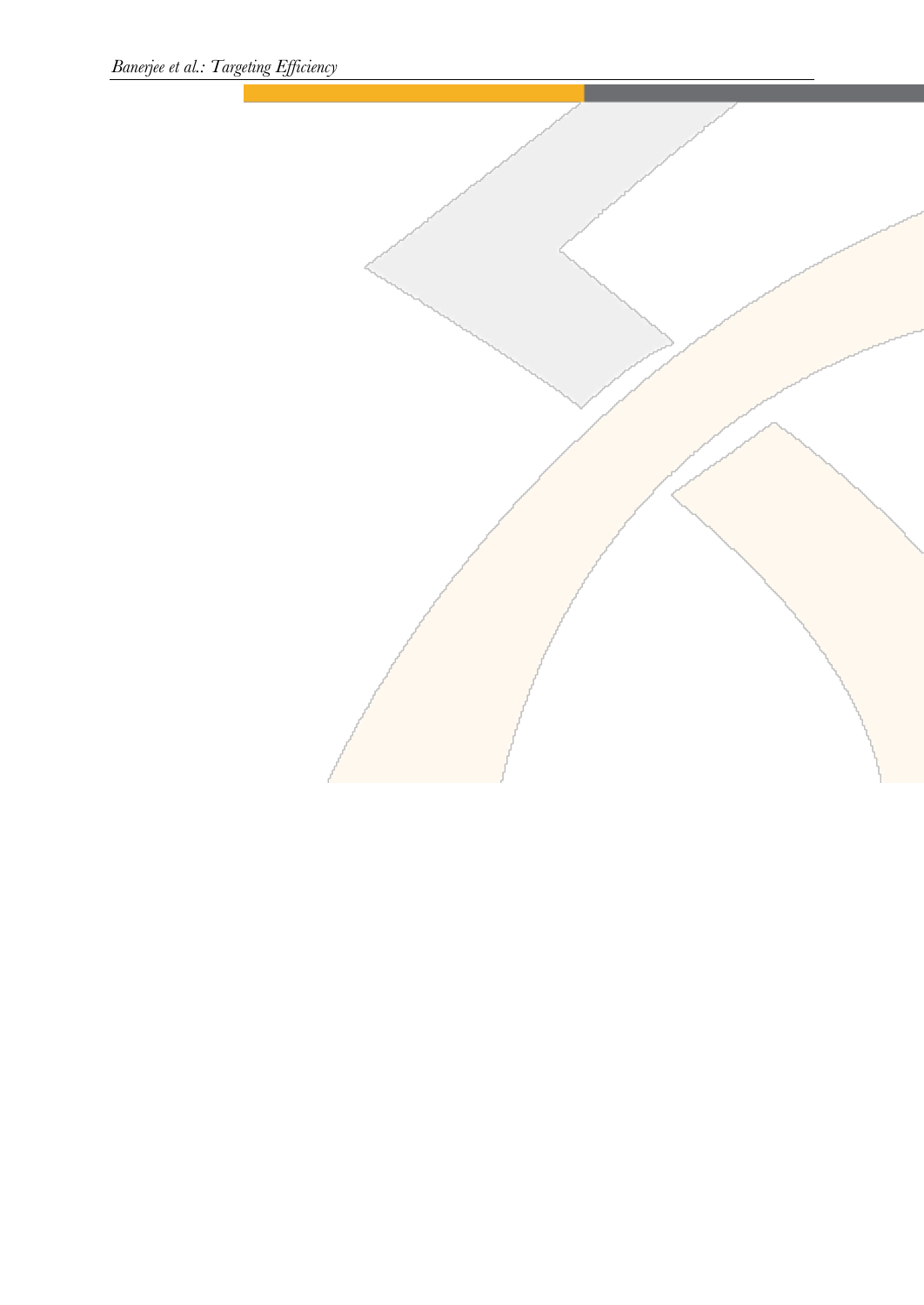## **1. Introduction**

Nearly all poverty alleviation programs target a particular sub-population. This feature is most readily apparent in programs designed to aid those who have suffered a particular tragedy, such as grants to widows of debt-ridden Maharashtra farmers, but is also generally true of large, broad based development interventions. At first blush, this may seem unremarkable and not to warrant particular consideration. But effective identification of the target population is crucial to the success of aid programs. If, for instance, households which are adequately nourished are identified as eligible for subsidized food, the program is unlikely to significantly reduce malnutrition.

When the targeted population is not distinguished by a well-defined, observable trait, however, identification of the intended population may be complicated. Evidence suggests that the targeting efficiency of aid programs is less than perfect. A report by the Indian National Sample Survey Organization found that 18% of the wealthiest 20% of the rural population (ranked by monthly per capita expenditure) held Below Poverty Line (BPL) rationing cards. That targeting inefficiency has real consequences is apparent from a 2006 story in *The Hindu* which reported on street protests carried out by families who had been denied their ration cards.

In this study, we evaluate the targeting efficiency of various assistance programs operated by the government of India. We find that the methods used to identify eligible households do not particularly target the poorest of the poor. In our sample, those who receive government assistance do not appear worse off, according to our measures of poverty, than households which do not.

We also evaluate the targeting efficiency of a process used by Bandhan, a Kolkatabased micro finance institution, to identify households eligible to participate in one of their programs designed to assist the poorest of the poor. This program offers eligible households grants consisting of income generating assets (livestock, inventory, etc.) as well as training and assistance operating a small-scale enterprise. The goal is to assist destitute households to establish a regular income source.

Our results indicate that Bandhan's process successfully targeted a group which appears poorer in various respects, particularly land ownership, assets and credit access. Along other dimensions of poverty, such as expenditure, the results are less crisp; it does not appear that per capita consumption among the identified group is less than among those not identi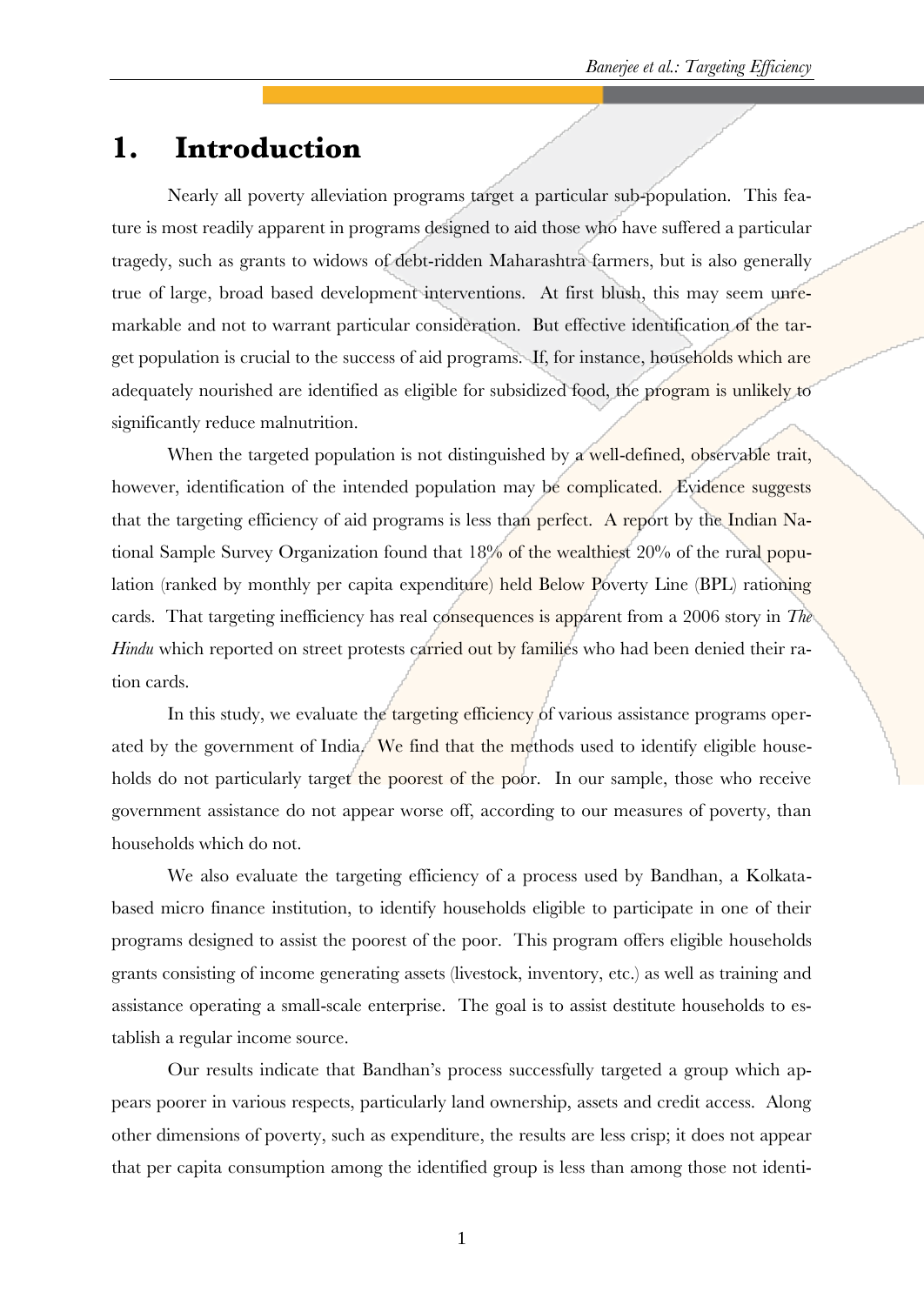fied as eligible. This may be in part due to the fact that these families are smaller, so that their total expenditure (not per capita) is made smaller.

While we focus on this particular intervention, our study has broader relevance since the identification process employed in this setting included a Participatory Rural Appraisal (PRA). PRA's are widely practiced by NGOs, both within India and internationally, when conducting development interventions. Increasingly, PRA methodologies are used to identify beneficiaries for assistance programs. Consequently, it is important that the information collected from a PRA accurately reflects the conditions within the village where it was conducted.

There is some evidence suggesting that certain types of information can accurately be obtained using PRAs (see Chambers (1994) for an overview of various results). Specifically in West Bengal, Chattopadhyay and Duflo (2001) collected information on the infrastructure (water systems, etc.) of various villages using PRAs. The infrastructure was subsequently inspected to verify the information from the PRA, revealing that this information was highly accurate. In this study we assess the reliability with which PRAs can accurately rank village residents according to economic status.

Specifically, we evaluate how well our measures of poverty accord with the evaluation of poverty established by the PRA. This analysis reveals that those ranked as most poor in the PRA are in fact poorer than others in very observable dimensions such as land and asset ownership. They also have less access to credit. This suggests that the PRA can generate a reasonably good indicator of economic well-being and can serve as the basis for targeting.

## **2. Data and data collection**

In order to improve their targeting process, Bandhan requested that we do a study to assess how effectively they were identifying the poorest households in each village, or the "Ultra Poor." To accomplish this we conducted a detailed survey among those not identified as Ultra Poor in several villages as well as among those identified as Ultra Poor. This allows us to compare the economic situation of those identified as eligible to receive grants and those who were not identified.

Firstly the surveying team conducted a census of all households in the village. Each household was classified on a 1-5 scale along several characteristics, such as land holdings, quality of house, ownership of assets, education status, employment status, access to credit, etc. This census utilized similar classification criteria as the government administered BPL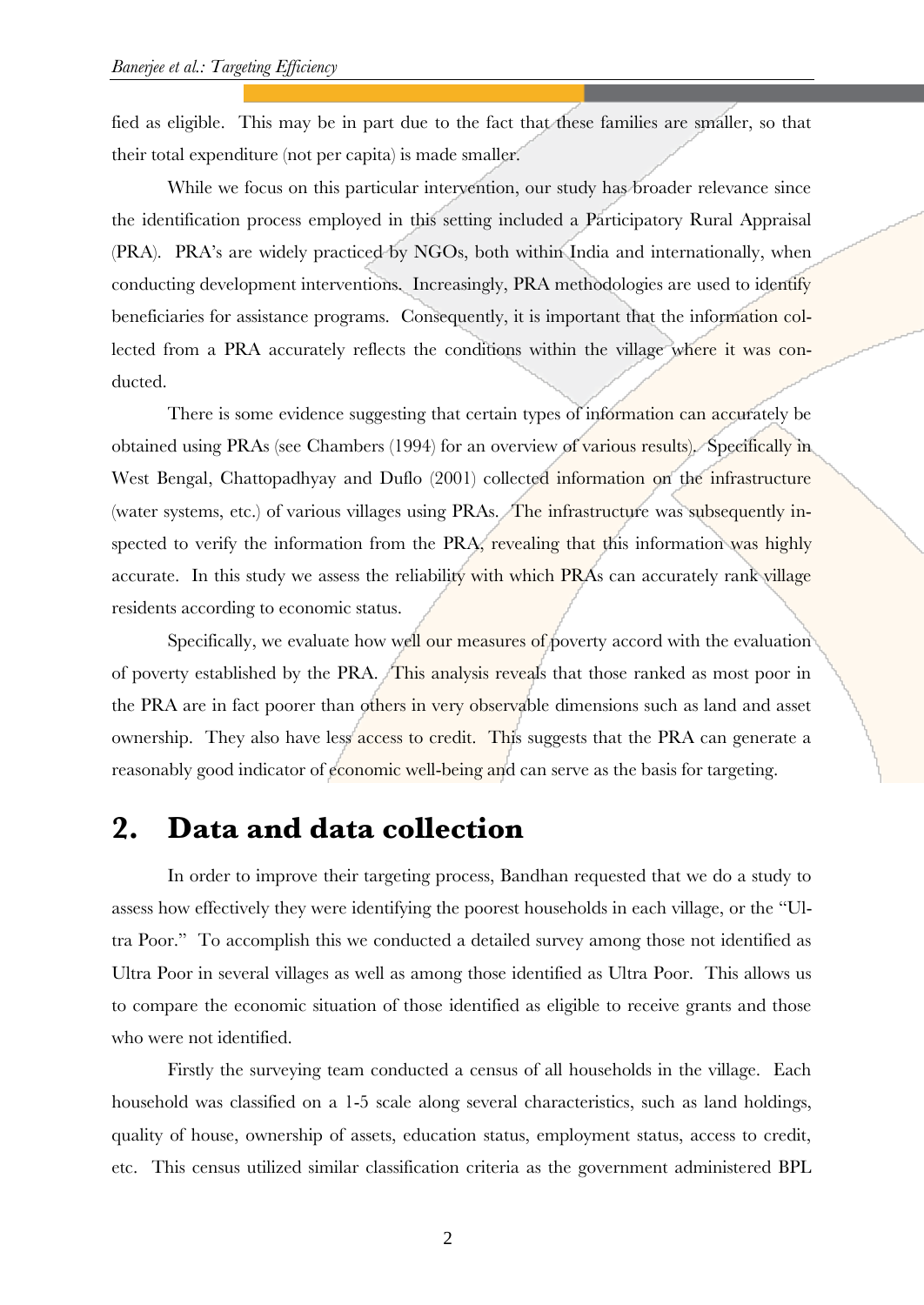census, which is intended to identify the population living below the poverty line and determine who is eligible for certain government assistance programs.

Due to the limited scale of this survey, the sampling frame was restricted to the poorer population within the village. To be considered for our survey, a household must meet one of the following requirements: own less than 1 acre of irrigated land or less than 2 acres of nonirrigated land, not live in a *pucca* house (i.e. one made of brick, stone or concrete), own less than 4 articles of clothing, and own none or only one durable household good.<sup>1</sup>

Of 1,757 households enumerated in the economic census, 605 satisfied the criteria above. From this restricted list, a random sample of households was selected and administered a survey similar to that given to households identified as eligible for grants by Bandhan. This survey was conducted among 178 households in five villages; eight of these households were under consideration by Bandhan and were subsequently verified as eligible to receive a grant. Of the remaining 170 households, 121 appeared in the list of households from the PRA conducted by Bandhan. The other 49 households were not enumerated by the PRA. While it is of independent interest that the PRA process fails to enumerate some households, for the purposes of this study we restrict our analysis to the households appearing in the PRA list. Our final dataset contains these 121 households as well as 92 households identified as Ultra Poor by Bandhan.

Table 1 provides summary statistics for our entire sample as well as separately according to whether households were identified as Ultra Poor by Bandhan or whether they fall below the official poverty line for Rural West Bengal<sup>2</sup>. As might be expected given the mandate of Bandhan's identification process and the sampling design of the additional survey, this is a relatively poor population. The mean per capita monthly average expenditure is Rs. 426 (\$1.25 per member per day in PPP adjusted 2006 U.S. dollars). Average expenditure on food and fuel is Rs. 303 (\$0.89 per member per day in PPP adjusted 2006 U.S. dollars). For both measures of consumption, approximately half the sample population spends less than one dollar a day and nearly all the population spends less than two dollars a day.

Other variables conform to what one would expect in this sample. Mean land holdings are 5.65 katthas (approximately 0.113 acres). In addition 21% of the sample is landless.

<u>.</u>

 $1$ . The items considered were: computer, telephone, refrigerator, husking machine, color television, electric cooking appliances, costly furniture, LPG (gas) connection, light motor vehicle or commercial vehicle, tractor, two or three wheeler, motor van, power driven tiller.

<sup>&</sup>lt;sup>2</sup> Based on the 2004-2005 Poverty Line Estimates by the National Sample Survey Organization. Below the poverty line for rural West Bengal is defined as having per capita consumption under Rs. 382.82.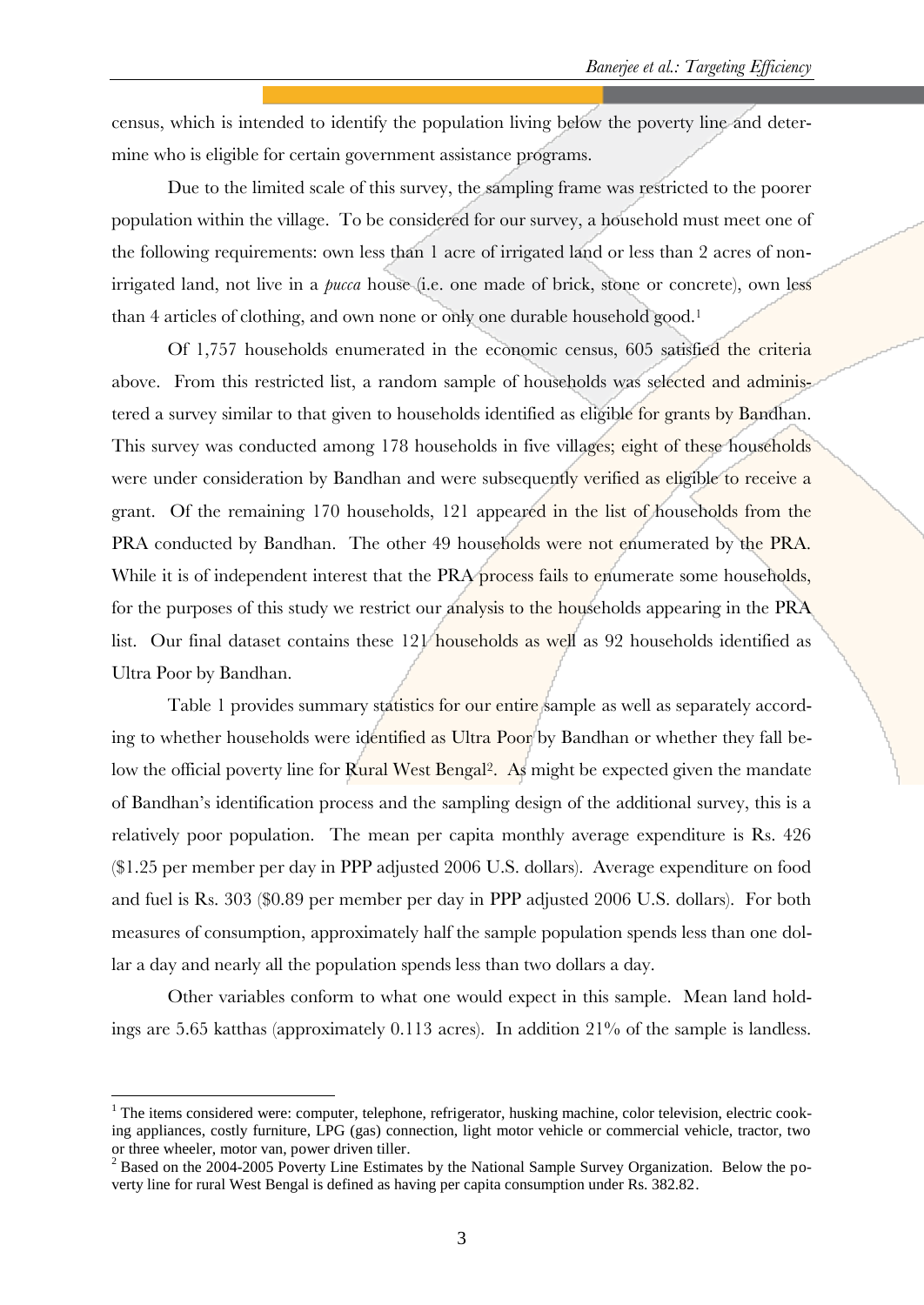While  $46\%$  of households have obtained loans, only  $8\%$  obtained credit from a formal source.<sup>3</sup>

As well as being poor, this population lacks education; average completed years of education per household member is 1.24 years and 23% of households have school aged children (5-14 years old) out of school.

This is also a vulnerable population; only 66% report that everyone in the household regularly eats two meals a day, approximately half of those surveyed report having experienced a medical shock<sup>4</sup> in the last year, 21% suffered a medical shock requiring institutional care<sup>5</sup> and  $41\%$  suffered an economic shock.<sup>6</sup> Moreover, to the extent that receipt of assistance is an indication of need, this is a needy population; two thirds report receiving assistance from one of the government programs listed in the questionnaire (such as Below Poverty Line (BPL) rationing, subsidized housing, participation in employment generating schemes, etc.). Figures for the most common assistance programs are reported separately in Table 1.

On average, those identified as Ultra Poor have less land, fewer assets, less education and are more likely to be landless and have children out of school. Mechanically, those living below the official poverty line spend less than those who do not. They are also 15% less likely to report having experienced a medical shock requiring institutional care, a difference which is statistically significant at the  $1\%$  confidence level. Since this is defined as having spent more than Rs. 500 on institutional medical care this may partly result in their lower expenditure. When comparing the Ultra Poor to those below the poverty line, it is apparent that the Ultra Poor spend more per capita but they have less land, are more likely to be landless, have less access to formal sources of credit, are less educated and are more likely to lack able bodied adult household members (particularly male members).

## **3. Targeting efficiency of government aid programs**

<sup>&</sup>lt;sup>3</sup> A formal source is defined as a commercial bank, government bank, self-help group or a cooperative. Informal sources include family members, friends, neighbors, moneylenders and shopkeepers.

<sup>4</sup> A medical shock is defined as having spent more than Rs. 500 (44 PPP adjusted 2006 \$U.S.) on any one household member's medical care.

<sup>&</sup>lt;sup>5</sup> A medical shock requiring institutional care is defined as having spent more than Rs. 500 (44 PPP adjusted 2006 \$U.S.) on institutional medicine in the last year.

<sup>&</sup>lt;sup>6</sup> An economic shock is defined as any of the following occurring in the past year: house was severely damaged, livestock became ill, livestock died, conflict/dispute/legal case, or theft.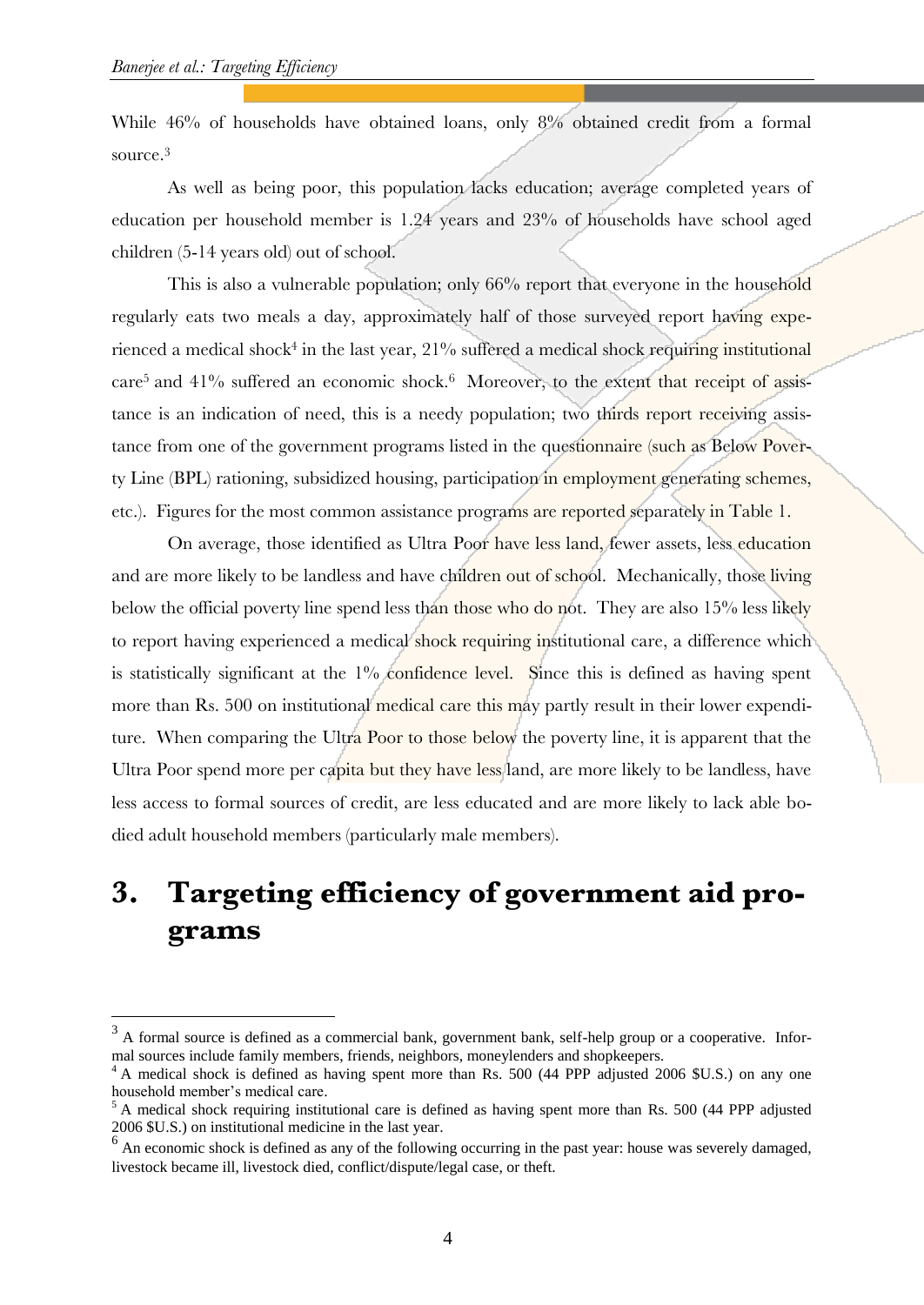Since our survey inquired about receipt of assistance from various government poverty alleviation programs, we are able to assess to what extent this aid was directed to the poorest segment of the population. One limitation of this exercise is that, by design, all households in our sample are drawn from the bottom of India's economic spectrum. Even so, if these government programs aim to benefit the very poorest we should expect that either the poorest within our sample overwhelmingly receive this aid or that all households in our sample do. As is evident from Table 1 the latter case does not appear true; for instance only 29% receive BPL rationing and 10% have an Antodaya card.

Targeting for many government aid programs is based on the BPL census, conducted by the government to identify those households living below the poverty line. This census, however, has been criticized for systematic exclusion of extremely poor households. Moreover, there are concerns that the final lists of BPL households are directly manipulated to include non-poor households (Mukherjee, 2005). Jalan and Murgai (2007) find that many households who are below the poverty line according to consumption measures are incorrectly classified by the BPL census.

To assess the efficiency of this targeting process in these villages, we contrast the features of those who participate in government programs and those who do not. Specifically, we compare various expenditure measures, land holdings, house size, whether members eat two meals a day, access to credit, self-classification of financial condition and an index of asset holdings based on principal component analysis of durable goods and livestock holdings. By regressing various poverty indicators on a dummy indicating participation in a particular government program, and village dummies, we compare the mean of the poverty indicator between those that receive aid and those that do not.

In particular, we perform this comparison for four government aid programs; BPL and Antodaya rationing programs, the Indira housing program and employment generating schemes. The BPL and Antodaya programs provide a card which entitles households to purchase subsidized food and fuel at ration shops. BPL cards are intended for those living below the poverty line while Antodaya cards are intended to go to exceptionally poor households. The Indira housing program (Indira Awaas Yojana) evolved into its present form by 1996, and the goal of this program is to improve housing for the disadvantaged rural population. To this end grants are distributed to build or repair homes and, in some cases, loans are facilitated for these purposes. Preference for the Indira housing program is supposed to be given to those identified as below the poverty line by the government BPL census (Jalan and Mur-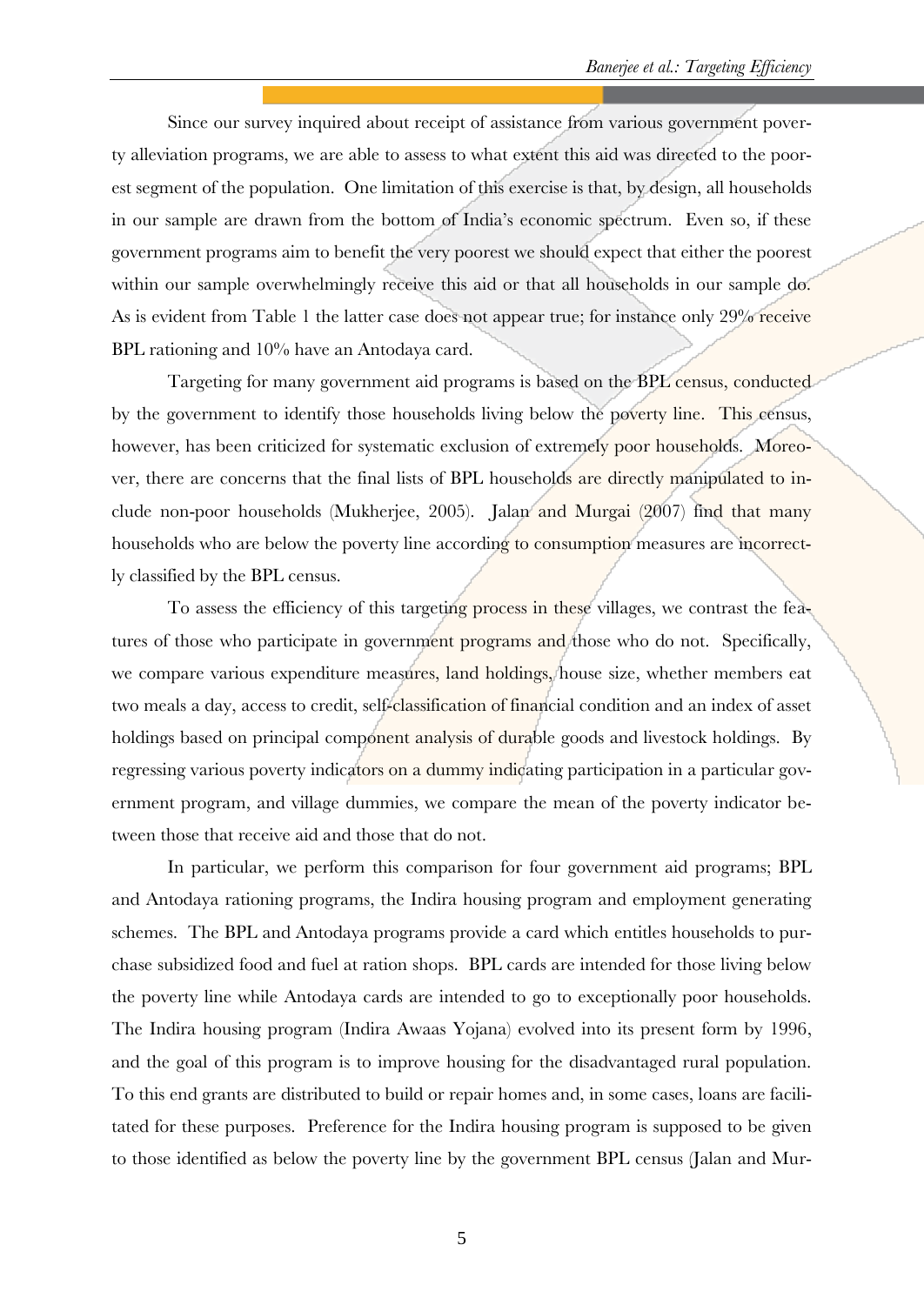1

gai, 2007). Preference may also be given to widows of servicemen. While a national program, local governments (District Panchayat, Gram Sabha and DRDA) bear some responsibility for the implementation of this program.

The National Rural Employment Guarantee Act (NREGA) was launched in 2005. The mission of NREGA is to provide "at least one hundred days of guaranteed wage employment in every financial year to every household whose adult members volunteer to do unskilled manual work and for matters connected therewith or incidental thereto."7 Participation in the program requires registration with the Gram Panchayat (local official) to obtain a job card. Holders of this card become eligible to apply for jobs allocated under the program.

According to our results, the population which receives assistance from these programs is not statistically different, with respect to our poverty indicators, from the population which does not. Table 2 presents the results. For receipt of BPL rationing we are unable to reject that the means between the two groups are equal for any of the indicators of poverty. Moreover, some of the coefficients take the opposite sign than would be expected. The same is true when comparing households which have Antodaya cards with those that do not.

Only with respect to per capita non-food expenditure do beneficiaries of the Indira housing program appear statistically different (at the  $10\%$  confidence level) from their peers. However, no other measure is significantly different and, as in the other cases, several coefficients have the "wrong" sign.

Interestingly, there is at least the suggestion that households which have received work from an employment generating scheme are poorer than others. The coefficient on participation in this program enters with the predicted negative sign when any of the expenditure measures are taken as the left hand side variable, although no coefficient is significant at the 10% level. The results also suggest that these households own an average of 4.7 katthas (0.09 acres) less land, a difference which is significant at the 10% level. These results may be driven by the fact that there is also a component of self-selection in employment generating programs. Since benefits require work, only households who are poor enough to lack more attractive work opportunities will take up these programs. Mukherjee (2005) notes the potential of self-selecting programs to overcome barriers, whether political or practical, to effective targeting.

 $7$  The National Rural Employment Guarantee Act of 2005. Retrieved from: The Gazette of India, New Delhi, Wednesday, September 7 2005 pp:1[. http://rural.nic.in/rajaswa.pdf](http://rural.nic.in/rajaswa.pdf)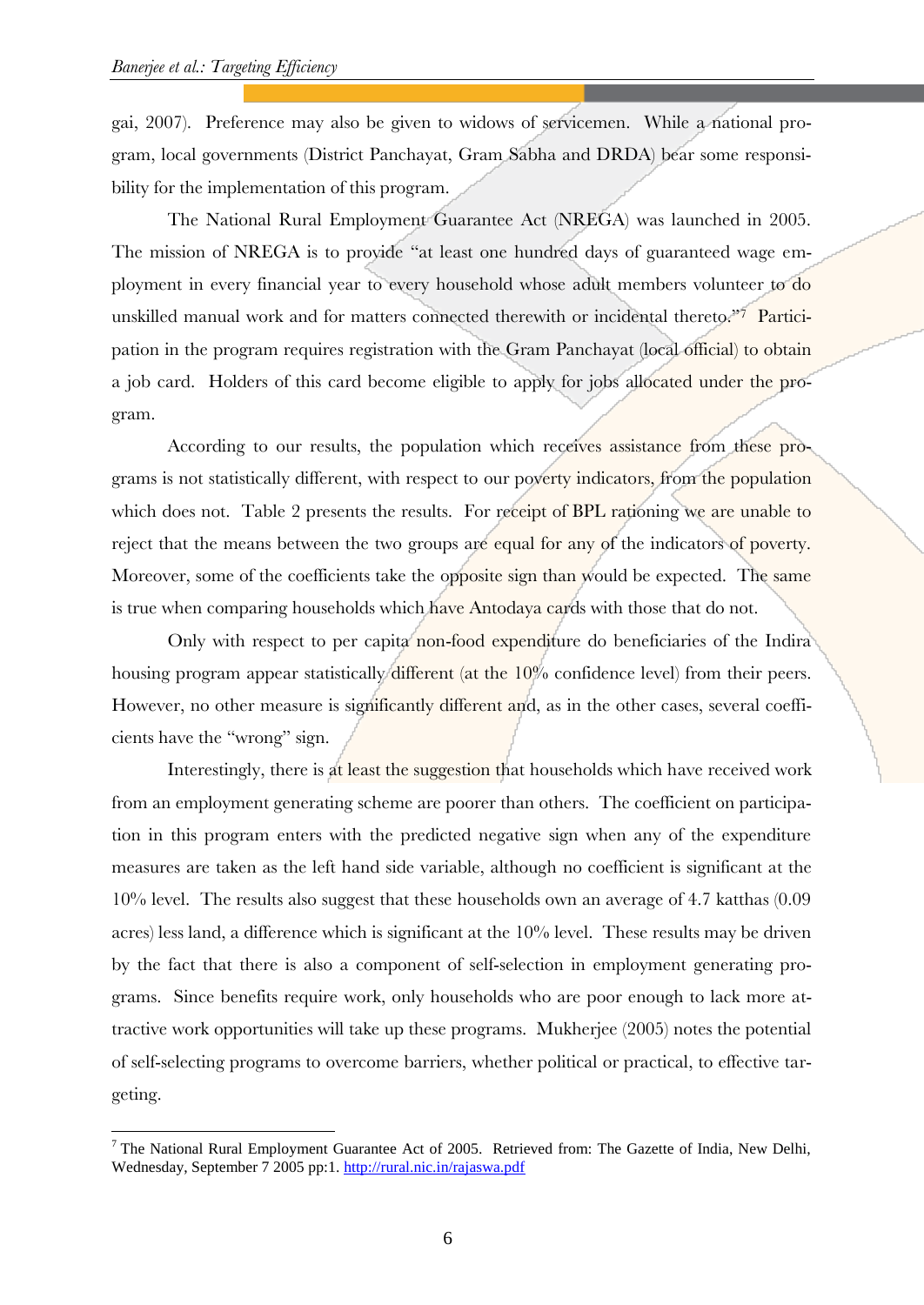Perhaps owning to the failures of censuses to identify poor households, many organizations have turned to other methods. A particularly popular method used for ascertaining the economic status of households is the Participatory Rural Appraisal (PRA). Indeed, Mukherjee (2005) draws on information gathered in PRAs to evaluate the targeting efficiency of the BPL census. The PRA process was pioneered in the 1980's and 90's, largely by government and non-government organizations in Kenya and India. By 1997, the practice had spread globally; PRA activities had been conducted in over 30 countries, both developing and developed, by the end of 1996. In India, PRA methods have been used by numerous NGOs as well as by several government agencies. <sup>8</sup> International organizations, including USAID, Save the Children and Care International among others, also employ PRA methods in conducting their operations.<sup>9</sup> In light of the targeting process used by Bandhan, we evaluate the accuracy with which PRAs can identify especially poor households. Firstly, however, we provide an overview of Bandhan's assistance program and the specifics of the process used to identify beneficiaries.

# **4. Analysis of Bandhan's identification process**

## **4.1. Overview of Bandhan's "targeting the ultra poor"**

It has been noted in various studies on the impact of microfinance that the benefits accruing to borrowers tend to be less apparent among the poorest of the poor (Morduch 1999, Rabbani, et al. 2006). Morduch (1999) remarks that this result lends credence to the argument that "poorer households should be served by other interventions than credit." One potentially constructive "other" intervention would be one which prepares the poorest of the poor to successfully participate in regular microfinance programs, which is precisely the aim of this project.

In theory, a production oriented loan, for example for the purchase of livestock, should generate the income stream to meet loan payments and thus could be extended to clients without an independent income source. In practice, however, micro credit institutions may be reluctant to extend loans to the poorest of the poor. For one thing, this population is

<u>.</u>

<sup>8</sup> Chambers, 1997. p.114, 248

<sup>&</sup>lt;sup>9</sup> Burde, Dana. Save the Children's Afghan Refugee Education Program in Balochistan, Pakistan, 1995-20052 Report, 2005 [http://www.savethechildren.org/publications/technical-resources/education/pakistan-afghan](http://www.savethechildren.org/publications/technical-resources/education/pakistan-afghan-refugees-education-project-report-9-26-05.pdf)[refugees-education-project-report-9-26-05.pdf;](http://www.savethechildren.org/publications/technical-resources/education/pakistan-afghan-refugees-education-project-report-9-26-05.pdf) [http://www.usaid.gov/regions/afr/success\\_stories/ghana.html;](http://www.usaid.gov/regions/afr/success_stories/ghana.html) <http://www.care.org/careswork/projects/ETH051.asp>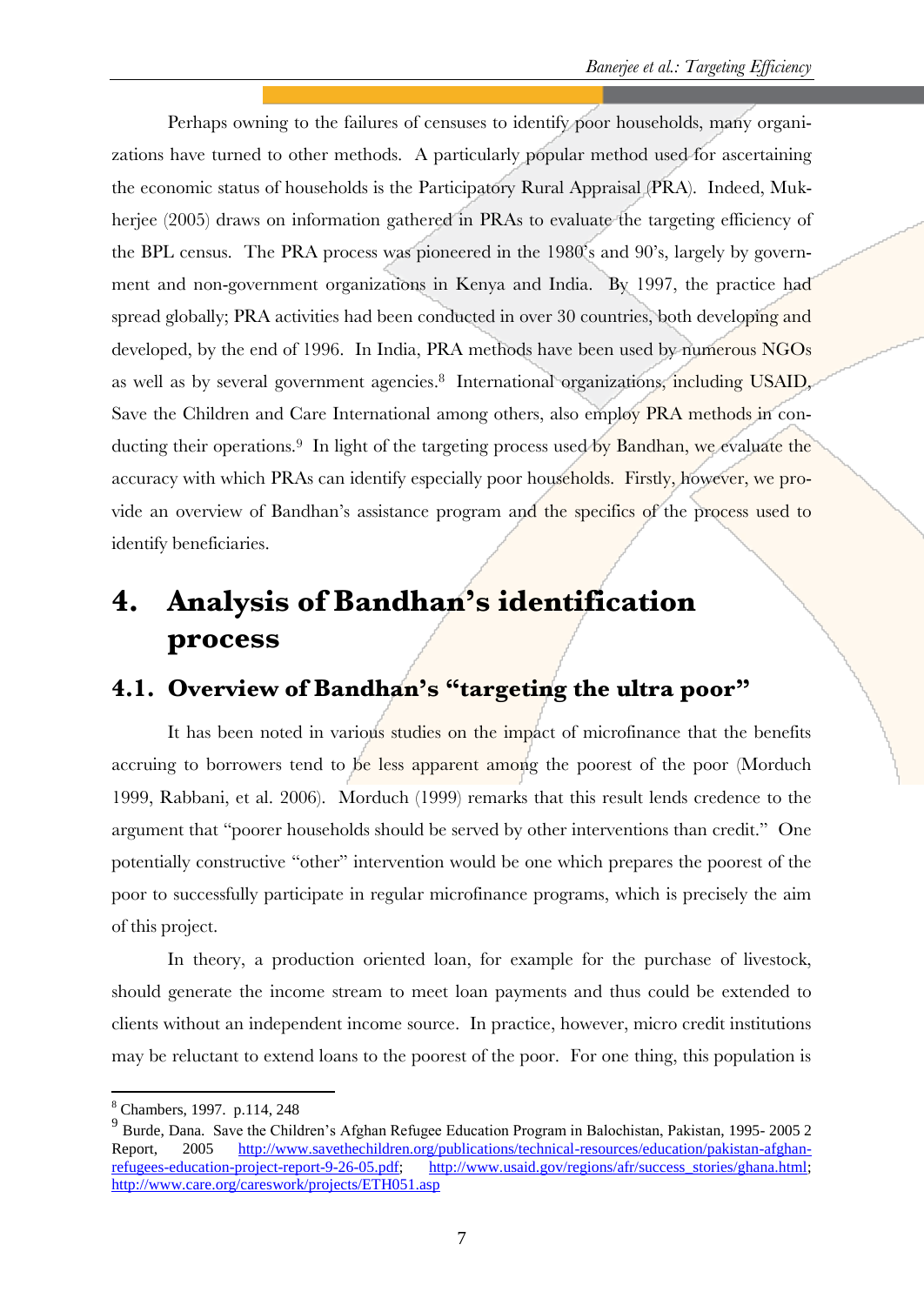likely to have pressing consumption needs and the loan may not be used for productive purposes. Moreover, an adverse shock is more likely to lead to default for a borrower who has no regular income; thus the bank may exclude the poorest from their client pool or, if the bank utilizes joint liability, other borrowers may be reluctant to form a borrowing group with this population.

This intervention aims to alleviate these constraints by helping the poorest of the poor establish a reliable income stream. To that end, Consultative Group to Assist the Poor (CGAP) has provided \$30,000 as grants for the purchase of income generating assets to be distributed to households identified as "Ultra Poor." Grants of \$100 are being distributed to 300 beneficiaries residing in rural villages in Murshidabad, India (a district north of Kolkata) by Bandhan. The design of this program was based on the pioneering work of BRAC, a Bangladeshi development organization. For several years, BRAC has been distributing grants through its "Challenging the Frontiers of Poverty Reduction-Targeting the Ultra Poor (CFPR-TUP)" program with the aim of helping the absolute poorest graduate to microfinance.10 Working in close consultation with BRAC, Bandhan developed the criteria to identify the Ultra Poor. BRAC has also provided technical support for program implementation throughout the process.

The initial phase of the intervention consists of Bandhan identifying those eligible for the grants; the poorest of the poor within each village. To date, the identification process has occurred in 54 villages, with an average of 24 households identified as Ultra Poor in each village.

Following identification, half of the potential beneficiaries are randomly selected to receive assets. These households are contacted by Bandhan to select an enterprise they would like to undertake; generally households choose to use the grant to purchase livestock, either cows or goats, for the production of milk or meat. Rather than transferring cash, Bandhan procures the asset and distributes it to the beneficiaries. The grants are also used to finance other inputs, such as fodder and sheds to house the animals. In addition to disbursing the grants, Bandhan meets weekly with the beneficiaries to check on the status of the enterprise and to provide training. This training is both specific to the enterprise (e.g. methods of animal husbandry) and to teach general skills, such as numeracy.

Eighteen months after receipt of the asset, the beneficiaries will be eligible for microfinance provided by Bandhan.

1

<sup>10</sup> BRAC website http://www.brac.net/cfpr.htm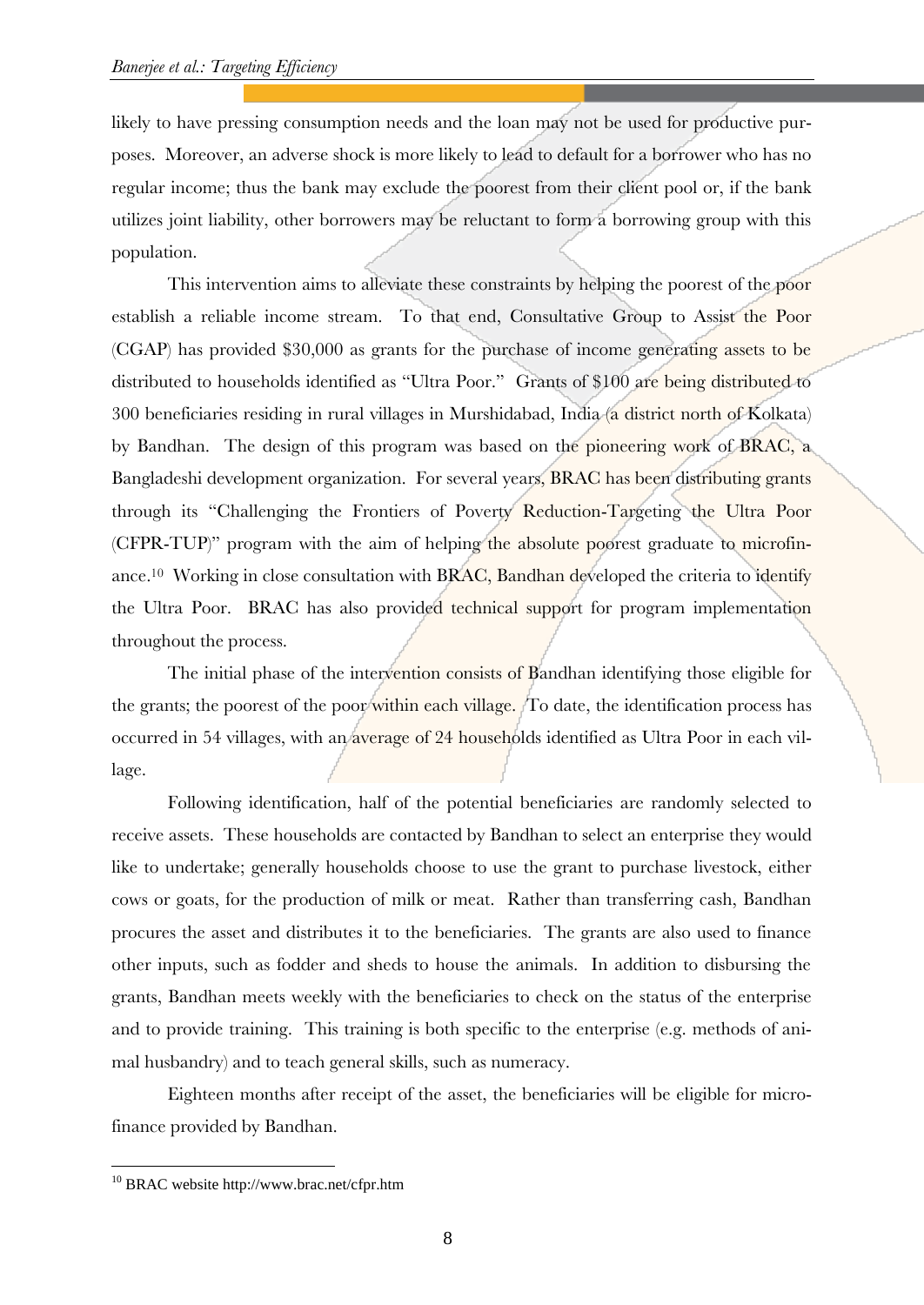## **4.2. Details of the identification process**

To make the concept of "Ultra Poor" operational and define the targeted population, Bandhan used a set of criteria adapted from those used by BRAC in their CFPR-TUP program. Firstly, an eligible household must have an able-bodied female member. The rationale for this requirement is that the program is intended particularly to benefit women<sup>11</sup> and any benefit accruing from the grant requires that the beneficiary be capable of undertaking some enterprise. The second mandatory requirement is that the household not be associated with any micro finance institution (in keeping with the aim of targeting those who lack credit access) or receive sufficient support through a government aid program. "Sufficient support" was determined on a case-by-case basis by Bandhan; while many of the households they identified as Ultra Poor participate in some government aid program, they determined that this assistance was not sufficient to alleviate the poverty of the household. In addition to these two criteria, eligible households should meet three of the following five criteria: the primary source of income should be informal labor or begging, land holdings below 20 decimals (10) katthas, 0.2 acres), no ownership of productive assets other than land, no able bodied male in the household, and having school-aged children working rather than attending school.

To identify those households satisfying this definition of Ultra Poor, Bandhan utilizes a multi-phase process. The initial task is to identify the poorer hamlets in the region. Since Bandhan has operations in Murshidabad, this is accomplished by consulting with local branch managers who are familiar with the economic conditions in these villages.

In the second phase, Bandhan conducts PRAs in selected villages to identify the subset of the population most likely to be Ultra Poor. To ensure that the PRA includes a sufficient number of participants, Bandhan employees enter the village on the day prior to the PRA; they meet with teachers and other local figures to build rapport with the residents, announce that the PRA will occur on the following day and encourage participation. Bandhan aims for 12-15 PRA participants, but often the figure is as high as 20. Moreover, they encourage household members from various religions, castes and social groups to attend.

In this particular context, the PRA consists of social mapping and wealth ranking, following a sophisticated process to identify the poor. Firstly the main road and any prominent hamlets landmarks (temples, mosques, rivers, etc.) are etched into the ground, usually in front of a central house in the hamlet. Subsequently the participants enumerate each household

1

<sup>&</sup>lt;sup>11</sup> While the majority of beneficiaries are female, some men were identified as eligible under special circumstances such as physical disability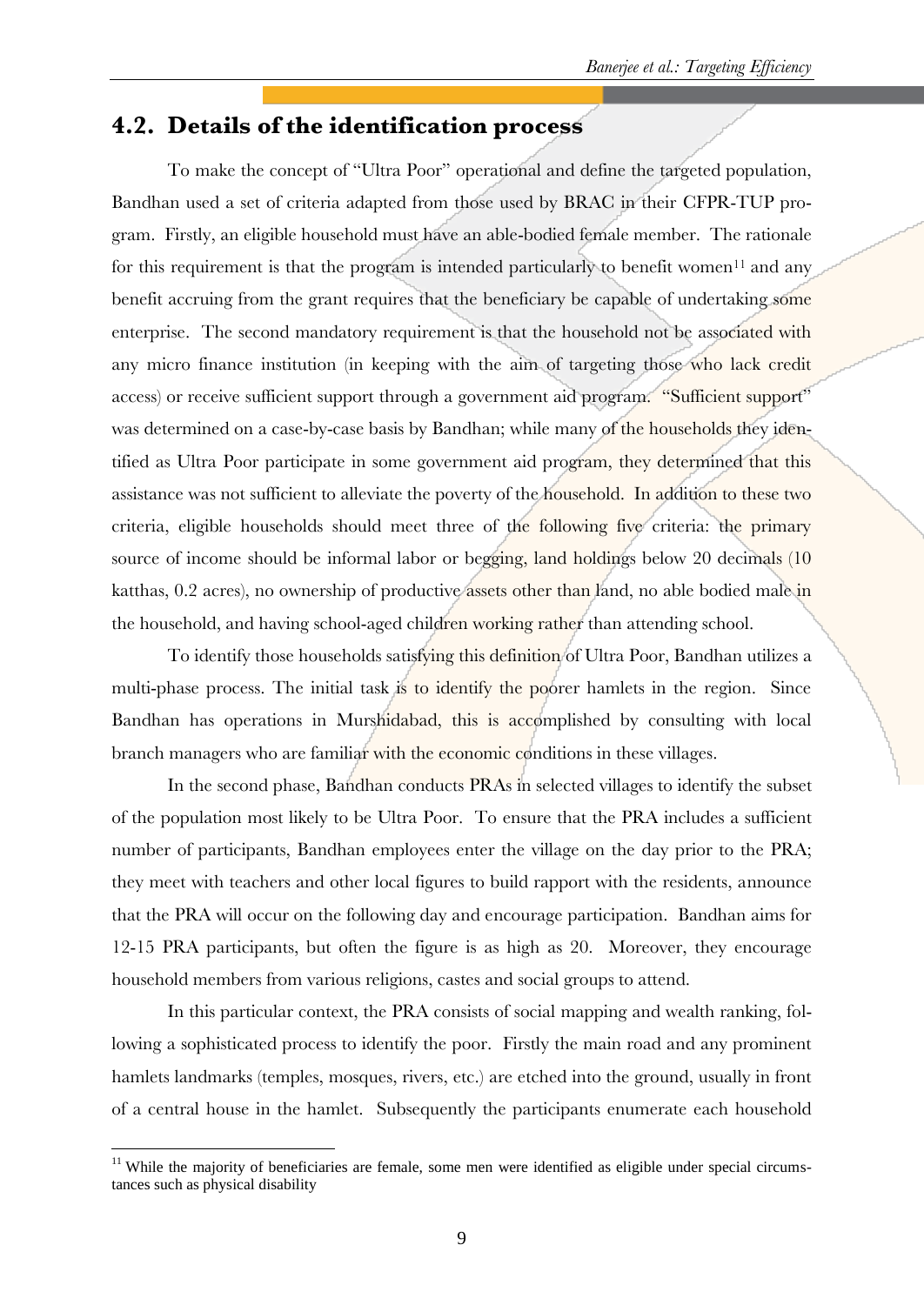1

residing in the hamlet and mark the location of the households on the hamlet map. For each household, the name of the household head is recorded on an index card.

In the wealth ranking stage, the index cards are sorted into piles corresponding to socio-economic status. To accomplish this, Bandhan's employees select one of the index cards and inquire about that household's occupation, assets, land holdings and general economic well being. They then take another card and ask how this household compares to the prior household. A third card is selected, classified as similar in wealth to one or the other of the prior households and then whether it is better off or worse off than that household. This process is continued until all the cards have been sorted into piles, usually 5 of them, corresponding to poverty status (the fifth pile representing the poorest group). Often a large percentage of the cards end up in the fifth pile, in which case these households are sorted in a similar manner into two or more piles.

PRA participants are involved in determining what criteria constitute a disadvantaged household, relative to their neighbors, within that particular area. Additionally, the relative socio-economic status of a given household, which determines into which pile they will be sorted, is established through the discussion of participants. Based on the belief that a lively discussion among many people will generate the most precise definition of (relative) poverty and facilitate accurate wealth ranking, Bandhan attempts to include the voices of many villagers in the discussions. Anecdotally, however, it is sometimes the case that a few prominent voices dominate the PRA process and largely determine the ranking of households. A potential concern is that these persons may misrepresent the socio-economic status of certain households (for example friends, relatives or households favored by that individual) in the expectation that the households identified as most disadvantaged will receive some assistance. Although Bandhan does not reveal the details of the intervention at the time of the PRA<sup>12</sup> there may be an implicit association of PRAs with future development programs.

Following the PRA, Bandhan selects the households assigned to the lowest few ranks (progressively taking higher categories until they have approximately 30 households). In the second phase of their identification process a Bandhan employee visits these households to conduct a short questionnaire. The questionnaire pertains to the criteria for Ultra Poor classification; inquiring about the presence of an able-bodied woman, presence and ability to work of a male household head, land holdings, assets, NGO membership, etc. Based on the

 $12$  The stated intent of the PRA is simply to assess the economic situation of the villages for research purposes.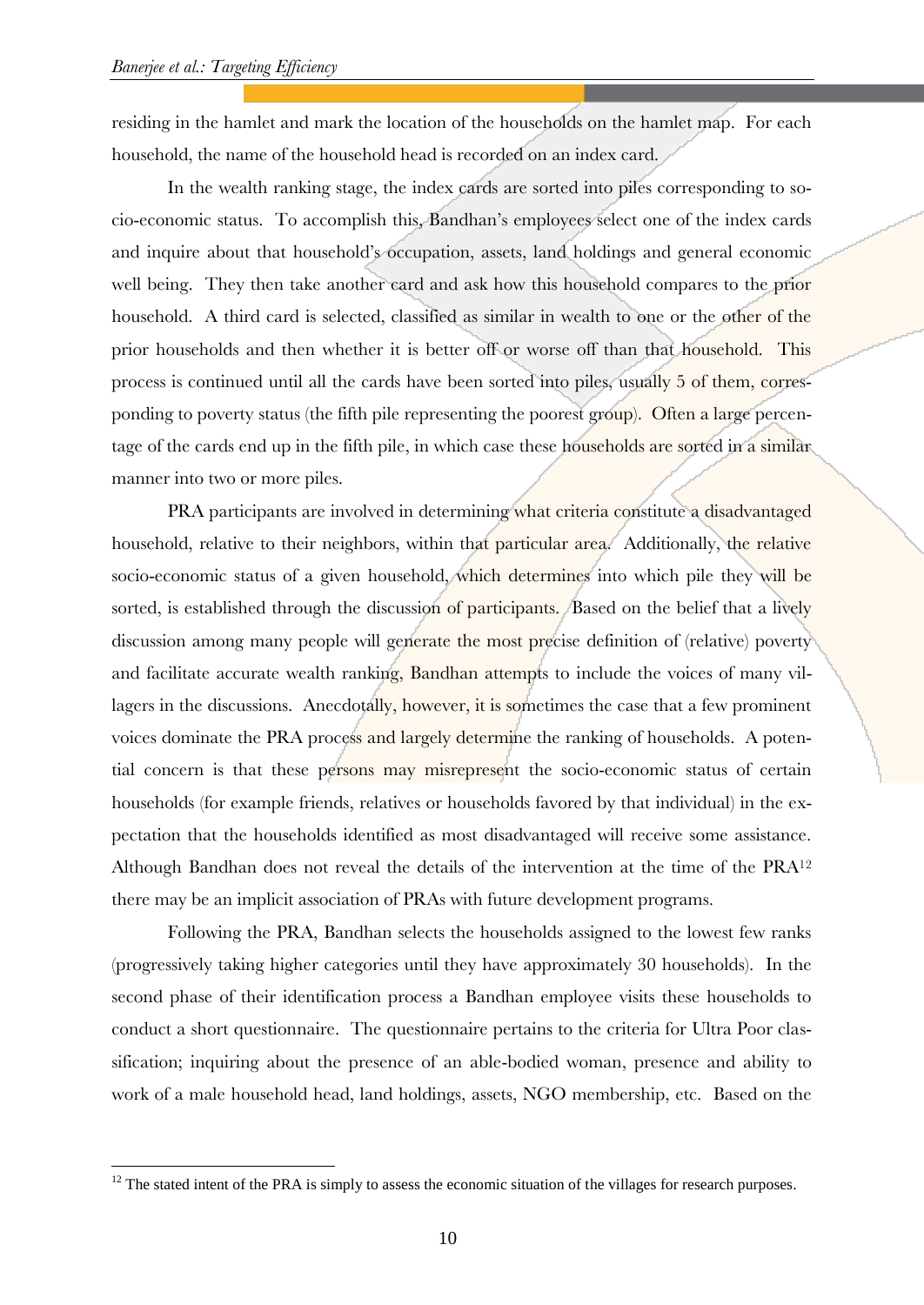information collected in this survey, Bandhan narrows its list of potentially Ultra Poor households to 10-15.

In the final stage of the process, the project coordinator, who is primarily responsible for administration of this program, visits the households. He verifies the questionnaire through visual inspection and conversations with the household members. Final identification is made by the project coordinator, according to the established criteria and his subjective evaluation of the households' economic situation.

### **4.3. Analysis of the PRA process**

Using data collected from the PRAs carried out by Bandhan, we are able to investigate the extent to which the use of a PRA can improve targeting by identifying the subpopulation of interest. For each household in our sample, we observe the wealth rank (corresponding to the pile of index cards into which that household name was sorted) determined by the PRA. These ranks range from 1 to 6, representing categories classified as "very rich", "rich", "average", "poor", "very poor" and "exceptionally poor." A lower rank corresponds to richer households. In Table 3 we investigate how those identified in the PRA as "very poor" or "exceptionally poor" (PRA rank of 5 or 6) compare to those with a PRA rank below 5. Specifically we regress our indicators of poverty on a dummy indicating PRA rank of 5 or 6 and a set of village dummies.

Those assigned a high PRA rank appear poorer than others in several important respects. Firstly, these households tend to have substantially less land than others. On average, very or exceptionally poor households own 6.3 katthas (0.13 acres) less land. The coefficient is statistically significant at the 1% confidence level and the magnitude of the point estimate is substantial; this difference represents 74% of mean land holdings among those not identified as Ultra Poor (8.5 katthas).

Figure 1, which plots the cumulative distribution functions (cdfs) of land holdings separately for those ranked very or exceptionally poor in the PRA and those given a lower rank, confirms these results. The distribution of those given a PRA rank of 1-4 appears to stochastically dominate the distribution of households ranked 5 or 6, meaning that for a given level of land holdings a higher percentage of those ranked 5 or 6 own less than that quantity of land than the corresponding percentage for those ranked 1-4. The advantage of this comparison relative to the regression analysis is that it reveals differences between the two groups that are unaffected by a few exceptionally large landowners; focusing on the population with low val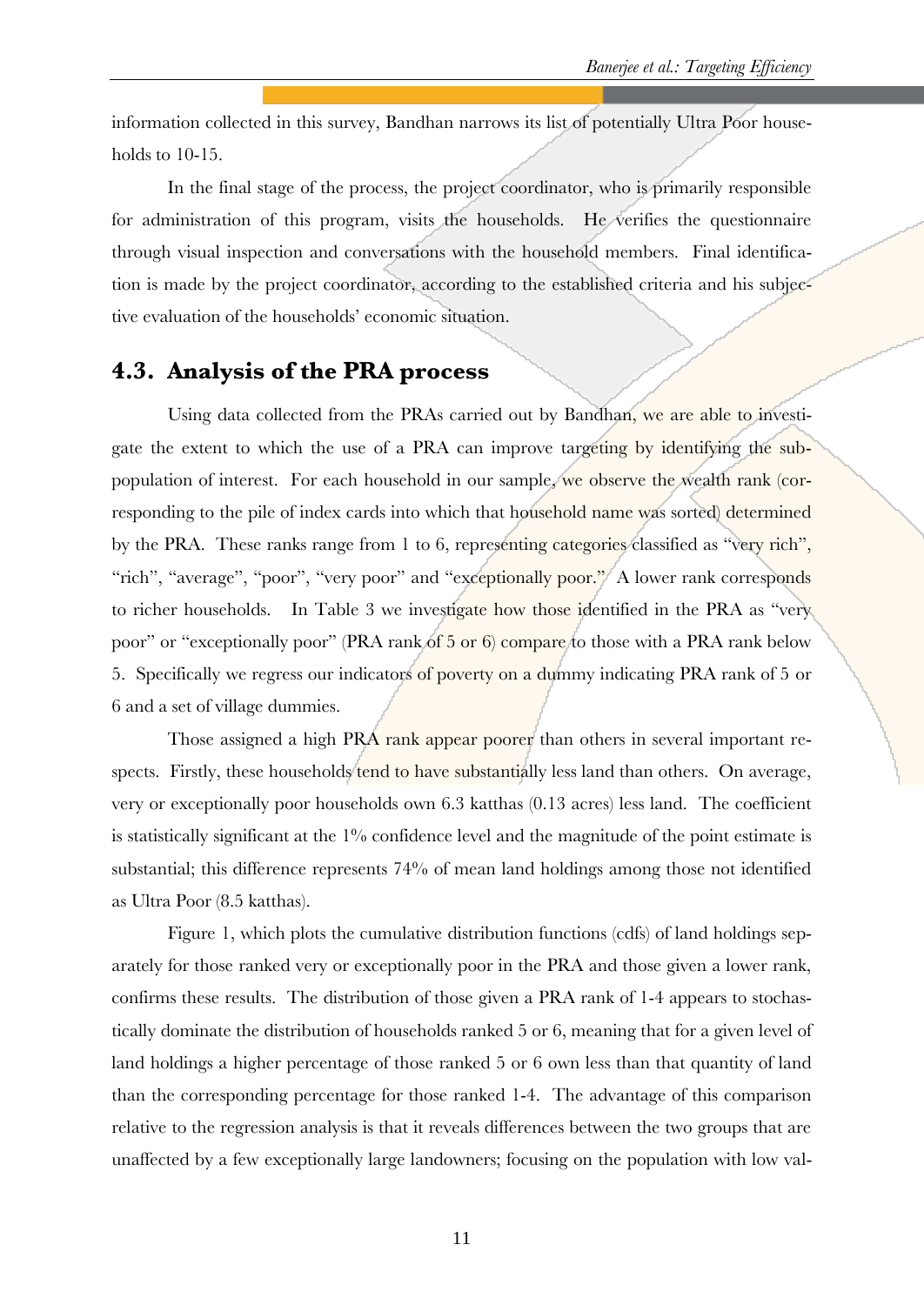ues of land holdings, the figure reveals that those ranked 5 or 6 tend to own even less than others.

We also find that these households are poorer in terms of asset holdings: when our index of durable goods and livestock is taken as the left hand variable the coefficient on the PRA rank dummy is negative and significant at the 1% confidence level. While these households do not appear to be any less likely to have taken loans, they are 12% less likely to have obtained these loans from a formal source, a difference which is also significant at the 1% confidence level. The table also indicates that these households are 17% less likely to report regularly eating two meals a day. This coefficient is significant at a  $5\%$  confidence level. While not statistically different from zero, our point estimates suggest that this group lives in smaller homes, is more likely to be under the official poverty line and to self-classify their financial situation as worse than their lower ranked neighbors. Oddly, however, when we consider our various measures of expenditure, the coefficients take the unexpected, positive, sign. None of these coefficients are distinguishable from zero but the point estimates are still perplexing.

Differences in per capita expenditure, however, are not entirely informative when the outcome of interest is not expenditure itself but the economic well-being implied by an expenditure level (Olken 2003). One issue is with equivalence scales; certain household members, such as children, may require only a fraction of the expenditure required by others, such as adults, to achieve the same level of well-being, such as nutritional status. Furthermore, per capita variables do not account for economies of scale (it may be cheaper per capita to feed or clothe a large family) and public goods (a radio, for example, benefits all members although the per capita cost is higher in a small household). In light of these considerations, we re-run the regressions while controlling for household size, and present these results in Table 4. For the expenditure variables, none of the coefficients on the PRA rank dummy are statistically different from zero. However, when considering food and fuel expenditures and total expenditures less institutional medical expenditures the coefficient now takes the expected negative sign, although the estimates are not significant at the 10% confidence level. When total expenditures or non-food expenditures are taken as the left hand side variable, the coefficients remain positive but are drastically smaller. These results suggest that when averaging across households of all sizes those ranked very or exceptionally poor appear to spend more per capita. When comparing two households with the same number of members, however, the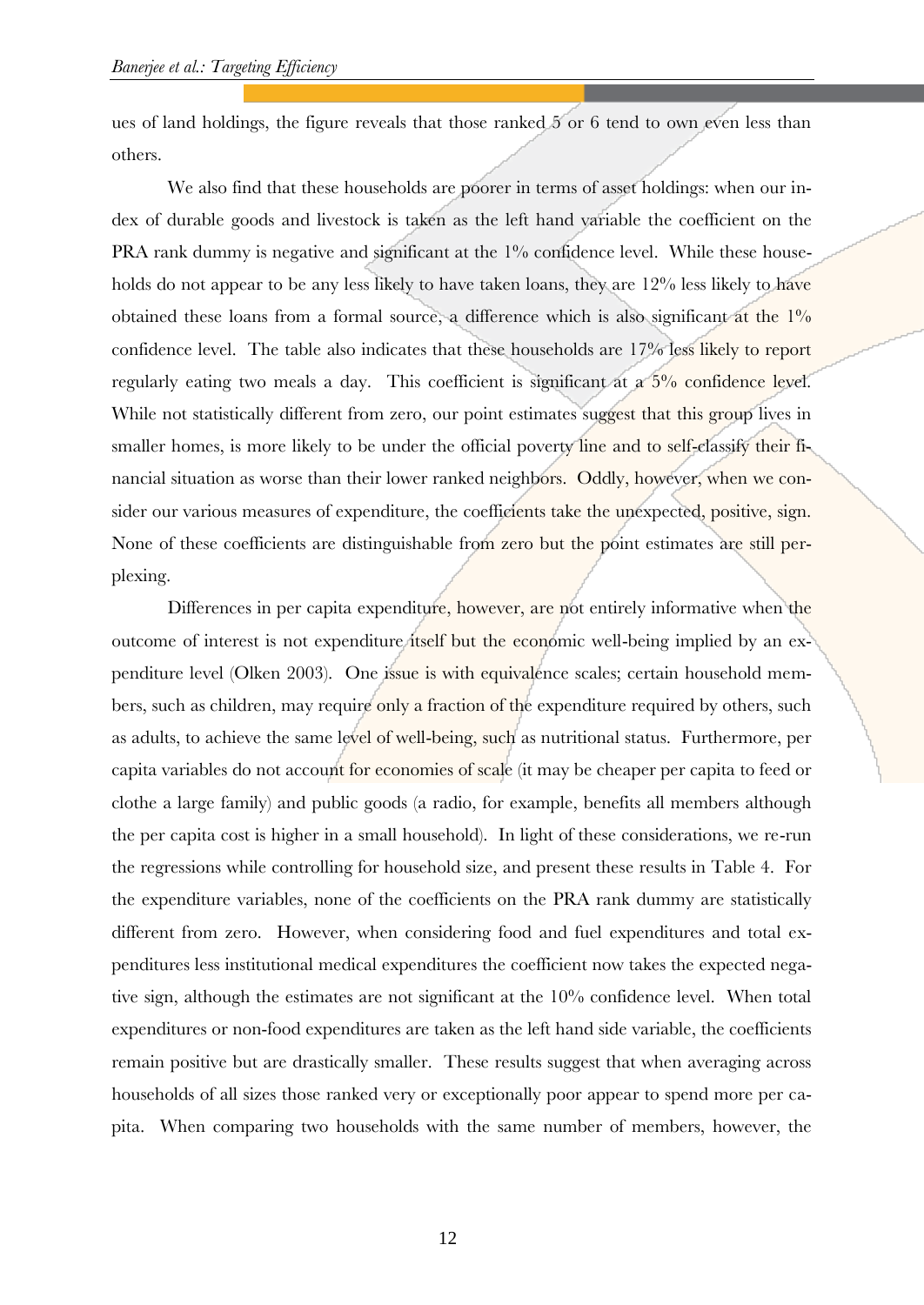households ranked poorer appear to spend less per capita (with respect to food and fuel expenditures and total expenditures less institutional medical expenditures).

As a robustness check, we also controlled for total household members when considering other indicators of poverty which should not necessarily be impacted by household size (land holdings, credit access, etc.). When considering these other variables the estimated differences between those ranked very or extremely poor and those ranked richer do not change appreciably.

These expenditure patterns are illustrated visually in Figures 2, 3, 4 and 5 which show the cdfs for total, food, non-food and total less institutional medical expenditure per capita expenditure for the two groups. The divergence of the cdfs for higher levels of expenditure when considering non-food expenditures suggests that that higher expenditure and higher PRA rank could both be driven by an omitted variable. For example, an economic shock to the household could simultaneously increase expenditures and also cause villagers to view the afflicted household as less fortunate. In Table 5 we investigate this hypothesis.

Using a linear probability model specification, we regress a dummy indicating **PRA** status of 5 or 6 on land holdings, per capita consumption and a set of variables which may cause villagers to perceive a household as especially poor.13 Since PRA rank is relative to other households in the same geographic area, these specifications contain a set of village dummies. Also, in light of the importance of household size, we condition on the number of household members. In all specifications the coefficient on per capita total monthly expenditure is statistically indistinguishable from zero. For land holdings the coefficient takes the predicted negative sign and is statistically significant. The table shows that having suffered a shock is not a significant determinant of high PRA status; the coefficients on having experienced a medical shock in the last year (i.e. having spent more than Rs. 500 on any member's medical care), having experienced a medical shock requiring institutional care (i.e. having spent more than Rs. 500 on institutional medical care) and on having experienced an economic shock (house was severely damaged, livestock became ill, livestock died, conflict/dispute/legal case or theft) are all indistinguishable from zero. Nor are households which have been identified by the government as in need of aid, indicated by participation in some government aid program, more likely to be seen as particularly poor by their neighbors. We do find that education is correlated with PRA status; an additional year of schooling per capita makes households 5% less likely to be ranked very or exceptionally poor and a house-

1

 $13$  We also did this exercise using OLS and PRA rank in levels (1-6), the results are similar.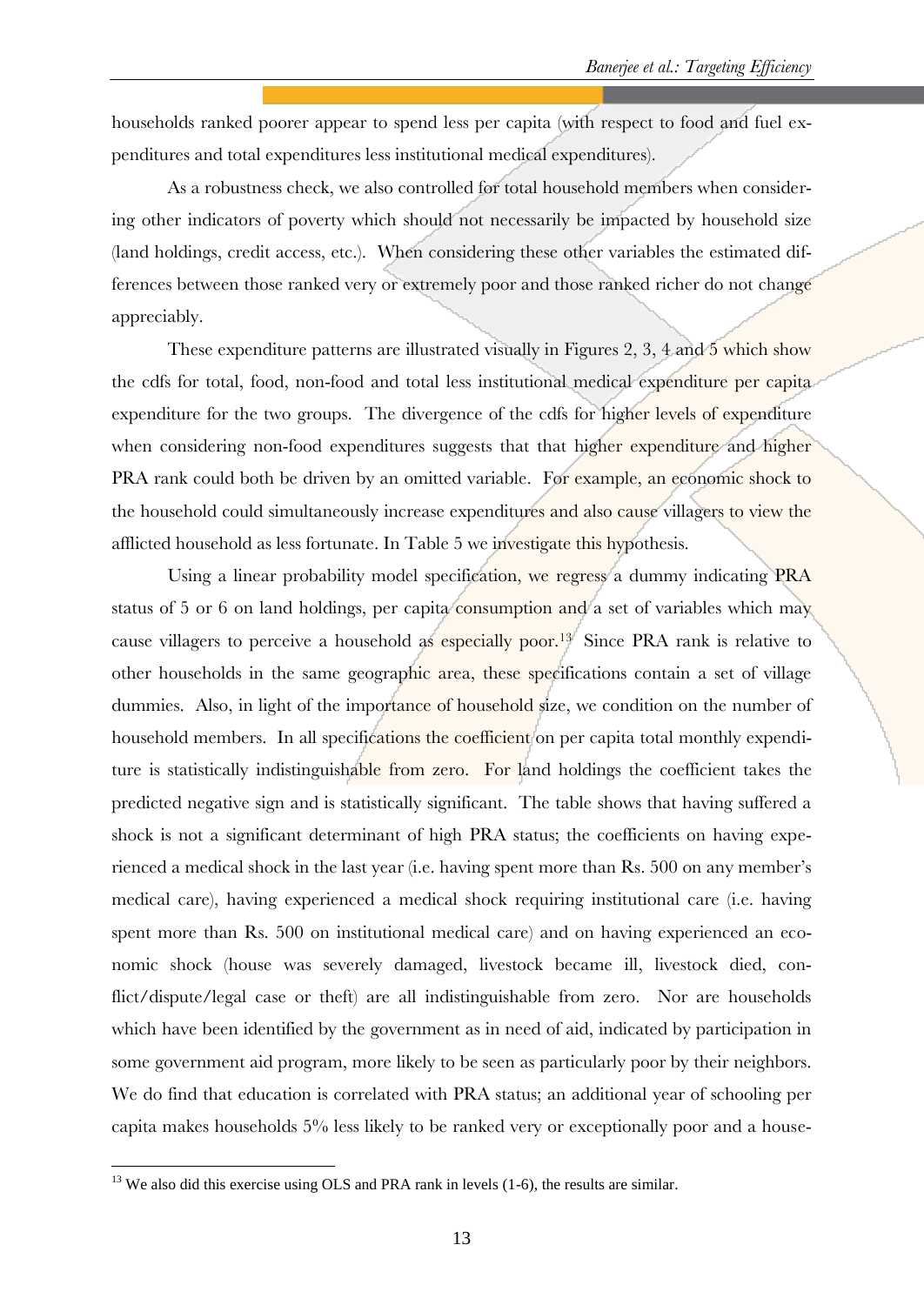hold with a child out of school is 16% more likely to be so ranked. Both of these coefficients are significant at the 5% confidence level. The presence of disabled household members also appears important in determination of PRA rank. In particular we find that households with a disabled female member are 37% more likely to have been cast in the bottom piles during the PRA. It is possible that this feature of high ranked households would contribute to higher expenditure; treating these disabilities may raise expenditures and, if the disabled member is unable to contribute to household chores, expenditure on services may rise. Another result from this exercise is that the presence of an able-bodied adult (older than 14) male makes households 30% less likely to be assigned the highest PRA ranks. <sup>14</sup>

### **4.4. Analysis of Bandhan's verification process**

In addition to conducting PRAs, Bandhan visited and interviewed households several times to identify those to be classified as Ultra Poor. In this section, we analyze how the additional verification narrowed the targeted population and how those identified as Ultra Poor differ from those not so identified.

The fourth column in Table 1 offers some insight into this question. It is apparent that households identified as Ultra Poor have less land. On average they have 6.65 katthas  $(0.13 \text{ acres})$  less and they are 12.6 percentage points more likely to be landless, differences which are both statistically different from zero at or above a 5% confidence level. In terms of assets, the Ultra Poor are in fact poorer on average; they live in smaller homes and own fewer durable goods and livestock, these differences are also significant at or above a 5% confidence level. Like those classified as poor in the PRA, the Ultra Poor are less likely to have obtained credit from a formal source, by 9 percentage points, but are no less likely to have obtained loans. They classify themselves as poorer and are less likely to report eating two meals a day, but these differences are not statistically different. The Ultra Poor are also less educated, the average member of an Ultra Poor household has completed 0.7 less years of schooling, significant at the 1% level. It is 6 percentage points more likely that an Ultra Poor household contains a disabled female member. While there is no statistical difference with respect to disabled male members, Ultra Poor households are 34 percentage points more likely to lack an able-bodied adult male (using 18 years and above as the definition of adult). Although the differences are not generally statistically different from zero, the table indicates that Ultra Poor households report higher expenditure than other households. Another noteworthy fea-

1

 $14$  This coefficient is similar in magnitude using over 18 years as the definition of adult.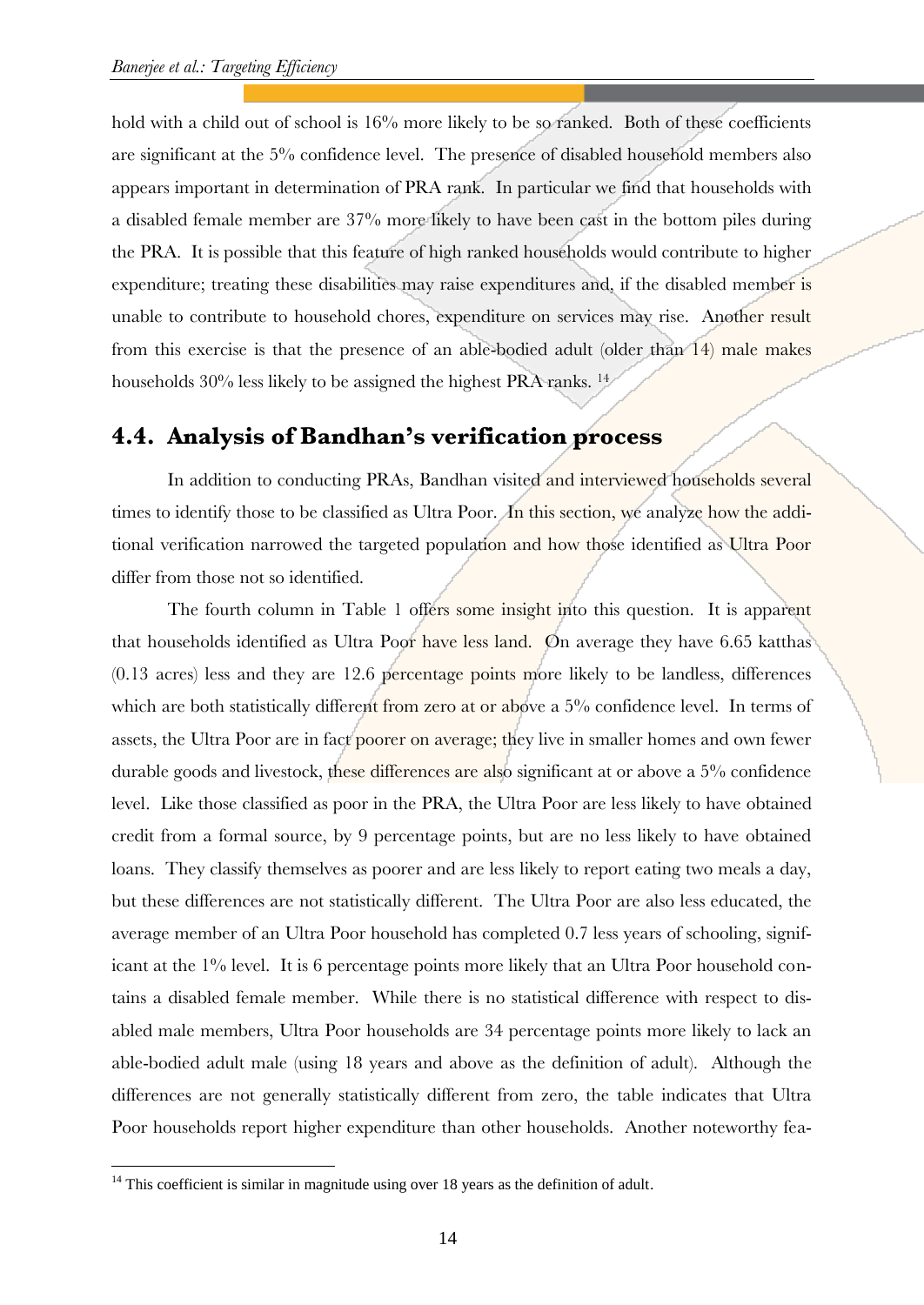ture of Ultra Poor households is that only half include an able bodied adult male member whereas nearly 90% of not Ultra Poor households do, a difference which is statistically significant at the 1% confidence level.

To increase the precision of our comparison, we control for village specific characteristics. Table 6 shows regressions of various indicators of poverty on a dummy indicating whether the household was identified as Ultra Poor by Bandhan as well as a set of village dummies. In general, this exercise confirms what can be gleaned from the summary statistics; Ultra Poor households have about 6 fewer Katthas (0.12 fewer acres) of land, live in smaller houses, own fewer assets, are 7% less likely to obtain formal credit and 13% less likely to report regularly eating two meals a day. All of these results are statistically significant at or above a 10% confidence level. Figure 6 depicts the land holding cdfs for the two groups. It suggests that the distribution of the Ultra Poor is stochastically dominated by that of the not Ultra Poor.

For the most part, our analysis of the PRA itself and of Bandhan's identification process as a whole have similar implications. Both those ranked as very or exceptionally poor in the PRA as well as those identified as Ultra Poor tend to have less land, fewer assets and limited credit access relative to others. Moreover, they tend to be less educated households, to lack an able bodied adult male and to report food insecurity. This is not particularly surprising, since Bandhan selects households with a high PRA rank to visit for subsequent verification. In this section, we attempt to disentangle which characteristics of Ultra Poor households are determined by the PRA and which are determined by Bandhan's subsequent verification process.

To accomplish this we restrict our sample only to those households which were ranked as very or exceptionally poor in the PRA, leaving us with 110 observations. Of these 110 households Bandhan identified 85 as Ultra Poor and the remaining 25 as not Ultra Poor. Table 7 Panel A compares the Ultra Poor households to the others. The point estimates, while not statistically significant, suggest that the Ultra Poor have higher expenditure even when compared only to others ranked very or exceptionally poor. In Panel B we control for household size which results in smaller, but still positive coefficients. In terms of assets, credit access, food security and self-classification of financial situation we can not make a clear distinction between the Ultra Poor and others. The most salient result is that Ultra Poor households own less land, 3.2 katthas less on average. The economic magnitude of this coefficient is quite large since it represents 128% of mean land holdings within this very or exceptionally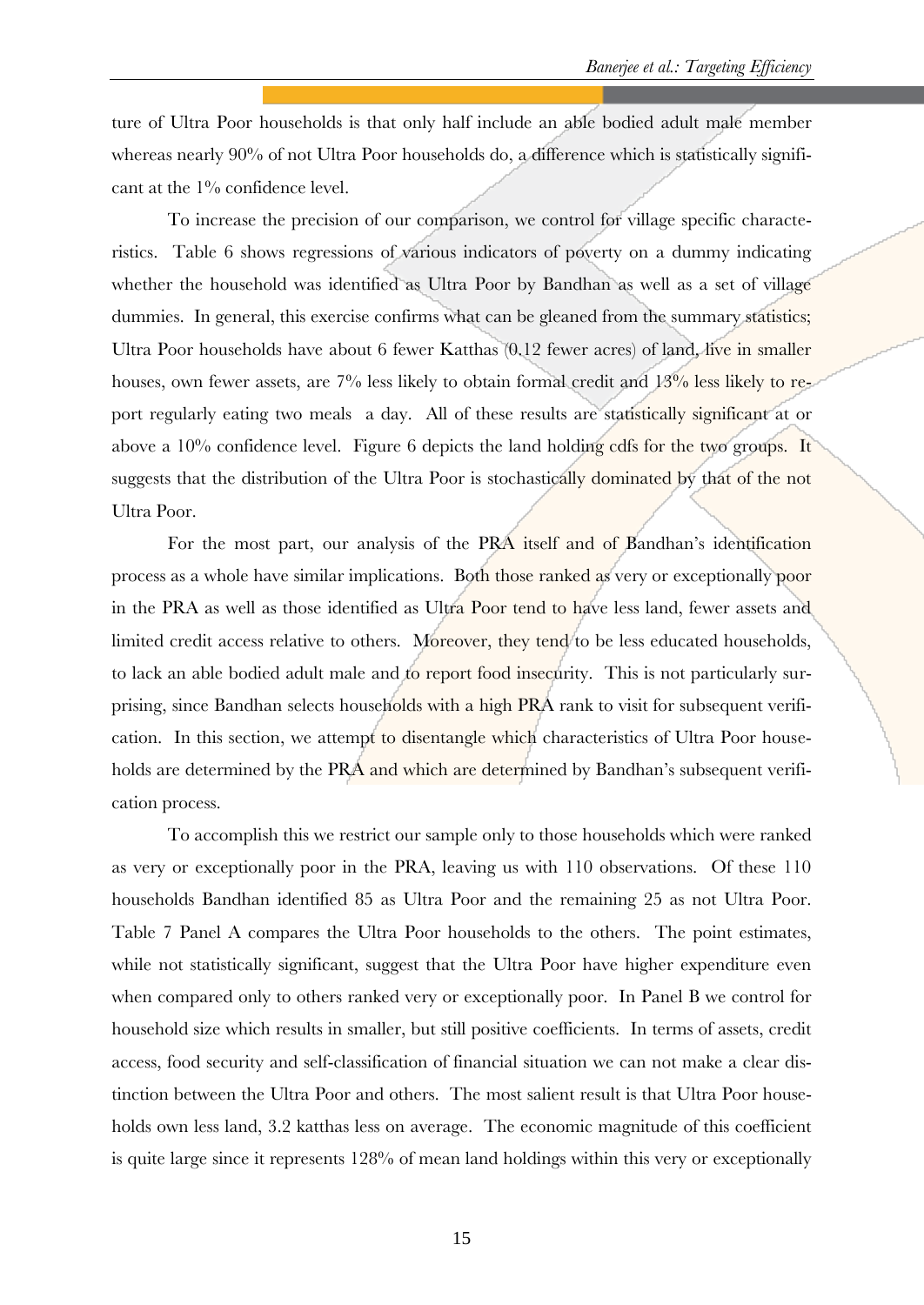1

poor group. Although not statistically significant, the point estimates indicate that they are more likely to be landless. The Ultra Poor also live in smaller homes on average.

Along some dimensions, Bandhan's verification process does not appear to identify a population which is very different from that identified by the PRA. However, according to indicators of poverty which are easily observed by household visits, such as land and house size, Bandhan did successfully narrow the population identified by the PRA to the poorest within the group.

A noteworthy difference between the implications of Table 6 and the summary statistics is that the regression framework suggests that the Ultra Poor spend more than others and that these differences are statistically different from zero. In particular, our results suggest that the average Ultra Poor household spends Rs. 67 more per household member per month than not identified households and Rs. 35 more per household member per month on food and fuel. The point estimates are considerable in magnitude since Rs. 35 represent 12% of the mean per capita monthly food and fuel expenditure. Figures 7, 8, 9 and 10 illustrate these differences graphically, showing the cdfs of total, food and fuel, non-food and total less institutional medical monthly per capita expenditure for the Ultra Poor and the not Ultra Poor. Given that per capita consumption is a widely used and important indicator of poverty, we are keenly interested in ascertaining what drives these results.

Figure 8 suggests that there are a few Ultra Poor households reporting rather high food and fuel expenditures. To assess the extent to which outliers might impact our results we dropped the top 2% of our sample ranked by per capita monthly food and fuel expenditure (this represents 5 observations, all of which were Ultra Poor households). Using this restricted sample we regressed per capita monthly food and fuel expenditure on a dummy for having been identified as Ultra Poor and village dummies, the coefficient on the Ultra Poor dummy drops from 35.6 to 12.4 and is no longer statistically significant (p value 0.46).

Since they tend to own much less land, it may be that the Ultra Poor spend more on food because they do not produce anything for home consumption and the non Ultra Poor may underestimate the value of what they produce at home.15 Since we lack complete information on home production we are unable to test this conjecture directly. We do, however, investigate this concern by restricting our sample only to those households with 15 or less katthas (0.3 acres) of land (this causes us to drop 21 observations or 10% of our sample). We run

<sup>&</sup>lt;sup>15</sup> Although the questions in our survey were meant to include all consumption rather than just expenditure, it is possible that our variables do not accurately reflect consumption, perhaps due to misinterpretation of the question or difficulty estimating the value of home production.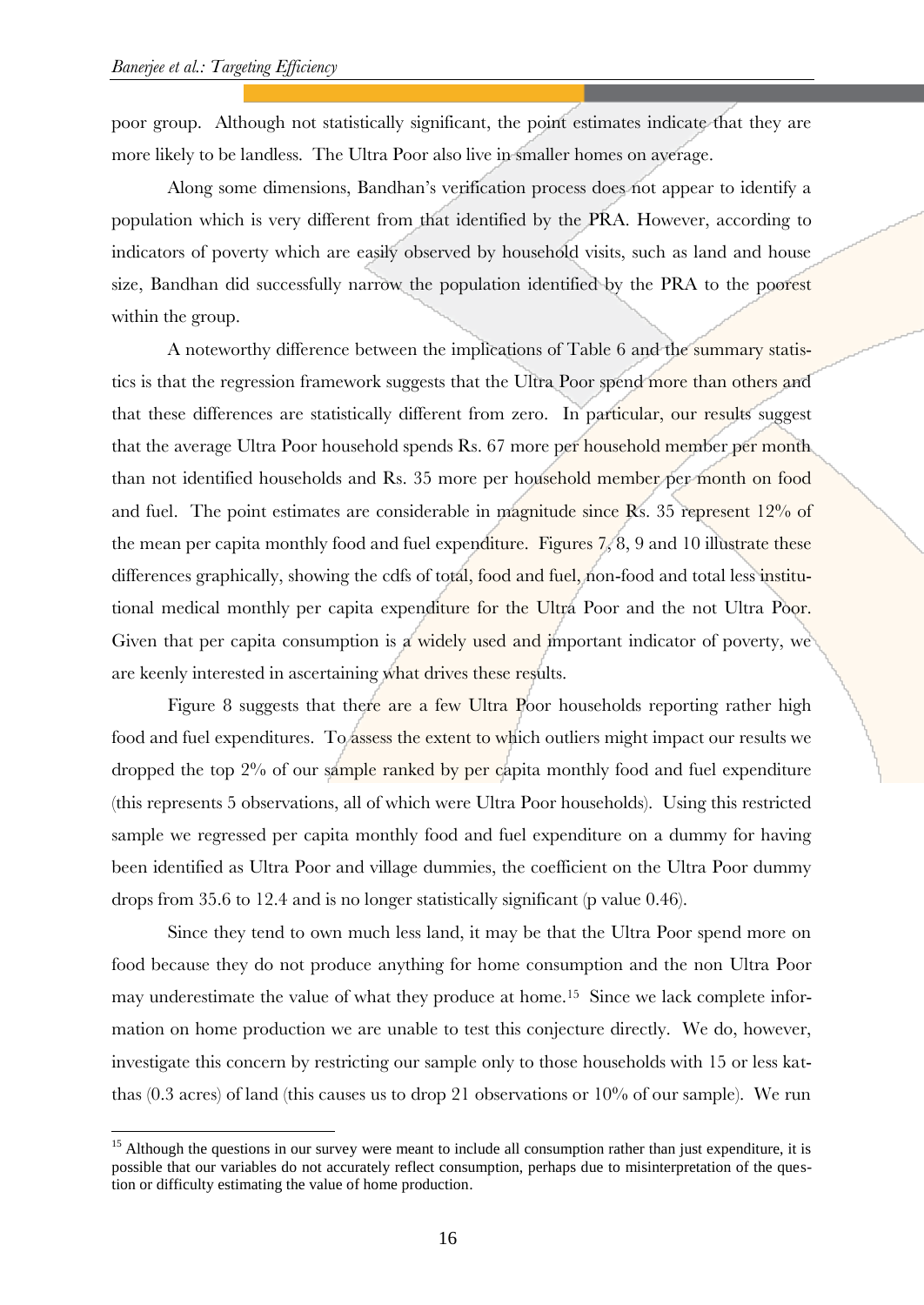the same regressions for the expenditure variables as in Table 6, the results in Table 8 show that the differences in total and non-food expenditure between the Ultra Poor and not Ultra Poor are amplified when considering only these households. In terms of food and fuel expenditure, the estimate of the difference between the two groups is essentially the same. This suggests that home production of food is not the primary reason for these differences.

We also ran these regressions using the disaggregated components of per capita monthly food and fuel expenditure. When considering each item separately the coefficient on having been identified as Ultra Poor generally remains positive, as is shown in Table 9. These coefficients, however, are imprecisely estimated; the only variables for which we can detect a statistically significant difference are "Other food" and "Fuel and Light." The latter finding in particular, coupled with the observation that Ultra Poor households tend to have fewer members, suggests that there may be economies of scale driving our previous results; if a home is to be lit or a meal cooked regardless of how many people reside in that home, then per capita fuel and light expenditure will appear larger in a smaller household.

In Table 10 we re-ran the regression from Table 6, controlling for total number of household members. The estimated differences in expenditure between the Ultra Poor and not Ultra Poor are substantially lower in this specification, ranging from 46% lower for food and fuel expenditure and to 79% lower for total expenditure less institutional medical expenditure. None of these coefficients were statistically different from zero. We perform the same robustness check as when analyzing the PRA and find that the coefficients do not appreciably change when considering variables that should not necessarily be impacted by household size.

A final factor which may cause us to observe Ultra Poor households spending more than non Ultra poor households is if Ultra Poor households have experienced economic shocks (e.g. need to repair hose damage or pay medical bills). This will be particularly true if having experienced such a shock makes a household more likely to be identified as Ultra Poor. Closer inspection of the expenditures enumerated by the households revealed that this phenomenon may occur; several of the most costly single expenditures were for institutional medical care (hospitalizations, etc.) in the last year. Moreover, the largest of these expenditures were reported by those identified as Ultra Poor; the maximum such expenditure reported by a not identified household is Rs. 10,000 (≈\$255) whereas identified households reported expenditures of Rs. 10,000, 12,000, 16,000, 35,000 and 60,000 (≈\$255-1,538).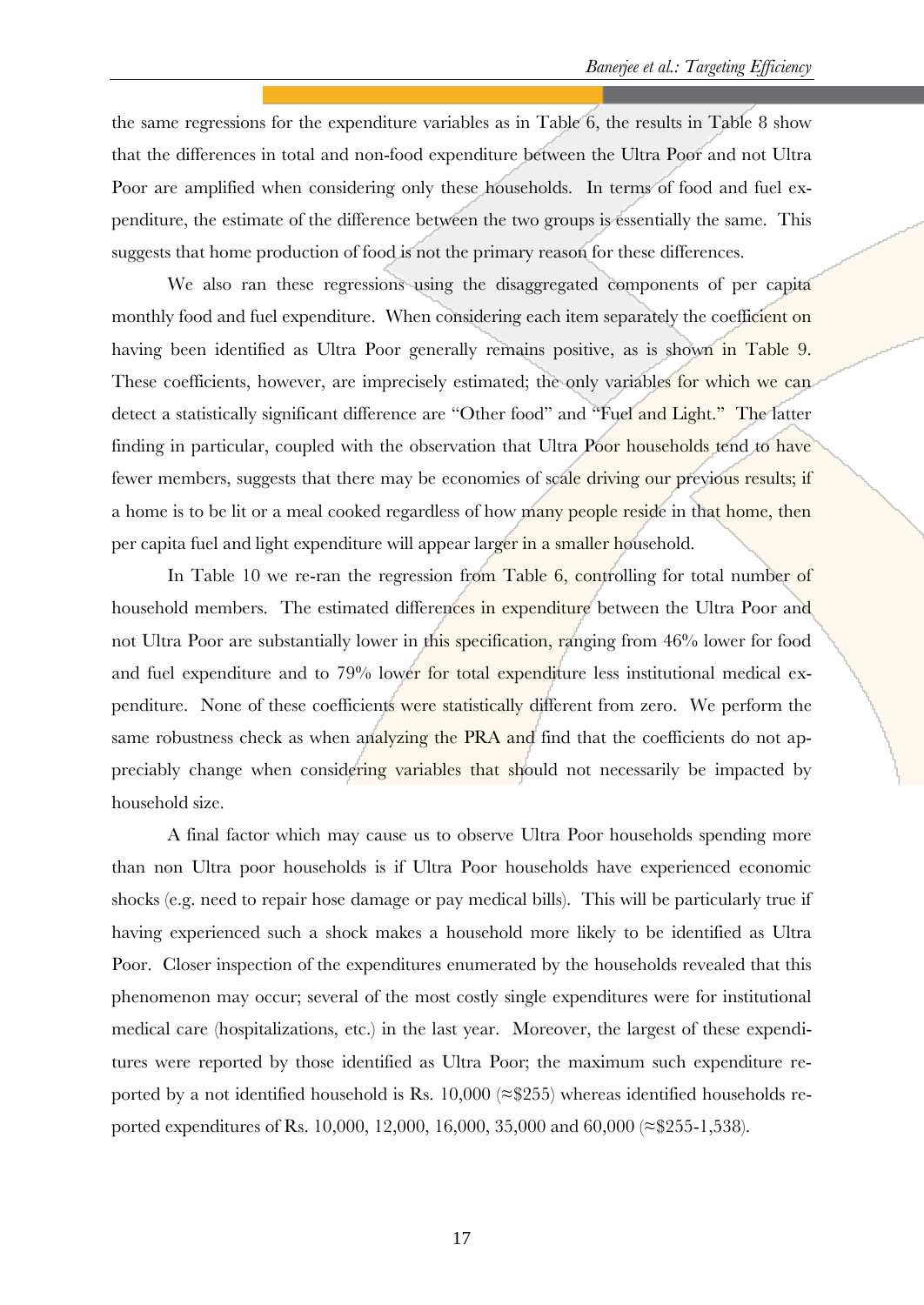This concern is what motivated us to look separately at per capita monthly average expenditure less institutional medical expenditure in the preceding analysis. We now turn to directly investigating whether such shocks make a household more likely to be identified as Ultra Poor.

We do not find, however, that suffering a medical or economic shock makes a household particularly likely to be identified as Ultra Poor. The variables which appear to determine identification as Ultra Poor are generally the same as those which determine PRA rank (see table 11). With the exception of having a child out of school, which is not statistically significant at the 10% level in this case, the coefficients are also of very similar magnitude as when considering the determinates of PRA status. We also investigate the determinates of identification as Ultra Poor conditional on PRA rank by performing similar analysis on the sample of households ranked as very or exceptionally poor in the PRA. Table 12 shows that for these households, the only significant determinant of identification as Ultra Poor is the presence of an able bodied adult male, which makes identification as Ultra Poor 26% less likely.

As another measure of the effectiveness of Bandhan's identification process, we consider who they "left out." Specifically, we calculate how many of the households not identified as Ultra Poor in our sample have per capita expenditure or land holdings below the median value among those who were identified within that particular village: that is, we look at how many of the not identified are "poorer" than the median identified household in their village. Table 13 presents these results. It turns out that many of the households which Bandhan did not identify are poorer than the median identified household; 61% of the not identified households spent less on food than the median identified household in their village, for total expenditure the figure is 55% and for land holdings it is 39%. 21% satisfy all these criteria.

## **5. Conclusions**

Targeting a sub-population can be challenging, particularly when the target group is defined by a broad, ill-defined characteristic such as "extreme poverty." Various mechanisms can be employed to learn who the poorest of the poor actually are. Censuses to record household characteristics are one such method. However, this approach suffers from the fact that many indicators of poverty are not easily observable. This pitfall can be partially over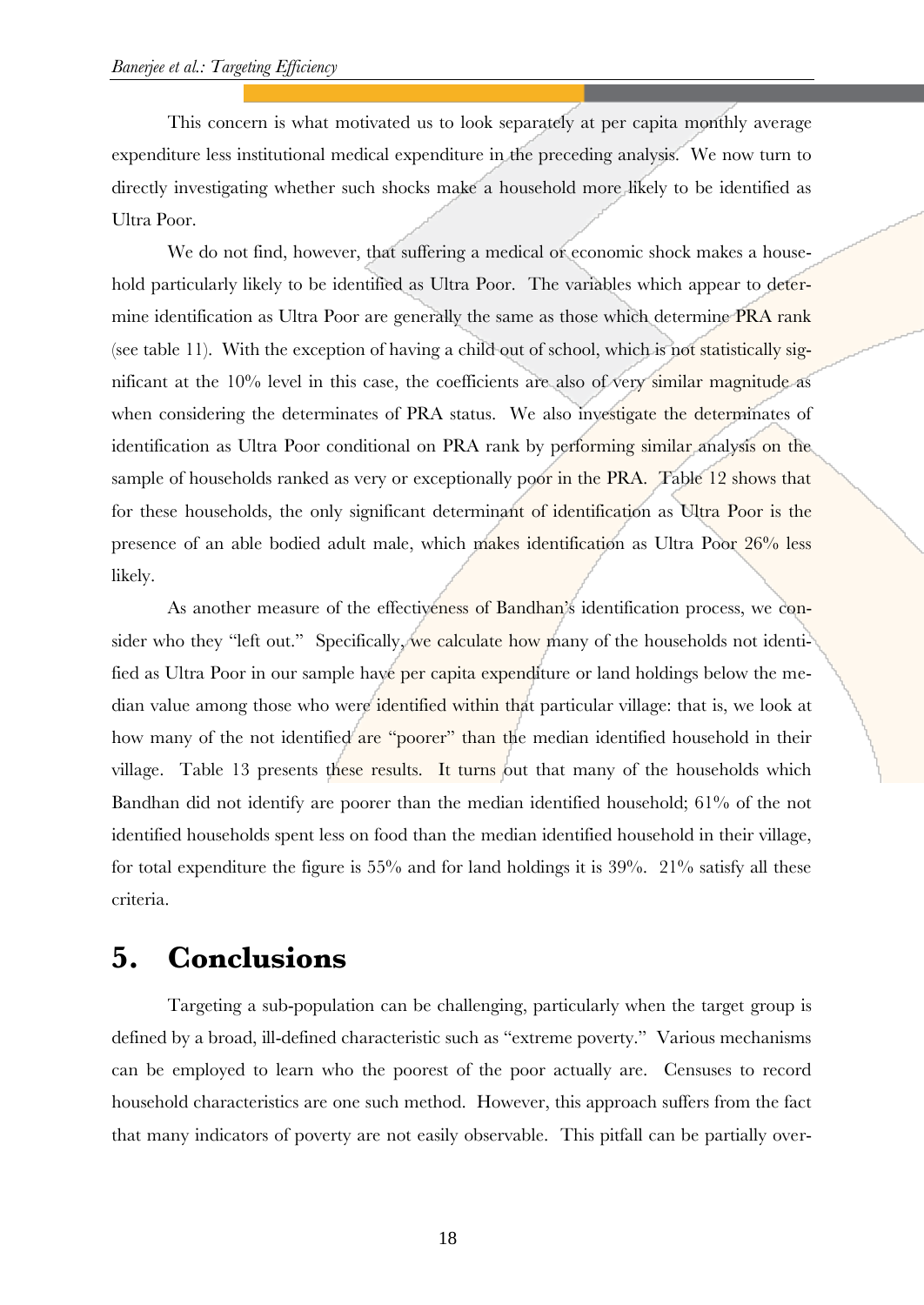come by interviewing household members, but individual interviews may not necessarily elucidate accurate measures of unobservable characteristics.

Another method is to conduct group discussions, such as a PRA, which rely not only on the responses of a specific household but also the input of their neighbors to ascertain which households are most disadvantaged.

In this paper, we consider the relative performance of each of these mechanisms with respect to identifying the poorest of the poor. We examine various government assistance programs which utilize a census as part of their targeting process. Our results suggest that these programs do not overwhelmingly reach the very poorest which may be due to deficiencies in the identification process.

We next evaluate a particular identification process employed by Bandhan, a micro finance institution, to target the poorest of the poor. This process included both a PRA and household surveys to verify and supplement the information collected in the PRA. We do this by comparing characteristics of households ranked as especially poor in the PRA by their neighbors to other households within the village. The comparison indicates that the ranking from the PRA accurately identifies a poorer sub-population along various important dimensions of poverty, most notably with respect to land holdings, assets and credit access.

Finally, we consider what further gains can be made by following a PRA with household visits and surveys. We find that the additional steps taken by Bandhan narrows the identified population to those who are more disadvantaged in crucial respects, particularly land holdings.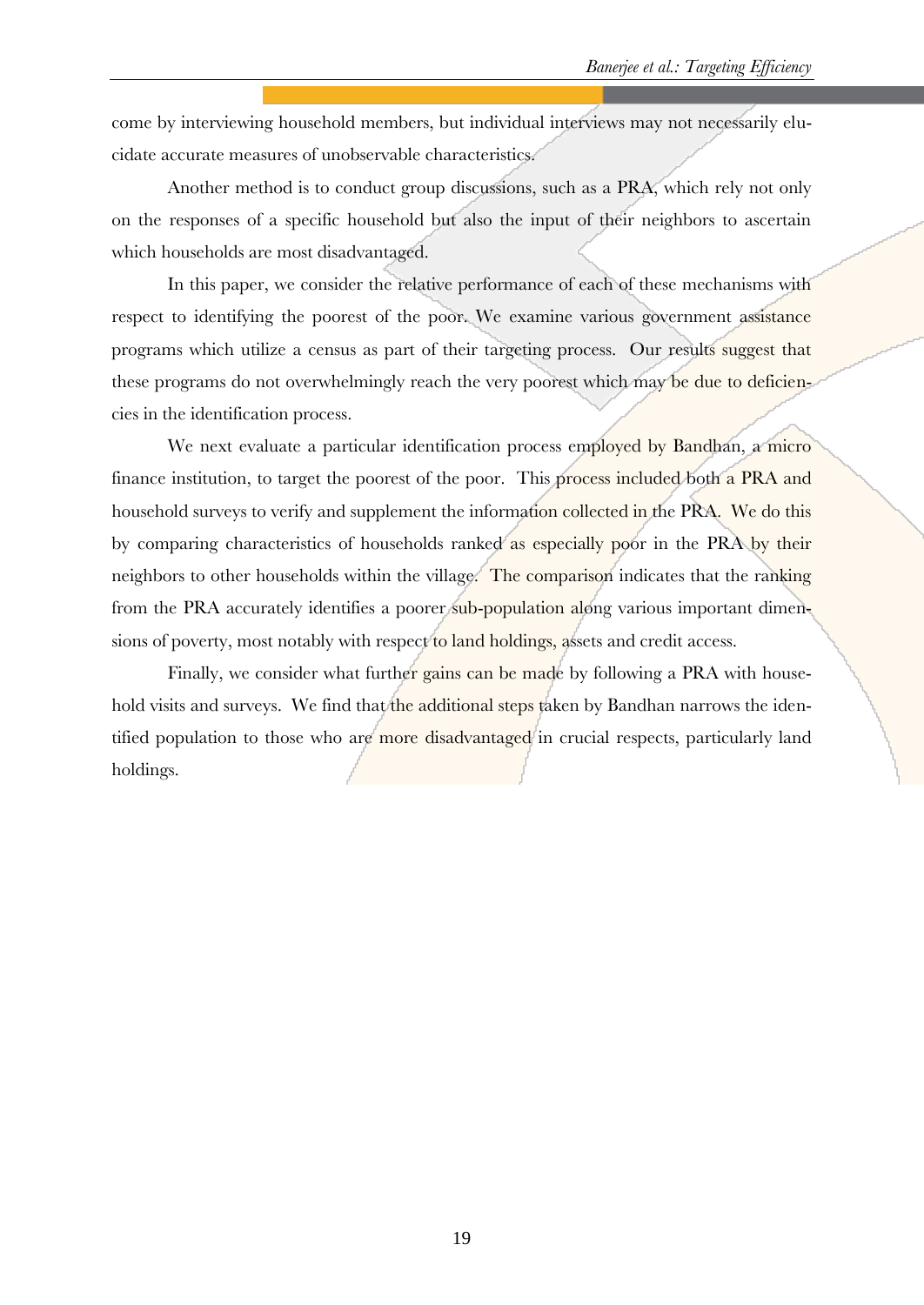## **References**

- "Residents block road, demand new below poverty line ration cards." *The Hindu*. Monday, Oct 23, 2006.<http://www.hindu.com/2006/10/23/stories/2006102303020300.htm>
- Chambers, Robert. "Participatory Rural Appraisal (PRA): Analysis of Experience." *World Development.* Vol. 22, No. 9, 1994, 1253-1268.
- Chambers, Robert. *Whose Reality Counts? Putting the first last"* London: ITDG Publishing, 1997.
- Jyotsna Jalan and Rinku Murgai "An Effective "Targeting Shortcut"? An Assessment of the 2002 Below-Poverty Line Census Method" July, 2007. [http://www.ihdindia.org/ourcontrol/rinku\\_murgai.doc](http://www.ihdindia.org/ourcontrol/rinku_murgai.doc)
- Morduch, Jonathan. "The Microfinance Promise." *Journal of Economic Literature.* Vol. 37, No. 4, December 1999, 1569-1614.
- Mukherjee, Neela "Political Corruption in India's Below the Poverty Line (BPL) Exercise: Grassroots' Perspectives on BPL: Good Practice in People's Participation from Bhalki Village, West Bengal" 2003, Development Tracks RTC, New Delhi. [http://www.eldis.org/fulltext/Political\\_Corruption\\_India.pdf](http://www.eldis.org/fulltext/Political_Corruption_India.pdf)
- National Sample Survey Organisation (NSSO), Ministry of Statistics and Programme Implementation. Report No. 510 "Public Distribution System and Other Sources of Household Consumption, 2004-05." Summary at: [http://mospi.nic.in/press\\_note\\_510-Final.htm](http://mospi.nic.in/press_note_510-Final.htm)
- Olken, Ben. "Revealed Community Equivalence Scales" *Journal of Public Economics 89 (2-3)*, February 2005, 545-566
- Rabbani, Prakash and Sulaiman. "Impact Assessment of CFPR/TUP: A Descriptive Analysis Based on 2002-2005 Panel Data." *CFPR/TUP Working Paper Series No. 12*. July 2006.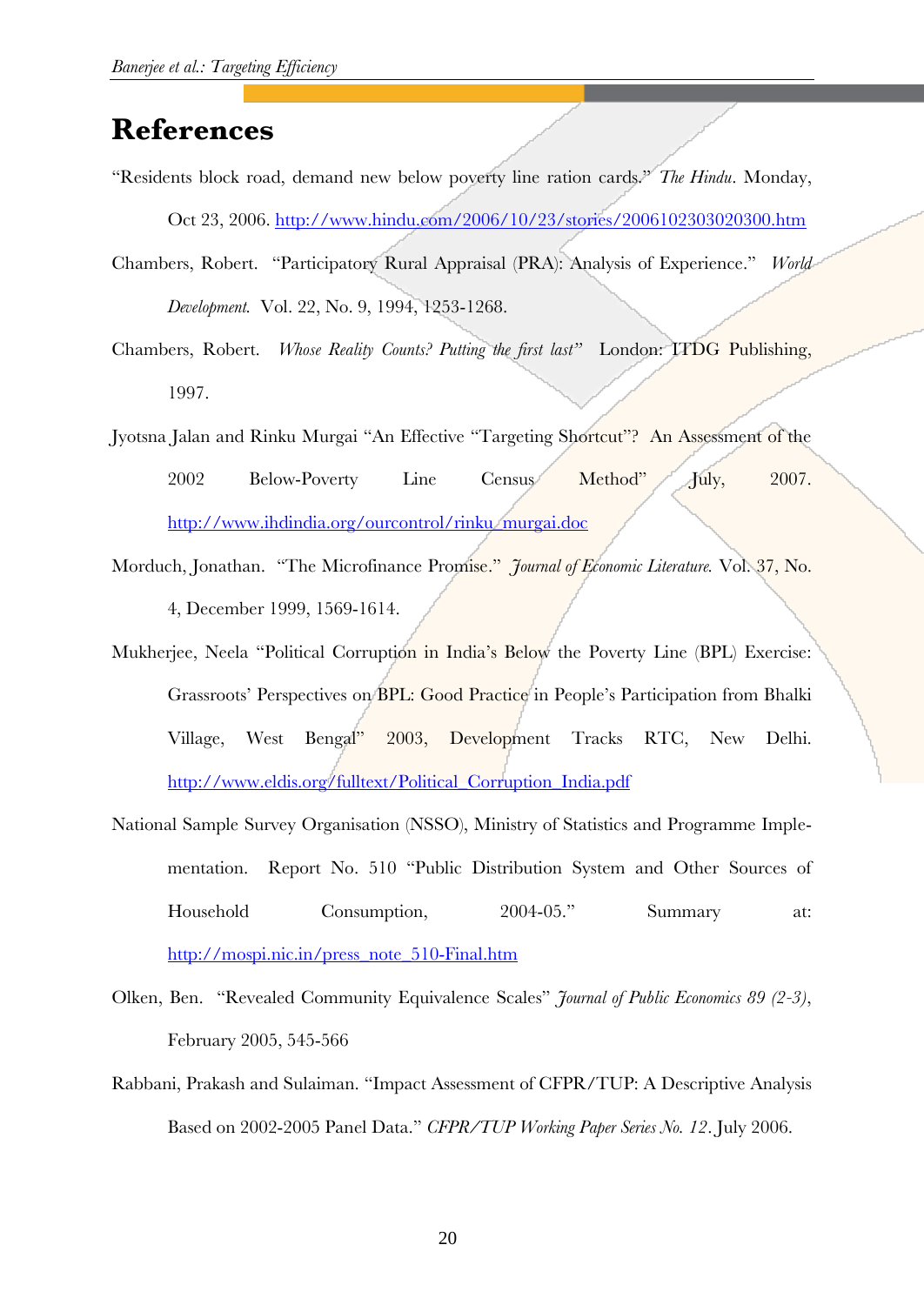# **Annexure 1: Figures**

#### Figure 1





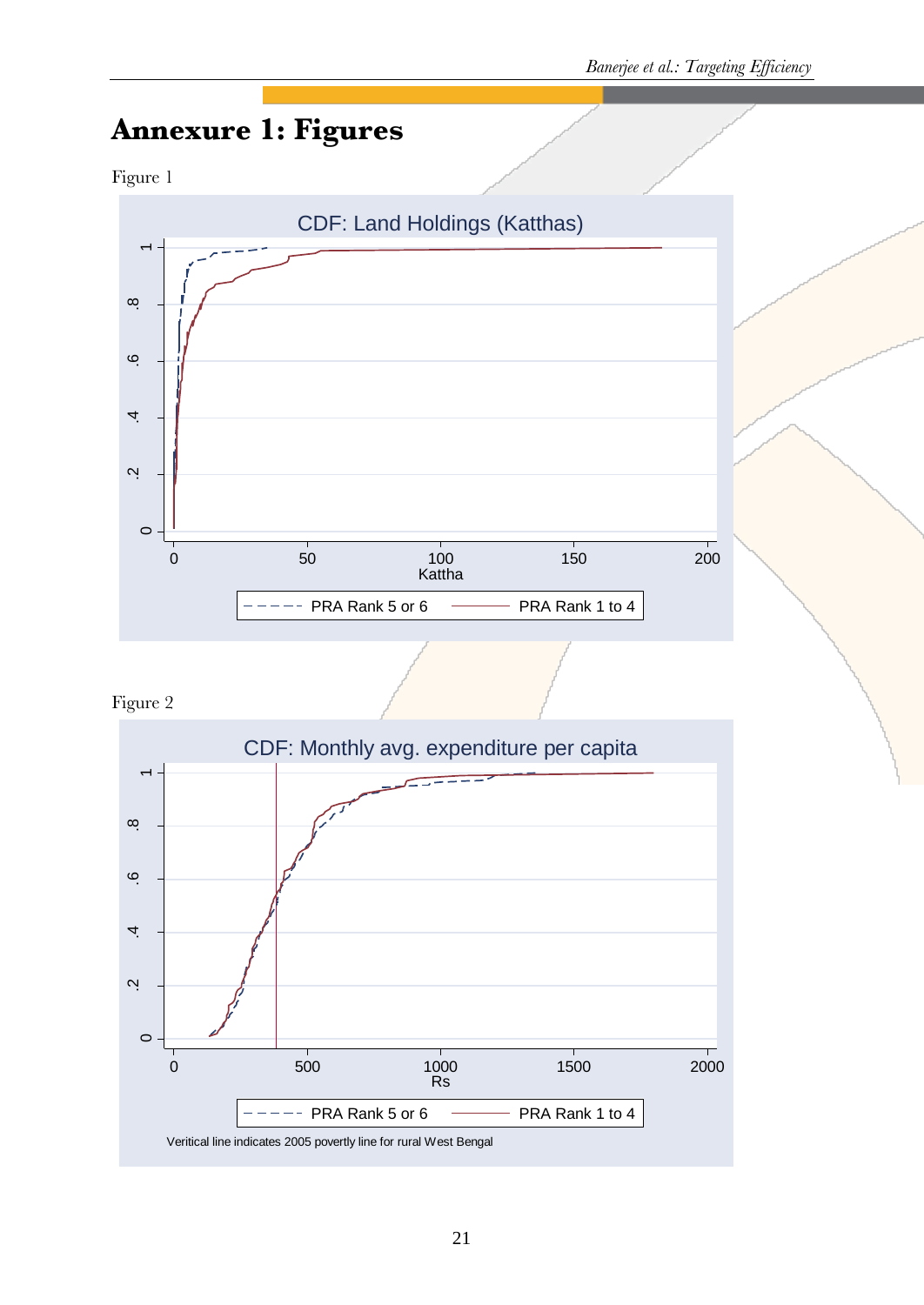Figure 3



Figure 4

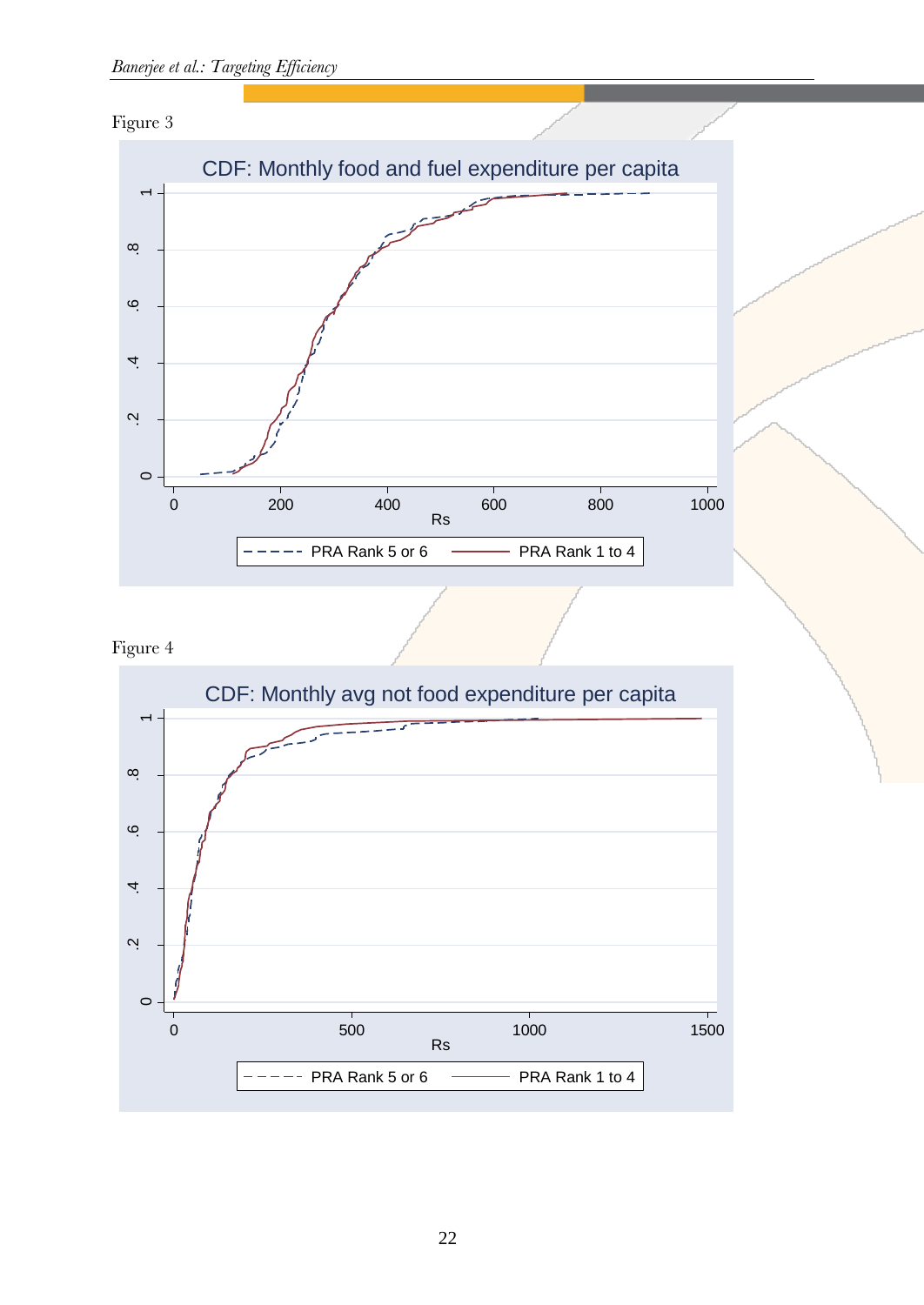





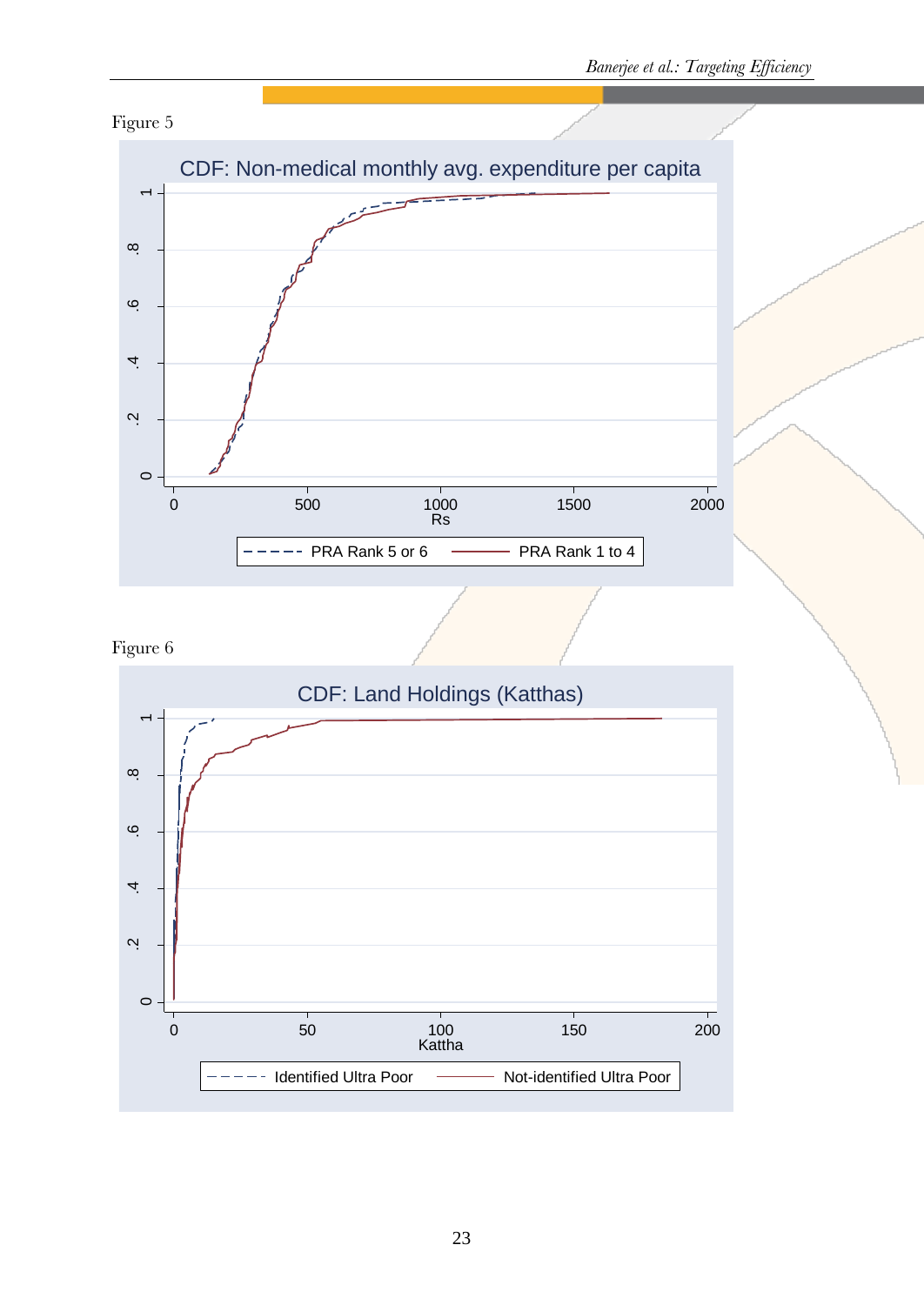





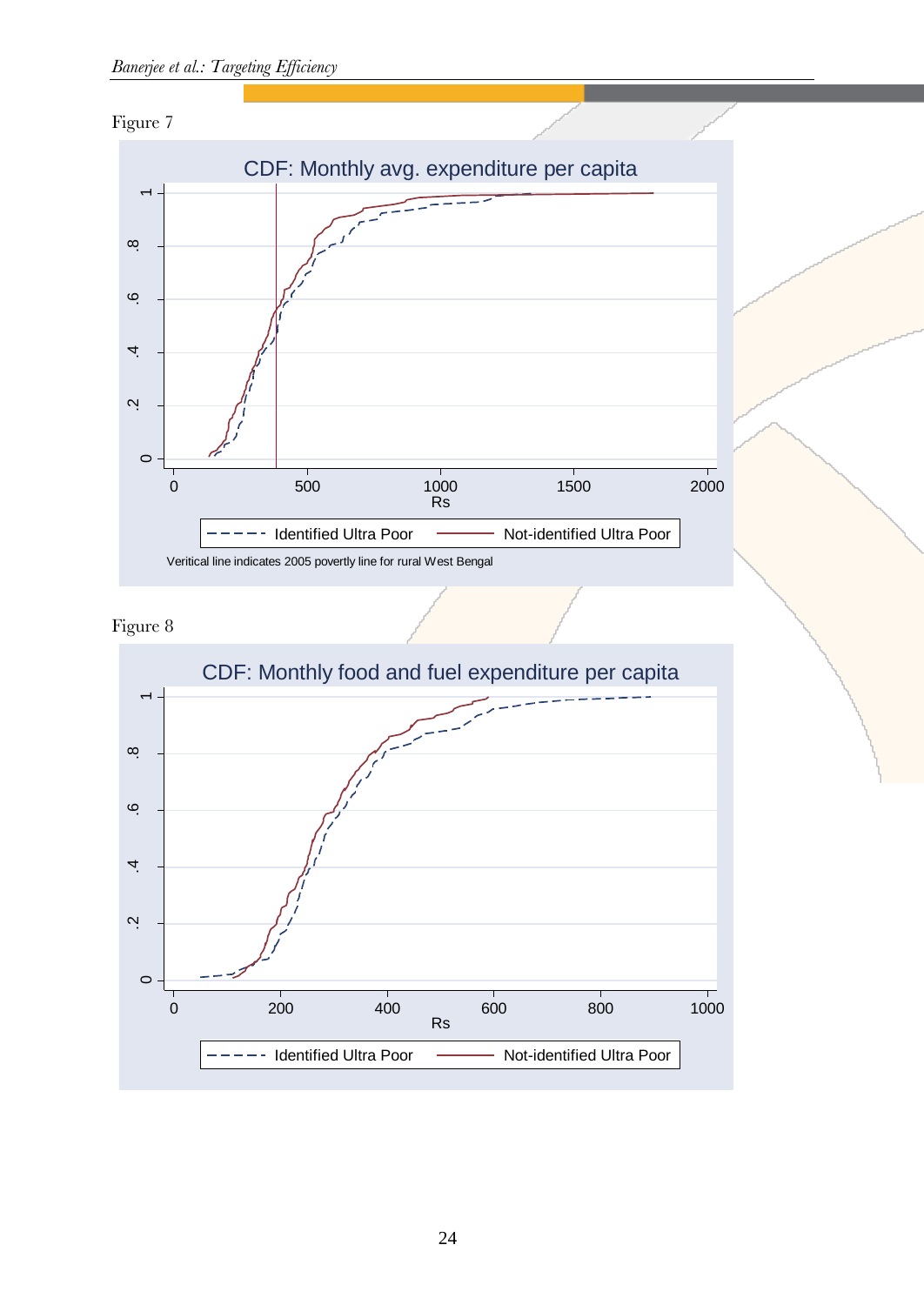



Figure 10

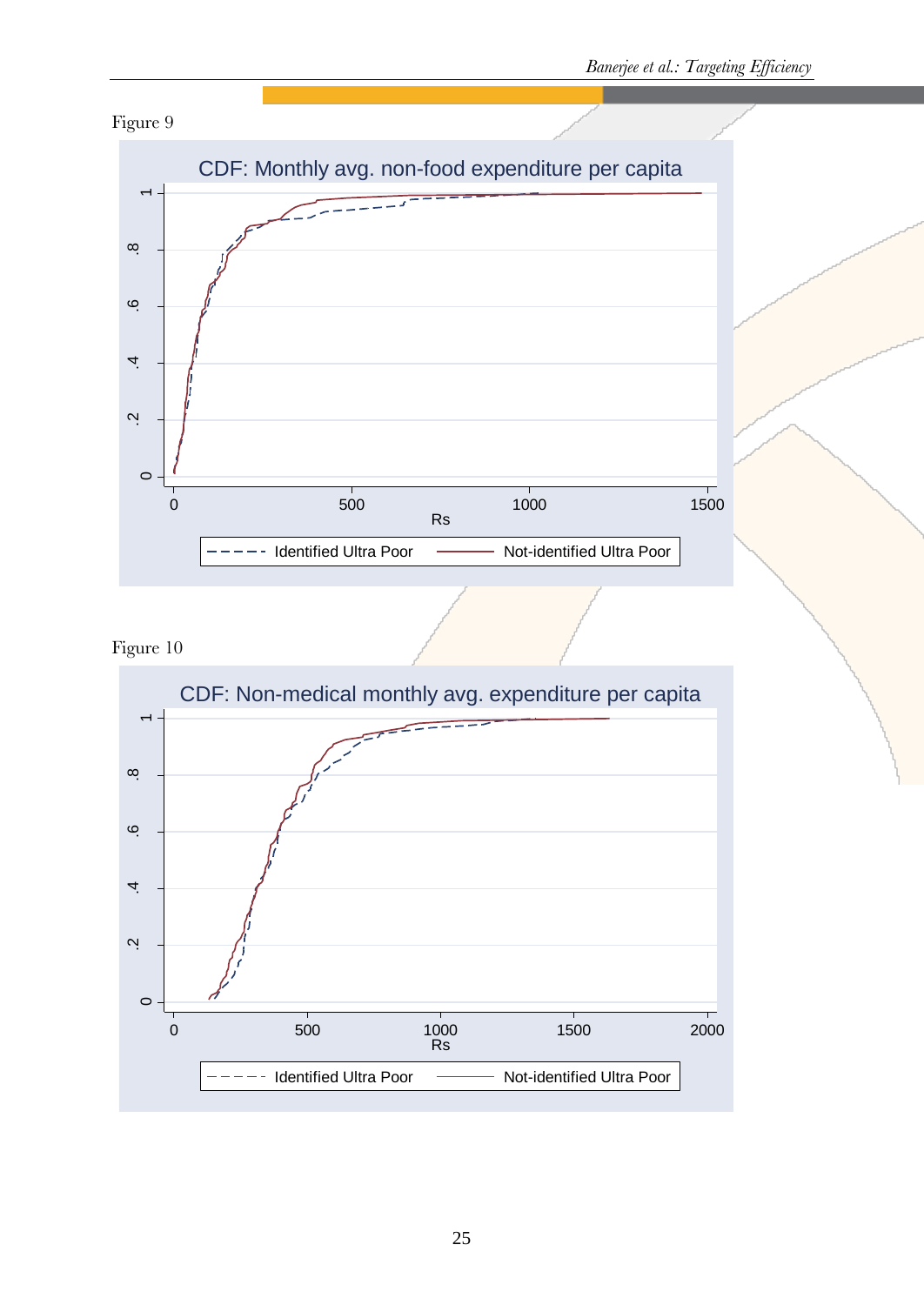## **Annexure 2: Tables**

### **Table 1**

|                                                          |                  | <b>Summary Statistics</b> |                  |                         |                  |                  |                          |                         |
|----------------------------------------------------------|------------------|---------------------------|------------------|-------------------------|------------------|------------------|--------------------------|-------------------------|
|                                                          |                  |                           |                  | Difference              |                  |                  |                          |                         |
|                                                          |                  |                           |                  | (Ultra                  |                  |                  |                          | Difference              |
|                                                          |                  | Not                       |                  | Poor - Not              |                  |                  | <b>Difference</b>        | (Ultra                  |
|                                                          | Entire           | Ultra                     | Ultra            | Ultra                   |                  |                  | (BPL-Not                 | Poor-                   |
|                                                          | Sample           | Poor                      | Poor             | Poor)                   | Not BPL          | BPL              | BPL)                     | BPL)                    |
| Ranking from PRA                                         | 4.56             | 3.75                      | 5.62             | 1.87                    | 4.63             | 4.50             | $-0.13$                  | 1.12                    |
|                                                          | (1.39)           | (1.25)                    | (0.69)           | $(0.144)$ **            | (1.45)           | (1.34)           | (0.19)                   | $(0.10)$ **             |
| Number of household members                              | 4.29             | 4.69                      | 3.77             | $-0.91$                 | 3.65             | 4.90             | 1.25                     | $-1.13$                 |
|                                                          | (1.70)           | (1.54)                    | (1.77)           | $(0.227)$ **            | (1.68)           | (1.49)           | $(0.218)$ **             | $(0.16)$ **             |
| Per capita monthly avg. expenditure                      | 425.65           | 405.24                    | 452.48           | 47.24                   | 586.78           | 271.90           | $-314.88$                | 180.58                  |
|                                                          | (229.79)         | (218.63)                  | (242.27)         | (31.69)                 | (230.82)         | (63.06)          | $(22.955)$ <sup>**</sup> | $(15.46)$ <sup>**</sup> |
| Per capita monthly food/fuel expenditure                 | 302.69           | 288.99                    | 320.70           | 31.71                   | 385.73           | 223.46           | $-162.27$                | 97.24                   |
|                                                          | (127.68)         | (111.09)                  | (145.36)         | $(17.568)+$             | (127.85)         | (58.62)          | $(13.527)$ **            | $(10.41)$ <sup>**</sup> |
| Per capita monthly non-food expenditure                  | 122.96           | 116.25                    | 131.78           | 15.53                   | 201.05           | 48.44            | $-152.61$                | 83.34                   |
|                                                          | (174.67)         | (167.28)                  | (184.50)         | (24.20)                 | (222.25)         | (36.15)          | $(21.578)$ **            | $(14.13)$ <sup>**</sup> |
| Per Capita monthly avg. expenditure minus institutional  | 406.43           | 394.01                    | 422.75           | 28.74                   | 551.18           | 268.31           | $-282.88$                | 154.44                  |
| medical expenditure                                      | (215.21)<br>1.25 | (208.20)<br>1.19          | (224.20)<br>1.33 | (29.77)<br>0.14         | (223.09)<br>1.73 | (63.40)<br>0.80  | $(22.252)$ **            | $(15.20)$ <sup>**</sup> |
| Per capita daily avg. expenditure (PPP adjusted 2006)    | (0.68)           | (0.64)                    | (0.71)           | (0.09)                  | (0.68)           | (0.19)           | $-0.93$<br>$(0.068)$ **  | 0.53<br>$(0.05)$ **     |
| Per capita daily food/fuel expenditure (PPP adjusted     | 0.89             | 0.85                      | 0.95             | 0.09                    | 1.14             | 0.66             | $-0.48$                  | 0.29                    |
| 2006)                                                    | (0.38)           | (0.33)                    | (0.43)           | $(0.052)+$              | (0.38)           | (0.17)           | $(0.040)$ <sup>**</sup>  | $(0.03)$ **             |
|                                                          | 51.17%           | 55.37%                    | 45.65%           | $-9.70%$                |                  |                  |                          |                         |
| Below offical poverty line (for rural West Bengal, 2005) | (0.50)           | (0.50)                    | (0.50)           | (0.07)                  |                  |                  |                          |                         |
| Land Holdings (Katthas)                                  | 5.65             | 8.49                      | 1.84             | $-6.65$                 | 6.07             | 5.25             | $-0.82$                  | $-3.40$                 |
|                                                          | (15.49)          | (19.92)                   | (2.54)           | $(2.126)$ <sup>**</sup> | (19.74)          | (10.02)          | (2.15)                   | $(0.90)$ **             |
| Landless                                                 | 21.13%           | 15.70%                    | 28.26%           | 12.60%                  | 22.12%           | 20.18%           | $-1.90%$                 | 8.08%                   |
|                                                          | (0.41)           | (0.37)                    | (0.45)           | $(0.056)^*$             | (0.42)           | (0.40)           | (0.06)                   | $(0.05) +$              |
| Number of rooms in house                                 | 1.29             | 1.40                      | 1.15             | $-0.25$                 | 1.25             | 1.33             | 0.08                     | $-0.18$                 |
|                                                          | (0.52)           | (0.60)                    | (0.36)           | $(0.071)$ **            | (0.48)           | (0.56)           | (0.07)                   | $(0.05)$ **             |
| Principal component analysis for durable goods and       | 1.60             | 1.75                      | 1.42             | $-0.33$                 | 1.67             | 1.54             | $-0.13$                  | $-0.12$                 |
| livestock                                                | (1.13)           | (1.22)                    | (0.96)           | $(0.154)^*$             | (1.25)           | (0.99)           | (0.15)                   | (0.11)                  |
| Household has outstanding loan                           | 45.54%           | 42.98%                    | 48.91%           | 5.90%                   | 45.19%           | 45.87%           | 0.70%                    | 3.04%                   |
|                                                          | (0.50)           | (0.50)                    | (0.50)           | (0.07)                  | (0.50)           | (0.50)           | (0.07)                   | (0.05)                  |
| Household has outstanding loan from formal source        | 8.45%            | 12.40%                    | 3.26%            | $-9.10%$                | 8.65%            | 8.26%            | $-0.40%$                 | $-5.00%$                |
|                                                          | (0.28)           | (0.33)                    | (0.18)           | $(0.038)^{*}$           | (0.28)           | (0.28)           | (0.04)                   | $(0.02)^*$              |
| Self classification of financial situation (1-10 scale)  | 2.38             | 2.50                      | 2.21             | $-0.30$                 | 2.59             | 2.17             | $-0.41$                  | 0.03                    |
|                                                          | (1.54)           | (1.55)                    | (1.52)           | (0.21)                  | (1.69)           | (1.35)           | $(0.210)+$               | (0.16)                  |
| Average years of schooling per household member          | 1.24             | 1.55                      | 0.82             | $-0.73$                 | 1.29             | 1.18             | $-0.11$                  | $-0.36$                 |
|                                                          | (1.75)           | (1.89)                    | (1.46)           | $(0.238)$ **            | (1.77)           | (1.74)           | (0.24)                   | $(0.17)^*$              |
| There is a HH member 5-14 years old not attending        | 23.00%           | 22.31%                    | 23.91%           | 1.60%                   | 18.27%           | 27.52%           | 9.30%                    | $-3.61%$                |
| school                                                   | (0.42)           | (0.42)                    | (0.43)           | (0.06)                  | (0.39)           | (0.45)           | (0.06)                   | (0.05)                  |
| Regularly eat two meals a day                            | 66.20%           | 69.42%                    | 61.96%           | $-7.50%$                | 71.15%           | 61.47%           | $-9.70%$                 | 0.49%                   |
|                                                          | (0.47)<br>29.38% | (0.46)                    | (0.49)           | (0.07)                  | (0.46)<br>28.16% | (0.49)           | (0.07)                   | (0.05)                  |
| Household gets BPL rationing                             | (0.46)           | 31.93%<br>(0.47)          | 26.09%<br>(0.44) | $-5.80%$<br>(0.06)      | (0.45)           | 30.56%<br>(0.46) | 2.40%<br>(0.06)          | $-4.51%$<br>(0.05)      |
| Households has Antodaya card                             | 10.19%           | 9.48%                     | 11.11%           | 1.60%                   | 8.00%            | 12.26%           | 4.30%                    | $-1.15%$                |
|                                                          | (0.30)           | (0.29)                    | (0.32)           | (0.04)                  | (0.27)           | (0.33)           | (0.04)                   | (0.04)                  |
| Received work from employment generating scheme          | 49.77%           | 56.20%                    | 41.30%           | $-14.90%$               | 45.19%           | 54.13%           | 8.90%                    | $-12.82%$               |
|                                                          | (0.50)           | (0.50)                    | (0.50)           | $(0.069)^*$             | (0.50)           | (0.50)           | (0.07)                   | $(0.05)^*$              |
| House from Indira Housing Plan                           | 8.96%            | 5.00%                     | 14.13%           | 9.10%                   | 9.62%            | 8.33%            | $-1.30%$                 | 5.85%                   |
|                                                          | (0.29)           | (0.22)                    | (0.35)           | $(0.039)^{*}$           | (0.30)           | (0.28)           | (0.04)                   | (0.03)                  |
| Receives some form of government aid                     | 68.54%           | 71.07%                    | 65.22%           | $-5.90%$                | 64.42%           | 72.48%           | 8.10%                    | $-7.26%$                |
| Household suffered health shock                          | (0.47)<br>52.58% | (0.46)<br>55.37%          | (0.48)<br>48.91% | (0.06)<br>$-6.50%$      | (0.48)           | (0.45)<br>47.71% | (0.06)<br>$-10.00%$      | (0.05)<br>1.21%         |
|                                                          | (0.50)           | (0.50)                    | (0.50)           | (0.07)                  | 57.69%<br>(0.50) | (0.50)           | (0.07)                   | (0.05)                  |
| Household suffered health shock requiring institutional  | 21.13%           | 23.14%                    | 18.48%           | $-4.70%$                | 28.85%           | 13.76%           | $-15.10%$                | 4.72%                   |
| care                                                     | (0.41)           | (0.42)                    | (0.39)           | (0.06)                  | (0.46)           | (0.35)           | $(0.055)$ **             | (0.04)                  |
| Household suffered economic shock                        | 41.31%           | 40.50%                    | 42.39%           | 1.90%                   | 42.31%           | 40.37%           | $-1.90%$                 | 2.02%                   |
|                                                          | (0.49)           | (0.49)                    | (0.50)           | (0.07)                  | (0.50)           | (0.49)           | (0.07)                   | (0.05)                  |
| HH member with disability(physical or mental)            | 22.07%           | 22.31%                    | 21.74%           | $-0.60%$                | 20.19%           | 23.85%           | 3.70%                    | $-2.11%$                |
|                                                          | (0.42)           | (0.42)                    | (0.41)           | (0.06)                  | (0.40)           | (0.43)           | (0.06)                   | (0.05)                  |
| Adult(15+) female with disability(physical or mental)    | 5.16%            | 2.48%                     | 8.70%            | 6.20%                   | 6.73%            | 3.67%            | $-3.10%$                 | 5.03%                   |
|                                                          | (0.22)           | (0.16)                    | (0.28)           | $(0.030)^*$             | (0.25)           | (0.19)           | (0.03)                   | $(0.02)^{*}$            |
| Adult(15+) male with disability(physical or mental)      | 15.96%           | 16.53%                    | 15.22%           | $-1.30%$                | 13.46%           | 18.35%           | 4.90%                    | $-3.13%$                |
|                                                          | (0.37)           | (0.37)                    | (0.36)           | (0.05)                  | (0.34)           | (0.39)           | (0.05)                   | (0.04)                  |
| Child(<15) with disability(physical or mental)           | 3.76%            | 5.79%                     | 1.09%            | $-4.70%$                | 1.92%            | 5.50%            | 3.60%                    | $-4.42%$                |
|                                                          | (0.19)           | (0.23)                    | (0.10)           | $(0.026)+$              | (0.14)           | (0.23)           | (0.03)                   | $(0.02)^{*}$            |
| Able bodied male adult (15+)                             | 74.18%           | 87.60%                    | 56.52%           | $-31.10%$               | 71.15%           | 77.06%           | 5.90%                    | $-20.54%$               |
|                                                          | (0.44)           | (0.33)                    | (0.50)           | $(0.057)$ <sup>**</sup> | (0.46)           | (0.42)           | (0.06)                   | $(0.05)$ **             |
| Able bodied female adult (15+)                           | 96.24%           | 96.69%                    | 95.65%           | $-1.00%$                | 93.27%           | 99.08%           | 5.80%                    | $-3.43%$                |
|                                                          | (0.19)           | (0.18)                    | (0.21)           | (0.03)                  | (0.25)           | (0.10)           | $(0.026)^*$              | $(0.02)^{*}$            |

**Notes:** This table presents means of the variables given in each row for the entire sample, separately for the Ultra Poor and not Ultra Poor. Column 4 indicates the difference in means between the Ultra Poor and not Ultra Poor. Standard deviations are given inparenthesis.

+ significant at 10%; \* significant at 5%; \*\* significant at 1%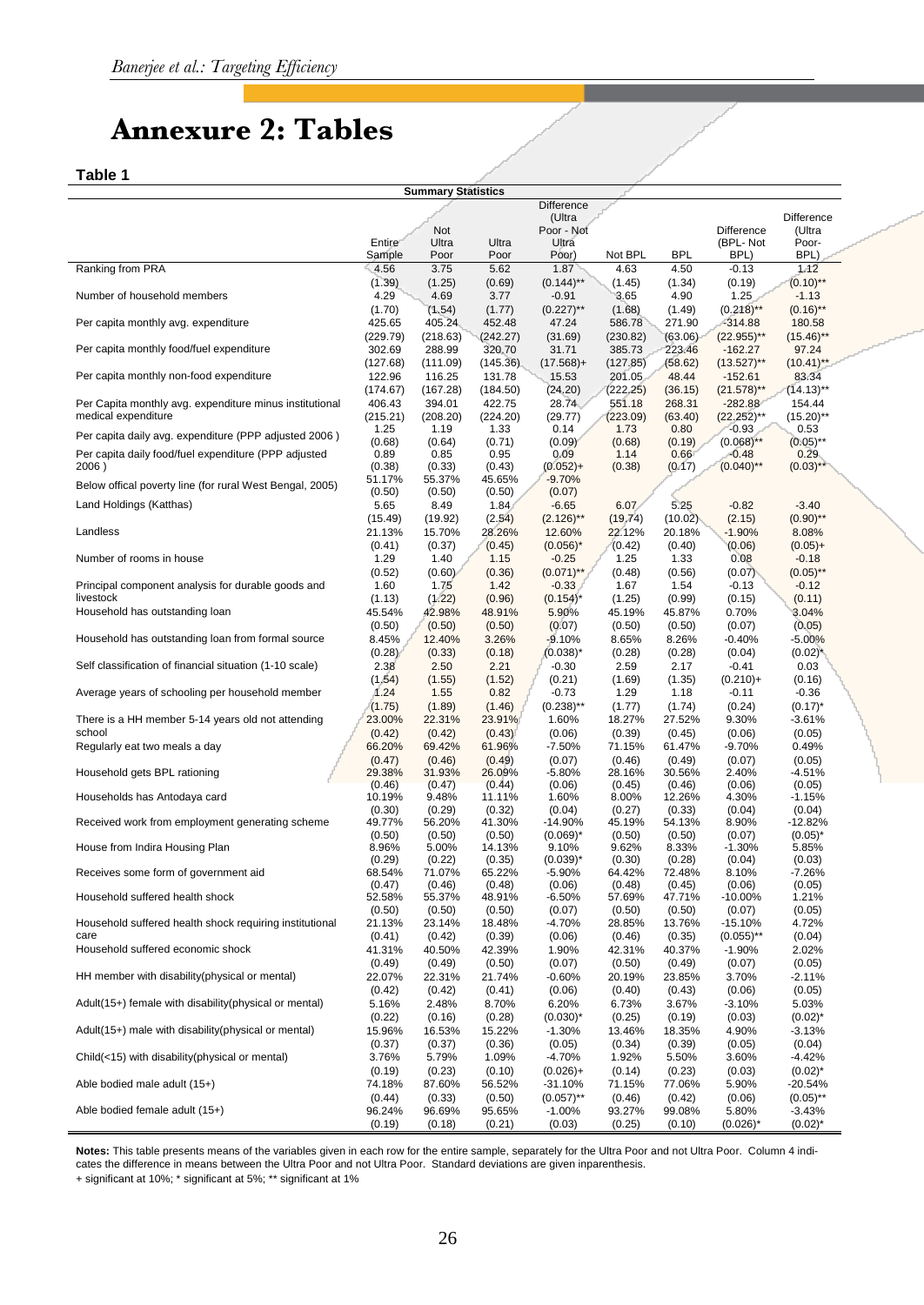|                                             | Characteristics of recipients of government aid |                                                   |                                                  |                                                                                                  |                               |                                      |                                        |                                                                      |                                         |                                                                  |                                                                               |                                                                             |                                            |                                              |
|---------------------------------------------|-------------------------------------------------|---------------------------------------------------|--------------------------------------------------|--------------------------------------------------------------------------------------------------|-------------------------------|--------------------------------------|----------------------------------------|----------------------------------------------------------------------|-----------------------------------------|------------------------------------------------------------------|-------------------------------------------------------------------------------|-----------------------------------------------------------------------------|--------------------------------------------|----------------------------------------------|
|                                             | Per capita<br>monthly<br>avg.<br>expenditure    | Per capita<br>monthly<br>food/fuel<br>expenditure | Per capita<br>monthly<br>non-food<br>expenditure | Per Capita<br>monthly<br>avg.<br>expenditure<br>minus<br>institutional<br>medical<br>expenditure | Land<br>Holdinas<br>(Katthas) | Number<br>of<br>rooms<br>in<br>house | Regularly<br>eat two<br>meals a<br>day | Self<br>classification<br>of financial<br>situation (1-<br>10 scale) | Household<br>has<br>outstanding<br>loan | Household<br>has<br>outstanding<br>loan from<br>formal<br>source | Below<br>offical<br>poverty<br>line (for<br>rural<br>West<br>Bengal,<br>2005) | Principal<br>component<br>analysis<br>for durable<br>goods and<br>livestock | Able<br>bodied<br>male<br>adult<br>$(15+)$ | Able<br>bodied<br>female<br>adult<br>$(15+)$ |
| Household gets BPL rationing                | $-4.433$                                        | 10.389                                            | $-14.822$                                        | 1.346                                                                                            | $-2.543$                      | 0.002                                | $-0.038$                               | $-0.11$                                                              | $-0.001$                                | 0.008                                                            | 0.006                                                                         | $-0.12$                                                                     | 0.1                                        | 0.007                                        |
|                                             | (35.44)                                         | (19.20)                                           | (27.18)                                          | (33.22)                                                                                          | (2.35)                        | (0.08)                               | (0.07)                                 | (0.24)                                                               | (0.08)                                  | (0.04)                                                           | (0.08)                                                                        | (0.17)                                                                      | (0.07)                                     | (0.03)                                       |
| <b>Observations</b>                         | 211                                             | 211                                               | 211                                              | 211                                                                                              | 206                           | 211                                  | 211                                    | 211                                                                  | 211                                     | 211                                                              | 211                                                                           | 211                                                                         | 211                                        | 211                                          |
| R-squared                                   | 0.03                                            | 0.08                                              | 0.02                                             | 0.03                                                                                             | 0.08                          | 0.06                                 | 0.04                                   | 0.03                                                                 | 0.01                                    | 0.1                                                              | 0.07                                                                          | 0.02                                                                        | 0.03                                       | 0.01                                         |
|                                             |                                                 |                                                   |                                                  |                                                                                                  |                               |                                      |                                        |                                                                      |                                         |                                                                  |                                                                               |                                                                             |                                            |                                              |
| Households has Antodaya<br>card             | $-18.124$                                       | 6.611                                             | $-24.735$                                        | $-12.283$                                                                                        | $-1.837$                      | $-0.082$                             | 0.166                                  | 0.194                                                                | $-0.154$                                | $-0.022$                                                         | 0.139                                                                         | 0.147                                                                       | $-0.094$                                   | $-0.005$                                     |
|                                             | (50.52)                                         | (28.74)                                           | (38.64)                                          | (48.69)                                                                                          | (3.59)                        | (0.12)                               | (0.11)                                 | (0.36)                                                               | (0.12)                                  | (0.06)                                                           | (0.11)                                                                        | (0.26)                                                                      | (0.10)                                     | (0.05)                                       |
| <b>Observations</b>                         | 206                                             | 206                                               | 206                                              | 206                                                                                              | 201                           | 206                                  | 206                                    | 206                                                                  | 206                                     | 206                                                              | 206                                                                           | 206                                                                         | 206                                        | 206                                          |
| R-squared                                   | 0.05                                            | 0.09                                              | 0.03                                             | 0.04                                                                                             | 0.07                          | 0.06                                 | 0.05                                   | 0.03                                                                 | 0.02                                    | 0.09                                                             | 0.08                                                                          | 0.02                                                                        | 0.02                                       | 0.01                                         |
| House from Indira Housing<br>Plan           | $-40.93$                                        | 31.519                                            | $-72.448$                                        | $-19.612$                                                                                        | $-0.786$                      | $-0.055$                             | 0.113                                  | 0.251                                                                | 0.188                                   | 0.071                                                            | $-0.032$                                                                      | $-0.149$                                                                    | $-0.27$                                    | 0.05                                         |
|                                             | (55.77)                                         | (30.18)                                           | $(42.581)+$                                      | (52.34)                                                                                          | (3.79)                        | (0.13)                               | (0.11)                                 | (0.37)                                                               | (0.12)                                  | (0.06)                                                           | (0.12)                                                                        | (0.28)                                                                      | $(0.106)^*$                                | (0.05)                                       |
| Observations                                | 212                                             | 212                                               | 212                                              | 212                                                                                              | 207                           | 212                                  | 212                                    | 212                                                                  | 212                                     | 212                                                              | 212                                                                           | 212                                                                         | 212                                        | 212                                          |
| R-squared                                   | 0.04                                            | 0.09                                              | 0.03                                             | 0.03                                                                                             | 0.08                          | 0.06                                 | 0.04                                   | 0.03                                                                 | 0.02                                    | 0.09                                                             | 0.07                                                                          | 0.02                                                                        | 0.05                                       | 0.02                                         |
|                                             |                                                 |                                                   |                                                  |                                                                                                  |                               |                                      |                                        |                                                                      |                                         |                                                                  |                                                                               |                                                                             |                                            |                                              |
| Received work from<br>employment generating | $-34.538$                                       | $-28.531$                                         | $-6.007$                                         | $-34.165$                                                                                        | $-4.691$                      | 0.036                                | $\Omega$                               | $-0.43$                                                              | 0.08                                    | 0.008                                                            | 0.129                                                                         | 0.198                                                                       | 0.104                                      | $-0.002$                                     |
| scheme                                      | (39.20)                                         | (21.19)                                           | (30.13)                                          | (36.74)                                                                                          | $(2.609) +$                   | (0.09)                               | (0.08)                                 | (0.26)                                                               | (0.09)                                  | (0.05)                                                           | (0.08)                                                                        | (0.19)                                                                      | (0.08)                                     | (0.03)                                       |
| Observations                                | 213                                             | 213                                               | 213                                              | 213                                                                                              | 208                           | 213                                  | 213                                    | 213                                                                  | 213                                     | 213                                                              | 213                                                                           | 213                                                                         | 213                                        | 213                                          |
| R-squared                                   | 0.04                                            | 0.09                                              | 0.02                                             | 0.04                                                                                             | 0.09                          | 0.06                                 | 0.04                                   | 0.04                                                                 | 0.01                                    | 0.09                                                             | 0.08                                                                          | 0.03                                                                        | 0.03                                       | 0.01                                         |

Standard errors in parentheses

+ significant at 10%; \* significant at 5%; \*\* significant at 1%

Notes: Each panel shows a separate set of regressions where the variables in the row panel is taken as the independent variables and the variable indicated in the column is the dependent variable.

Regressions include village dummies

٠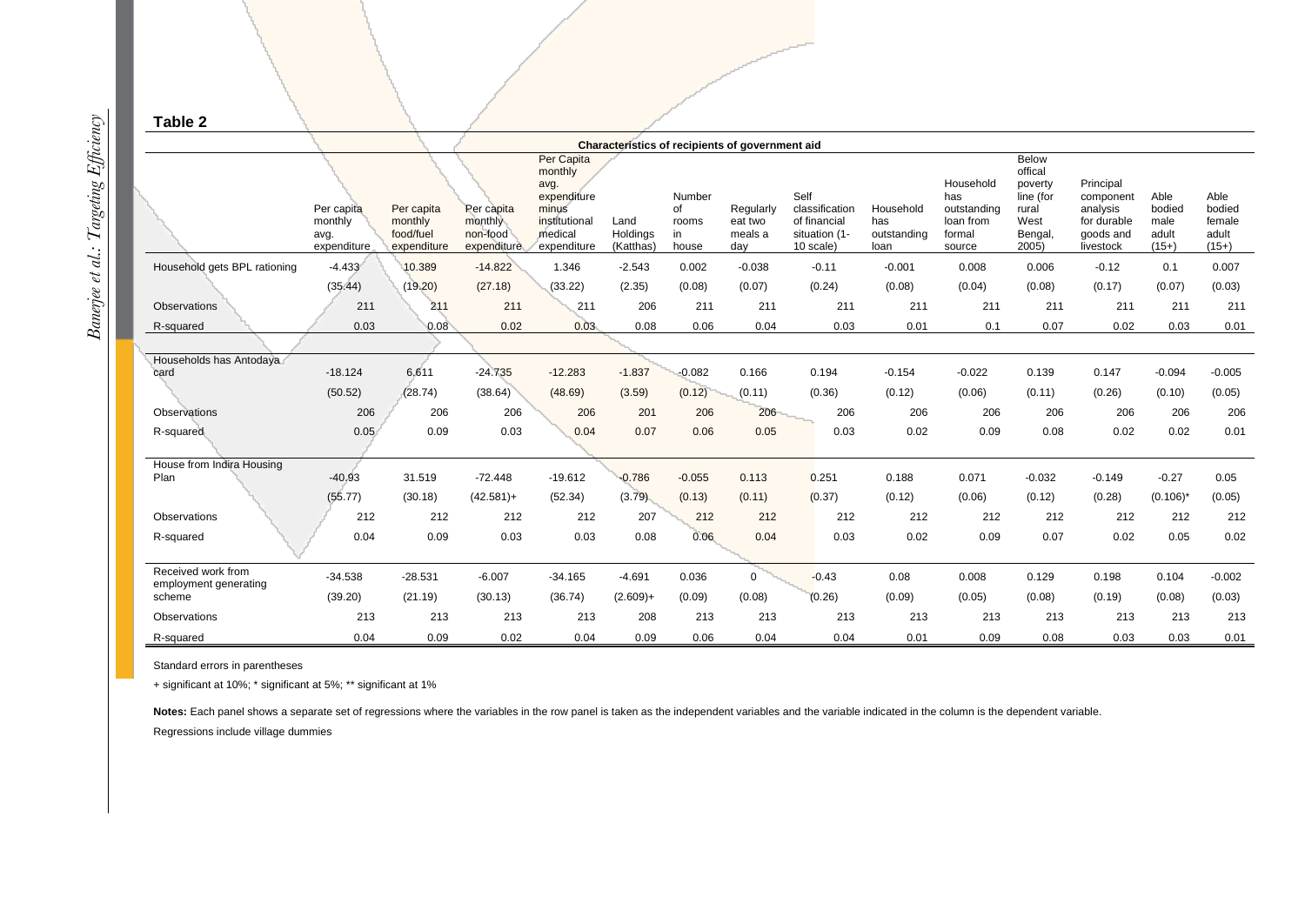| Analysis of PRA process                   |                                              |                                                   |                                                  |                                                                                                  |                                      |                                                |          |                                |                                        |                                                                      |                                         |                                                                  |                                                                                      |                                                                              |
|-------------------------------------------|----------------------------------------------|---------------------------------------------------|--------------------------------------------------|--------------------------------------------------------------------------------------------------|--------------------------------------|------------------------------------------------|----------|--------------------------------|----------------------------------------|----------------------------------------------------------------------|-----------------------------------------|------------------------------------------------------------------|--------------------------------------------------------------------------------------|------------------------------------------------------------------------------|
|                                           | Per capita<br>monthly<br>avg.<br>expenditure | Per capita<br>monthly<br>food/fuel<br>expenditure | Per capita<br>monthly<br>non-food<br>expenditure | Per Capita<br>monthly<br>avg.<br>expenditure<br>minus<br>institutional<br>medical<br>expenditure | Land<br><b>Holdings</b><br>(Katthas) | Per<br>Capita<br>Land<br>Holdings<br>(Katthas) | Landless | Number<br>of rooms<br>in house | Regularly<br>eat two<br>meals a<br>day | Self<br>classification<br>of financial<br>situation (1-<br>10 scale) | Household<br>has<br>outstanding<br>loan | Household<br>has<br>outstanding<br>loan from<br>formal<br>source | <b>Below</b><br>offical<br>poverty<br>line (for<br>rural<br>West<br>Bengal,<br>2005) | Principal<br>componen<br>t analysis<br>for durable<br>goods and<br>livestock |
| PRA Rank of Very<br>Poor or Exceptionally | 29.019                                       | 9.724                                             | 19.294                                           | 6.363                                                                                            | $-6.279$                             | $-0.988$                                       | 0.032    | $-0.054$                       | $-0.171$                               | $-0.275$                                                             | 0.083                                   | $-0.115$                                                         | $-0.06$                                                                              | $-0.428$                                                                     |
| Poor                                      | (33.44)                                      | (18.14)                                           | (25.67)                                          | (31.40)                                                                                          | $(2.187)$ **                         | $(0.402)^{*}$                                  | (0.06)   | (0.08)                         | $(0.068)^*$                            | (0.22)                                                               | (0.07)                                  | $(0.039)$ **                                                     | (0.07)                                                                               | $(0.163)$ **                                                                 |
| Observations                              | 213                                          | 213                                               | 213                                              | 213                                                                                              | 208                                  | 208                                            | 213      | 213                            | 213                                    | 213                                                                  | 213                                     | 213                                                              | 213                                                                                  | 213                                                                          |
| R-squared                                 | 0.04                                         | 0.08                                              | 0.02                                             | 0.03                                                                                             | 0.11                                 | 0.09                                           | 0.14     | 0.06                           | 0.06                                   | 0.04                                                                 | 0.01                                    | 0.13                                                             | 0.07                                                                                 | 0.05                                                                         |

Standard errors in parentheses

+ significant at 10%; \* significant at 5%; \*\* significant at 1%

Notes: Regressions of various indicators of poverty on a dummy for the household having a PRA status equal to 5 or 6. Each column represents a distinct left hand side variable. Zero-one outcome variables are estimated with linear probability model.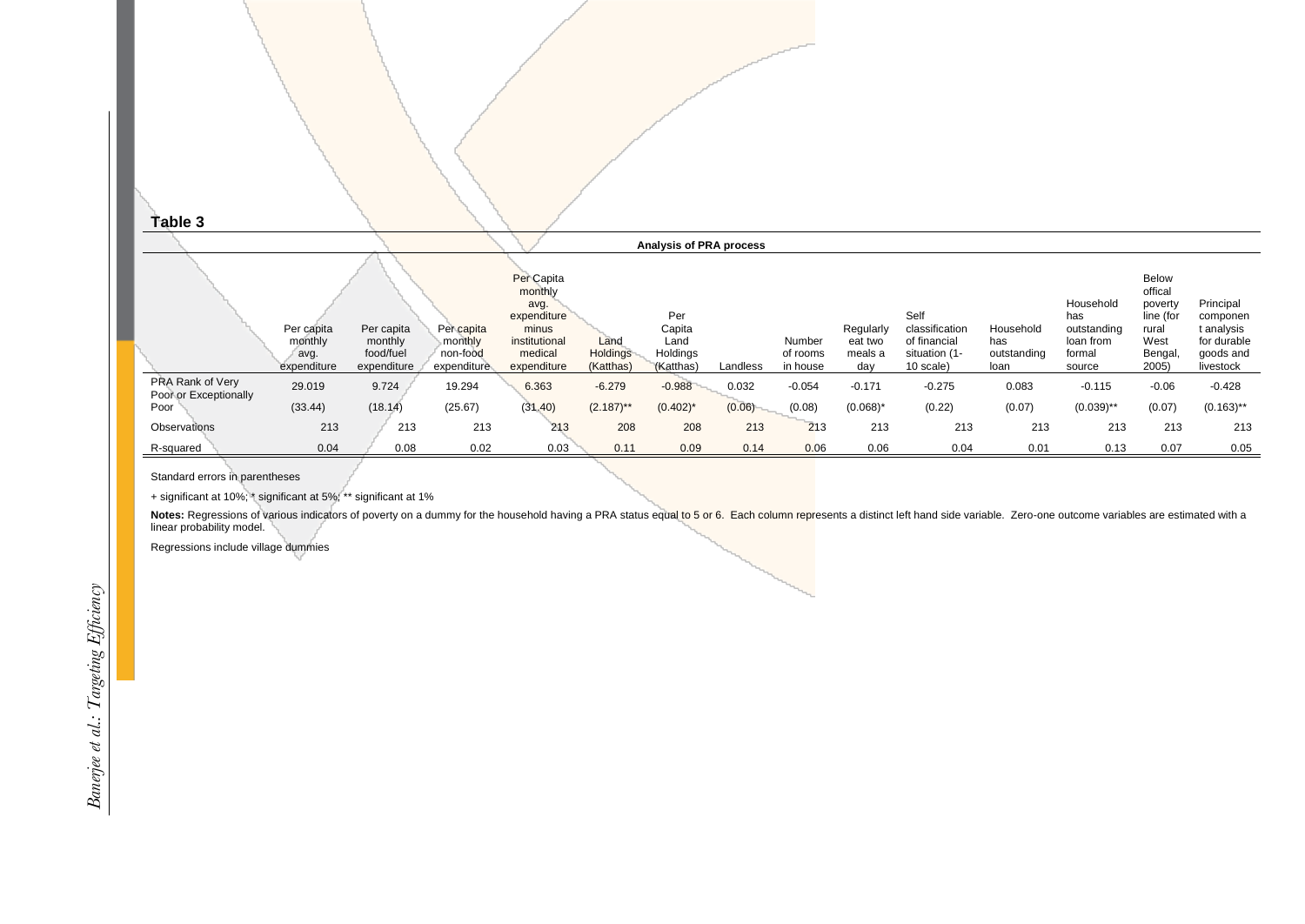| Analysis of PRA process conditional on household size |                                           |                                                   |                                                  |                                                                                                  |                               |                                                |          |                                |                                        |                                                                      |                                         |                                                                  |                                                                                     |                                                                             |
|-------------------------------------------------------|-------------------------------------------|---------------------------------------------------|--------------------------------------------------|--------------------------------------------------------------------------------------------------|-------------------------------|------------------------------------------------|----------|--------------------------------|----------------------------------------|----------------------------------------------------------------------|-----------------------------------------|------------------------------------------------------------------|-------------------------------------------------------------------------------------|-----------------------------------------------------------------------------|
|                                                       | Per capita<br>monthly avg.<br>expenditure | Per capita<br>monthly<br>food/fuel<br>expenditure | Per capita<br>monthly<br>non-food<br>expenditure | Per Capita<br>monthly<br>avg.<br>expenditure<br>minus<br>institutional<br>medical<br>expenditure | Land<br>Holdings<br>(Katthas) | Per<br>Capita<br>Land<br>Holdings<br>(Katthas) | Landless | Number<br>of rooms<br>in house | Regularly<br>eat two<br>meals a<br>day | Self<br>classification<br>of financial<br>situation (1-<br>10 scale) | Household<br>has<br>outstanding<br>loan | Household<br>has<br>outstanding<br>loan from<br>formal<br>source | <b>Below</b><br>offical<br>poverty<br>line (for<br>rural<br>West<br>Bengal<br>2005) | Principal<br>component<br>analysis<br>for durable<br>goods and<br>livestock |
| PRA Rank of 5 or 6                                    | 1.43                                      | $-4.733$                                          | 6.163                                            | $-23.06$                                                                                         | $-5.759$                      | $-1.028$                                       | 0.027    | $-0.011$                       | $-0.165$                               | $-0.288$                                                             | 0.093                                   | $-0.103$                                                         | 0.003                                                                               | $-0.258$                                                                    |
| Number of household                                   | (32.20)                                   | (17.54)                                           | (25.60)                                          | (29.71)                                                                                          | $(2.210)$ **                  | $(0.408)^*$                                    | (0.06)   | (0.08)                         | $(0.069)^*$                            | (0.23)                                                               | (0.08)                                  | $(0.039)$ **                                                     | (0.07)                                                                              | $(0.151) +$                                                                 |
| members                                               | $-45.739$                                 | $-23.969$                                         | $-21.77$                                         | $-48.78$                                                                                         | 0.928                         | $-0.072$                                       | $-0.008$ | 0.072                          | 0.01                                   | $-0.022$                                                             | 0.016                                   | 0.019                                                            | 0.104                                                                               | 0.282                                                                       |
|                                                       | $(9.289)$ **                              | $(5.059)$ **                                      | $(7.385)$ **                                     | $(8.572)$ **                                                                                     | $-0.642$                      | $-0.119$                                       | $-0.017$ | $(0.022)$ **                   | $-0.02$                                | $-0.066$                                                             | $-0.022$                                | $(0.011) +$                                                      | $(0.020)$ **                                                                        | $(0.044)$ **                                                                |
| Observations                                          | 213                                       | 213                                               | 213                                              | 213                                                                                              | 208                           | 208                                            | 213      | 213                            | 213                                    | 213                                                                  | 213                                     | 213                                                              | 213                                                                                 | 213                                                                         |
| R-squared                                             | 0.14                                      | 0.17                                              | 0.06                                             | 0.16                                                                                             | 0.12                          | 0.09                                           | 0.14     | 0.11                           | 0.06                                   | 0.04                                                                 | 0.02                                    | 0.14                                                             | 0.18                                                                                | 0.21                                                                        |

Standard errors in

parentheses

+ significant at 10%; \* significant at 5%; \*\* significant at 1%

Notes: Regressions of various indicators of poverty on a dummy for the household having a PRA status equal to 5 or 6. Each column represents a distinct left hand side variable. Zero-one outcome variables are estimated with a linear probability model.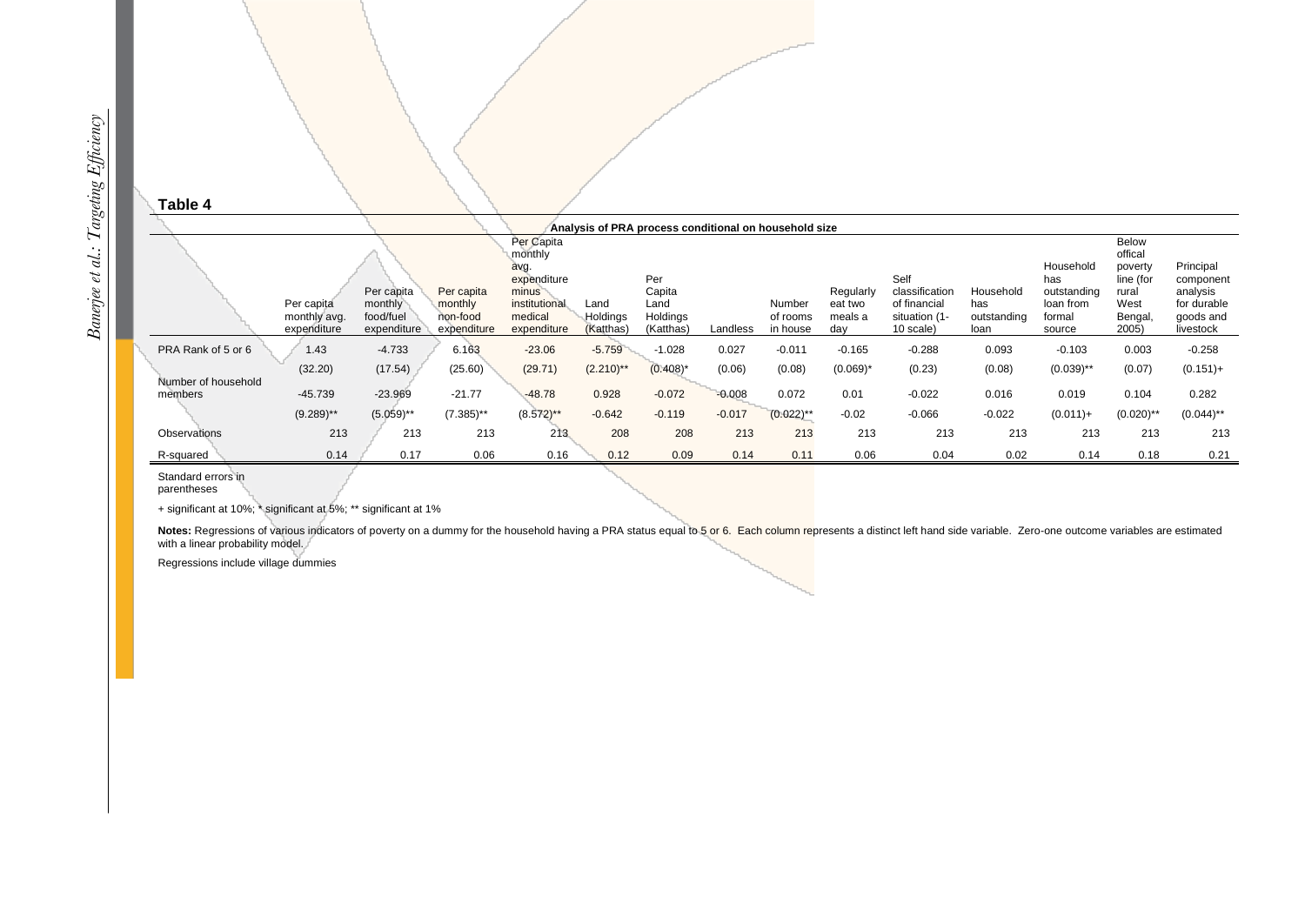|                                                                 |                    |                    |                    | <b>Determinates of PRA rank</b> |                                        |                    |                    |                    |                    |                   |
|-----------------------------------------------------------------|--------------------|--------------------|--------------------|---------------------------------|----------------------------------------|--------------------|--------------------|--------------------|--------------------|-------------------|
|                                                                 |                    |                    |                    |                                 | Dependent variable: PRA Rank of 5 or 6 |                    |                    |                    |                    |                   |
| Per capita monthly avg. expenditure                             | 0.000003<br>(0.00) | 0.000025<br>(0.00) | 0.000068<br>(0.00) | 0.000039<br>(0.00)              | 0.000056<br>(0.00)                     | 0.000043<br>(0.00) | 0.000063<br>(0.00) | 0.000044<br>(0.00) | 0.000035<br>(0.00) | 0.00004<br>(0.00) |
| Land Holdings (Katthas)                                         | $-0.01$            | $-0.01$            | $-0.01$            | $-0.01$                         | 0.00                                   | $-0.01$            | $-0.01$            | $-0.01$            | $-0.01$            | $-0.01$           |
|                                                                 | $(0.002216)^*$     | $(0.002211)^*$     | $(0.002207)^*$     | $(0.002195)^{*}$                | $(0.002319)+$                          | (0.002226)         | $(0.002133)$ **    | (0.002203)         | $(0.002167)$ **    | $(0.002247)$ **   |
| Number of household members                                     | $-0.04$            | $-0.04$            | $-0.04$            | $-0.05$                         | $-0.03$                                | $-0.04$            | $-0.01$            | $-0.04$            | $-0.04$            | $-0.04$           |
|                                                                 | $(0.021922)+$      | $(0.021828)+$      | $(0.021383)+$      | $(0.022048)^*$                  | (0.02)                                 | $(0.021618)+$      | (0.02)             | $(0.021664) +$     | $(0.021059)+$      | $(0.021329)+$     |
| Adult(15+) male with disability(physical or mental)             |                    |                    |                    |                                 |                                        |                    |                    |                    |                    | 0.12<br>(0.09)    |
| Adult(15+) female with disability(physical or mental)           |                    |                    |                    |                                 |                                        |                    |                    |                    | 0.37               |                   |
|                                                                 |                    |                    |                    |                                 |                                        |                    |                    |                    | $(0.142321)$ **    |                   |
| Able bodied female adult (15+)                                  |                    |                    |                    |                                 |                                        |                    |                    | $-0.10$            |                    |                   |
|                                                                 |                    |                    |                    |                                 |                                        |                    |                    | (0.17)             |                    |                   |
| Able bodied male adult (15+)                                    |                    |                    |                    |                                 |                                        |                    | $-0.30$            |                    |                    |                   |
|                                                                 |                    |                    |                    |                                 |                                        |                    | $(0.078528)$ **    |                    |                    |                   |
| Receives some form of government aid                            |                    |                    |                    |                                 |                                        | 0.04               |                    |                    |                    |                   |
|                                                                 |                    |                    |                    |                                 |                                        | (0.08)             |                    |                    |                    |                   |
| Average years of schooling per household member                 |                    |                    |                    |                                 | $-0.05$                                |                    |                    |                    |                    |                   |
| There is a HH member 5-14 years old not attending               |                    |                    |                    |                                 | $(0.019539)^{*}$                       |                    |                    |                    |                    |                   |
| school                                                          |                    |                    |                    | 0.16                            |                                        |                    |                    |                    |                    |                   |
|                                                                 |                    |                    |                    | $(0.080472)^{*}$                |                                        |                    |                    |                    |                    |                   |
| Household suffered economic shock                               |                    |                    | $-0.06$            |                                 |                                        |                    |                    |                    |                    |                   |
|                                                                 |                    |                    | (0.07)             |                                 |                                        |                    |                    |                    |                    |                   |
| Household suffered health shock requiring institutional<br>care |                    | 0.05               |                    |                                 |                                        |                    |                    |                    |                    |                   |
|                                                                 |                    | (0.08)             |                    |                                 |                                        |                    |                    |                    |                    |                   |
| Household suffered health shock                                 | 0.06               |                    |                    |                                 |                                        |                    |                    |                    |                    |                   |
|                                                                 | (0.07)             |                    |                    |                                 |                                        |                    |                    |                    |                    |                   |
| Observations                                                    | 208                | 208                | 208                | 208                             | 208                                    | 208                | 208                | 208                | 208                | 208               |
| R-squared                                                       | 0.17               | 0.17               | 0.17               | 0.19                            | 0.19                                   | 0.17               | 0.23               | 0.17               | 0.2                | 0.18              |

Standard errors in parentheses

+ significant at 10%; \* significant at 5%; \*\* significant at 1%

**Notes:** The table shows a linear probability model specification where the dependent variable is a zero one indicator for having PRA status equal to 5 or 6.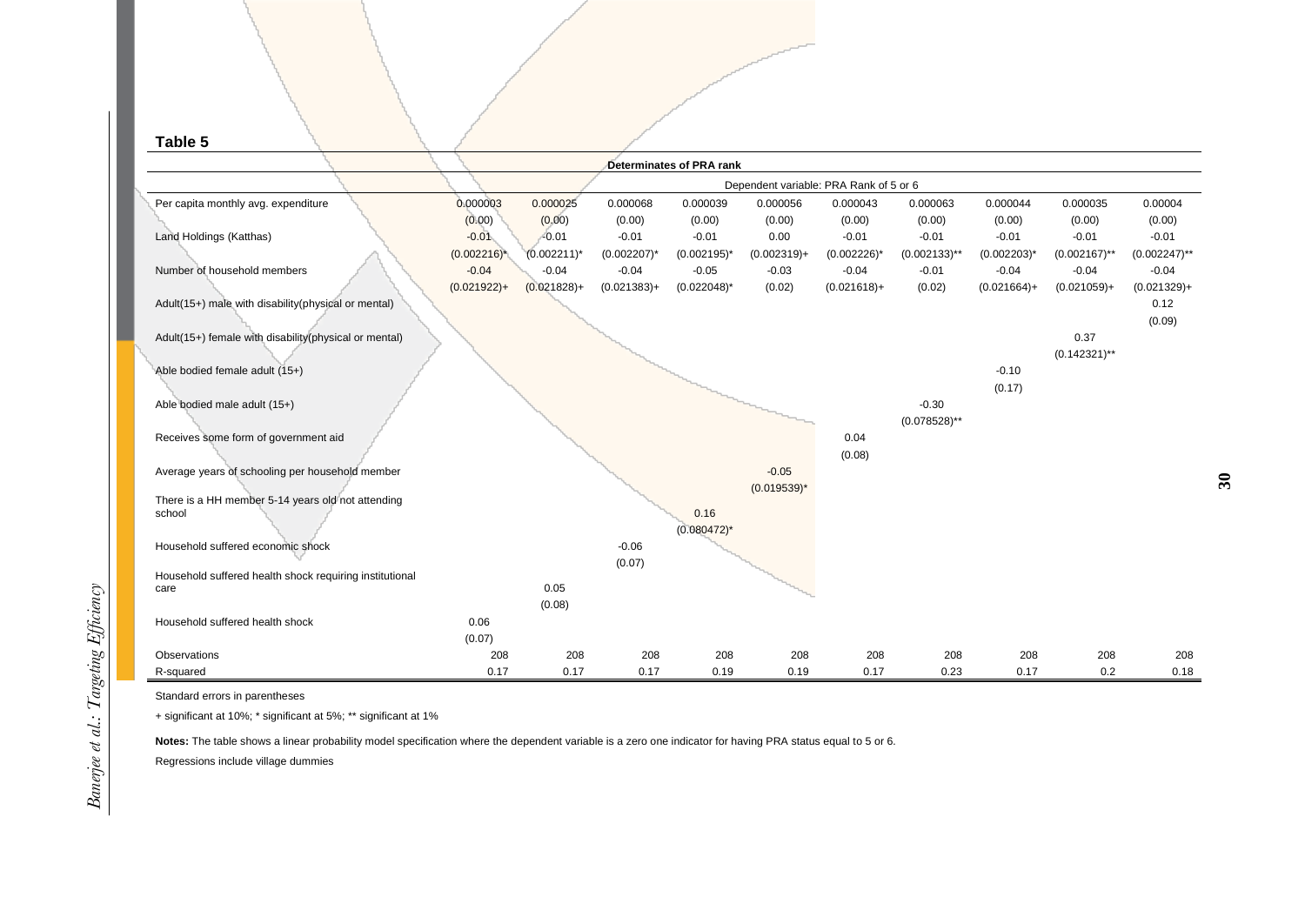|                          | Analysis of identification process           |                                                   |                                                  |                                                                                                  |                               |                                                |          |                                |                                        |                                                                      |                                         |                                                                  |                                                                                   |                                                                             |
|--------------------------|----------------------------------------------|---------------------------------------------------|--------------------------------------------------|--------------------------------------------------------------------------------------------------|-------------------------------|------------------------------------------------|----------|--------------------------------|----------------------------------------|----------------------------------------------------------------------|-----------------------------------------|------------------------------------------------------------------|-----------------------------------------------------------------------------------|-----------------------------------------------------------------------------|
|                          | Per capita<br>monthly<br>avg.<br>expenditure | Per capita<br>monthly<br>food/fuel<br>expenditure | Per capita<br>monthly<br>non-food<br>expenditure | Per Capita<br>monthly<br>avg.<br>expenditure<br>minus<br>institutional<br>medical<br>expenditure | Land<br>Holdings<br>(Katthas) | Per<br>Capita<br>Land<br>Holdings<br>(Katthas) | Landless | Number<br>of rooms<br>in house | Regularly<br>eat two<br>meals a<br>day | Self<br>classification<br>of financial<br>situation (1-<br>10 scale) | Household<br>has<br>outstanding<br>loan | Household<br>has<br>outstanding<br>loan from<br>formal<br>source | <b>Below</b><br>offical<br>poverty line<br>(for rural<br>West<br>Bengal,<br>2005) | Principal<br>component<br>analysis for<br>durable<br>goods and<br>livestock |
| Identified as Ultra Poor | 67.155                                       | 35.662                                            | 31.493                                           | 43.746                                                                                           | $-6.299$                      | $-0.968$                                       | 0.038    | $-0.219$                       | $-0.133$                               | $-0.26$                                                              | 0.105                                   | $-0.068$                                                         | $-0.115$                                                                          | $-0.442$                                                                    |
|                          | $(34.216)+$                                  | $(18.548) +$                                      | (26.41)                                          | (32.23)                                                                                          | $(2.262)$ **                  | $(0.416)^*$                                    | (0.06)   | $(0.076)$ **                   | $(0.071) +$                            | (0.23)                                                               | (0.08)                                  | $(0.040)+$                                                       | (0.07)                                                                            | $(0.168)$ **                                                                |
| <b>Observations</b>      | 213                                          | 213                                               | 213                                              | 213                                                                                              | 208                           | 208                                            | 213      | 213                            | 213                                    | 213                                                                  | 213                                     | 213                                                              | 213                                                                               | 213                                                                         |
| R-squared                | 0.05                                         | 0.1                                               | 0.02                                             | 0.04                                                                                             | $0.1^{\circ}$                 | 0.08                                           | 0.14     | 0.09                           | 0.05                                   | 0.04                                                                 | 0.02                                    | 0.1                                                              | 0.08                                                                              | 0.05                                                                        |

Standard errors in parentheses

+ significant at 10%; \* significant at 5%; \*\* significant at 1%

**Notes:** Regressions of various indicators of poverty on a dummy indicating whether the household was identified as Ultra Poor by Bandhan. Each column represents a distinct left hand side variable. Zero-one outcome variables are estimated with a linear probability model.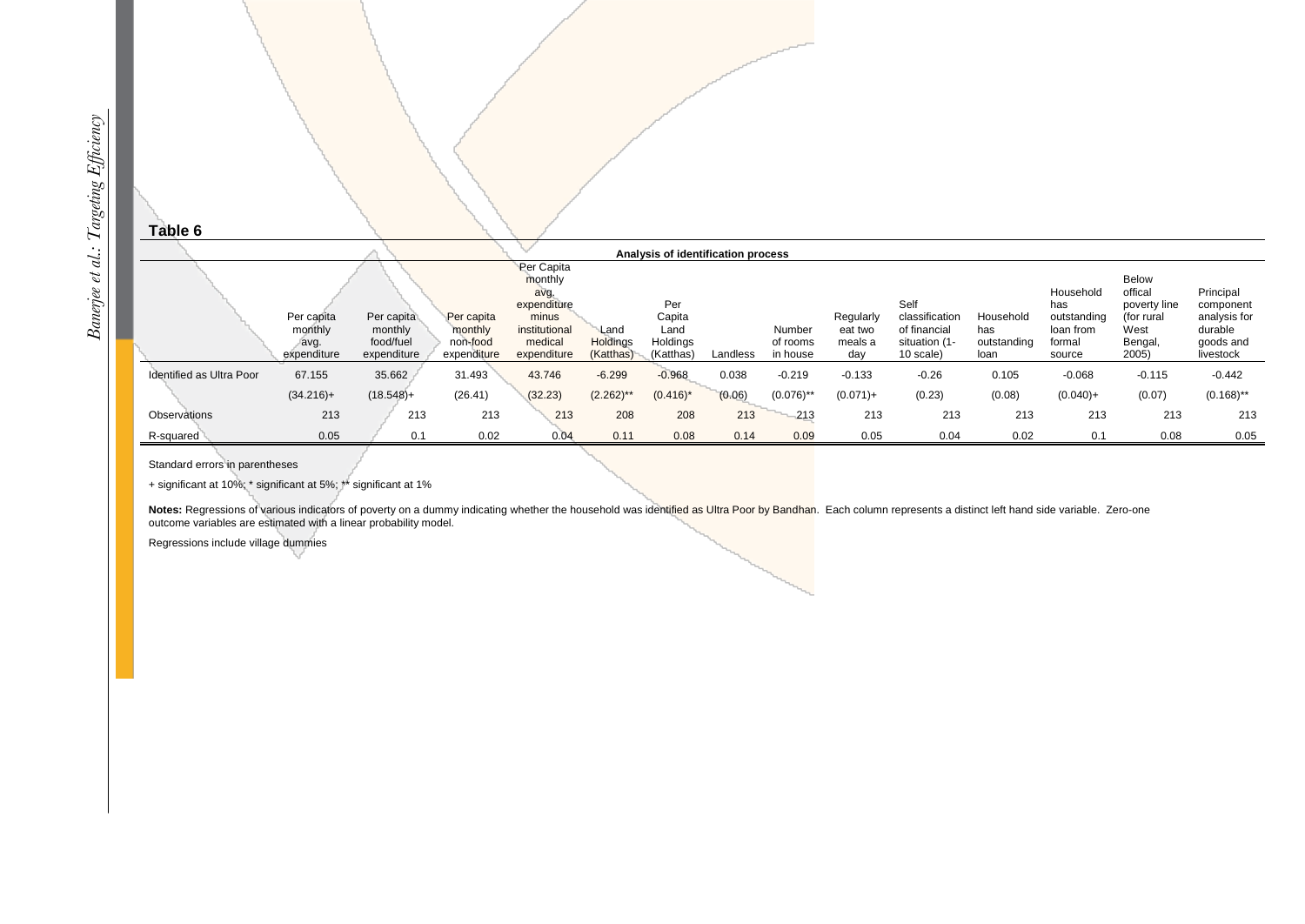| Analysis of identification process: Sample restricted to households with PRA rank of 5 or 6 |                                              |                                                   |                                                  |                                                                                               |                                                     |                                                |               |                                  |                                        |                                                                      |                                         |                                                                  |                                                                            |                                                                             |
|---------------------------------------------------------------------------------------------|----------------------------------------------|---------------------------------------------------|--------------------------------------------------|-----------------------------------------------------------------------------------------------|-----------------------------------------------------|------------------------------------------------|---------------|----------------------------------|----------------------------------------|----------------------------------------------------------------------|-----------------------------------------|------------------------------------------------------------------|----------------------------------------------------------------------------|-----------------------------------------------------------------------------|
|                                                                                             | Per capita<br>monthly<br>avg.<br>expenditure | Per capita<br>monthly<br>food/fuel<br>expenditure | Per capita<br>monthly<br>non-food<br>expenditure | Per Capita<br>monthly avg.<br>expenditure<br>minus<br>institutional<br>medical<br>expenditure | Land<br>Holdings<br>(Katthas)                       | Per<br>Capita<br>Land<br>Holdings<br>(Katthas) | Landless      | Number<br>of rooms<br>in house   | Regularly<br>eat two<br>meals a<br>day | Self<br>classification<br>of financial<br>situation (1-<br>10 scale) | Household<br>has<br>outstanding<br>loan | Household<br>has<br>outstanding<br>loan from<br>formal<br>source | Below<br>offical<br>poverty<br>line (for<br>rural West<br>Bengal,<br>2005) | Principal<br>component<br>analysis for<br>durable<br>goods and<br>livestock |
|                                                                                             |                                              |                                                   |                                                  |                                                                                               |                                                     |                                                | Panel A       |                                  |                                        |                                                                      |                                         |                                                                  |                                                                            |                                                                             |
| Identified as Ultra<br>Poor                                                                 | 59.604                                       | 16.721                                            | 42.884                                           | 40.099                                                                                        | $-3.183$                                            | $-0.702$                                       | 0.073         | $-0.382$                         | 0.007                                  | $-0.032$                                                             | 0.076                                   | 0.032                                                            | $-0.125$                                                                   | $-0.141$                                                                    |
|                                                                                             | (54.86)                                      | (30.31)                                           | (42.83)                                          | (51.03)                                                                                       | $(1.176)$ **                                        | $(0.336)^{*}$                                  | (0.11)        | $(0.116)$ **                     | (0.12)                                 | (0.36)                                                               | (0.12)                                  | (0.04)                                                           | (0.12)                                                                     | (0.25)                                                                      |
| Observations                                                                                | 110                                          | 110                                               | 110                                              | 110                                                                                           | 107                                                 | 107                                            | 110           | 110                              | 110                                    | 110                                                                  | 110                                     | 110                                                              | 110                                                                        | 110                                                                         |
| R-squared                                                                                   | 0.08                                         | 0.09                                              | 0.05                                             | 0.06                                                                                          | 0.1                                                 | 0.07                                           | 0.13          | 0.13                             | 0.07                                   | 0.05                                                                 | 0.03                                    | 0.05                                                             | 0.09                                                                       | 0.05                                                                        |
|                                                                                             |                                              |                                                   |                                                  |                                                                                               |                                                     |                                                |               |                                  |                                        |                                                                      |                                         |                                                                  |                                                                            |                                                                             |
|                                                                                             |                                              |                                                   |                                                  |                                                                                               |                                                     |                                                | Panel B       |                                  |                                        |                                                                      |                                         |                                                                  |                                                                            |                                                                             |
| Identified as Ultra<br>Poor                                                                 | 42.326                                       | 7.457                                             | 34.869                                           | 19.691                                                                                        | $-3.116$                                            | $-0.809$                                       | 0.066         | $-0.358$                         | 0.008                                  | $-0.078$                                                             | 0.09                                    | 0.035                                                            | $-0.078$                                                                   | $-0.064$                                                                    |
|                                                                                             | $(1 - \alpha)$                               | (0.000)                                           | (100, 0.0)                                       | $\mathbf{1}$                                                                                  | $\mathbf{r}$ $\mathbf{r}$ $\mathbf{r}$ $\mathbf{r}$ | (0.000)                                        | $\sim$ $\sim$ | $\sqrt{2}$ $\sqrt{2}$ $\sqrt{2}$ | (0, 1, 0)                              | (0.002)                                                              | (0, 1, 0)                               | $\sim$ $\sim$ $\sim$                                             | $\sim$ $\sim$                                                              | (0.002)                                                                     |

|                             |               |              |             |               |               |             | .        |              |        |          |        |        |              |              |
|-----------------------------|---------------|--------------|-------------|---------------|---------------|-------------|----------|--------------|--------|----------|--------|--------|--------------|--------------|
| Identified as Ultra<br>Poor | 42.326        | 7.457        | 34.869      | 19.691        | $-3.116$      | $-0.809$    | 0.066    | $-0.358$     | 0.008  | $-0.078$ | 0.09   | 0.035  | $-0.078$     | $-0.064$     |
| Number of household         | (52.05)       | (28.86)      | (42.33)     | (46.43)       | $(1.192)^{*}$ | $(0.331)^*$ | (0.11)   | $(0.114)$ ** | (0.12) | (0.36)   | (0.12) | (0.04) | (0.11)       | (0.23)       |
| members                     | $-43.281$     | $-23.204$    | $-20.077$   | $-51.121$     | 0.115         | $-0.185$    | $-0.018$ | 0.058        | 0.001  | $-0.113$ | 0.037  | 0.009  | 0.116        | 0.193        |
|                             | $(11.788)$ ** | $(6.537)$ ** | $(9.585)^*$ | $(10.516)$ ** | (0.27)        | $(0.075)^*$ | (0.02)   | $(0.026)$ *  | (0.03) | (0.08)   | (0.03) | (0.01) | $(0.025)$ ** | $(0.053)$ ** |
| Observations                | 110           | 110          | 110         | 110           | 107           | 107         | 110      | 110          | 110    | 110      | 110    | 110    | 110          | 110          |
| R-squared                   | 0.19          | 0.19         | 0.09        | 0.23          | 0.1           | 0.13        | 0.13     | 0.17         | 0.07   | 0.07     | 0.05   | 0.06   | 0.25         | 0.16         |

Standard errors in parentheses

+ significant at 10%; \* significant at 5%; \*\* significant

at 1%

**Notes:** Regressions of various indicators of poverty on a dummy indicating whether the household was identified as Ultra Poor by Bandhan. Each column represents a distinct left hand side variable. Zero-one outcome variables are estimated with a linear probability model.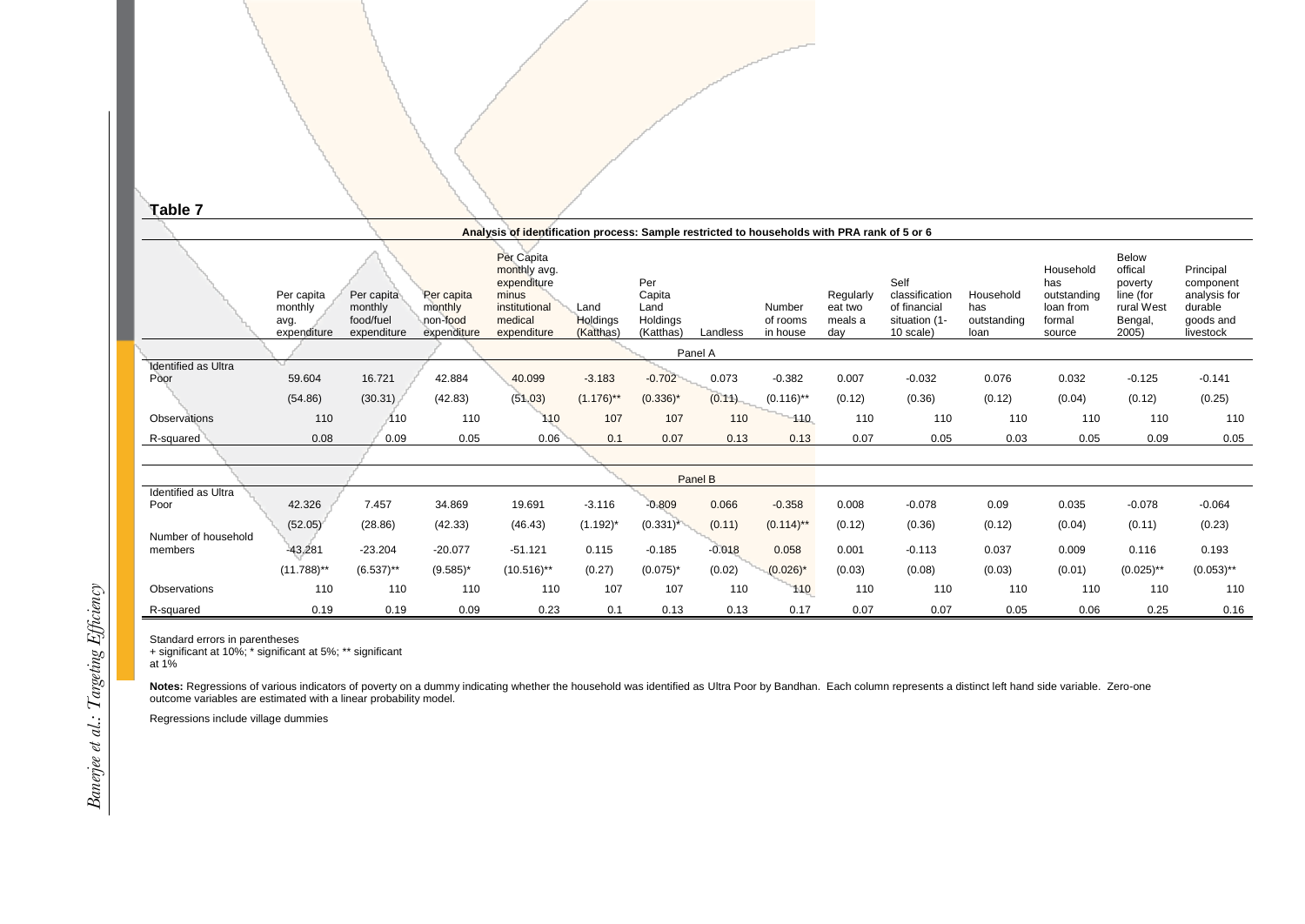| Analysis of identification process: Sample restricted to those with less than 15 katthas of |
|---------------------------------------------------------------------------------------------|
| land                                                                                        |

|                          | Per capita<br>monthly avg.<br>expenditure | Per capita<br>monthly<br>food/fuel<br>expenditure | Per capita<br>monthly non-<br>food<br>expenditure | Per Capita<br>monthly avg.<br>expenditure<br>minus<br>institutional<br>medical<br>expenditure |
|--------------------------|-------------------------------------------|---------------------------------------------------|---------------------------------------------------|-----------------------------------------------------------------------------------------------|
| Identified as Ultra Poor | 79.334                                    | 37.638                                            | 41.696                                            | 56.075                                                                                        |
|                          | $(33.092)^{*}$                            | $(19.565)+$                                       | $(23.963)+$                                       | $(31.456)+$                                                                                   |
| Observations             | 192                                       | 192                                               | 192                                               | 192                                                                                           |
| R-squared                | 0.06                                      | 0.08                                              | 0.02                                              | 0.05                                                                                          |

Standard errors in parentheses

+ significant at 10%; \* significant at 5%; \*\* significant at 1%

**Notes:** Regressions of various indicators of poverty on a dummy indicating whether the household was identified as Ultra Poor by Bandhan.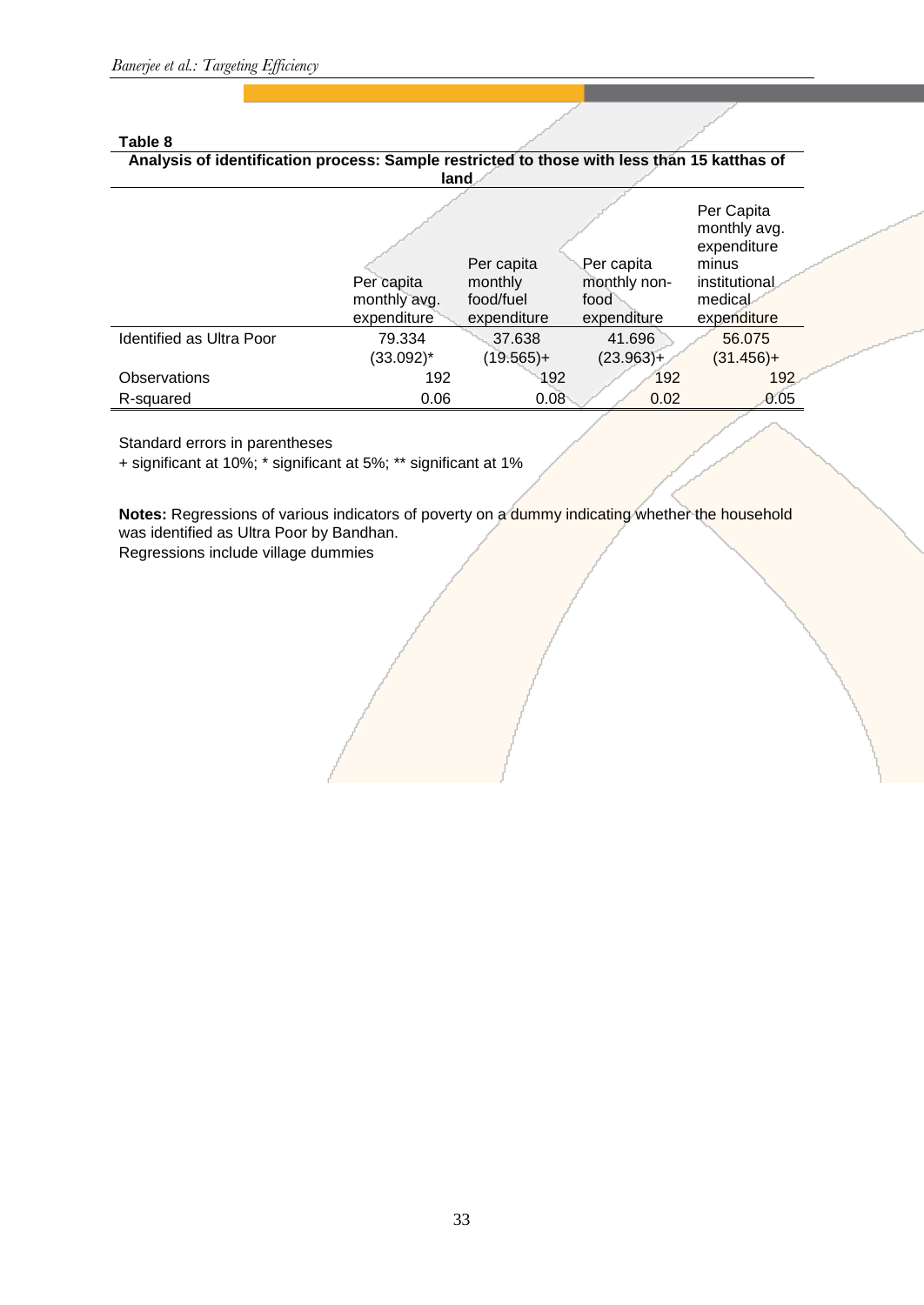| Differences in dissaggregated components of expenditure |                                   |                    |                 |                |                             |                       |                                                          |                          |                       |  |  |  |
|---------------------------------------------------------|-----------------------------------|--------------------|-----------------|----------------|-----------------------------|-----------------------|----------------------------------------------------------|--------------------------|-----------------------|--|--|--|
|                                                         | Per capita monthly expenditure on |                    |                 |                |                             |                       |                                                          |                          |                       |  |  |  |
|                                                         | Cerials                           | Dairy              | Oil             | Vegetables     | Fruit<br>and<br><b>Nuts</b> | Egg,<br>Fish,<br>Meat | Other<br>food<br>(sipce,<br>sugar,<br>salt.<br>beverage) | Pan,<br>Tobacco,<br>etc. | Fuel and<br>Light     |  |  |  |
| Identified as Ultra Poor                                | 11.551<br>(8.76)                  | $-2.167$<br>(1.47) | 5.643<br>(4.25) | 2.06<br>(5.67) | 1.294<br>(1.07)             | 4.16<br>(3.17)        | 6.587<br>$(3.314)^*$                                     | 1.187<br>(3.87)          | 5.068<br>$(1.775)$ ** |  |  |  |
| <b>Observations</b>                                     | 213                               | 213                | 213             | 213            | 213                         | 213                   | 213                                                      | 213                      | 213                   |  |  |  |
| R-squared                                               | 0.06                              | 0.02               | 0.08            | 0.06           | 0.02                        | 0.01                  | 0.06                                                     | 0.02                     | 0.09                  |  |  |  |

Standard errors in parentheses

+ significant at 10%; \* significant at 5%; \*\* significant at

1%

**Notes:** Regressions of various measures of expenditure on a dummy indicating whether the household was identified as Ultra Poor by Bandhan.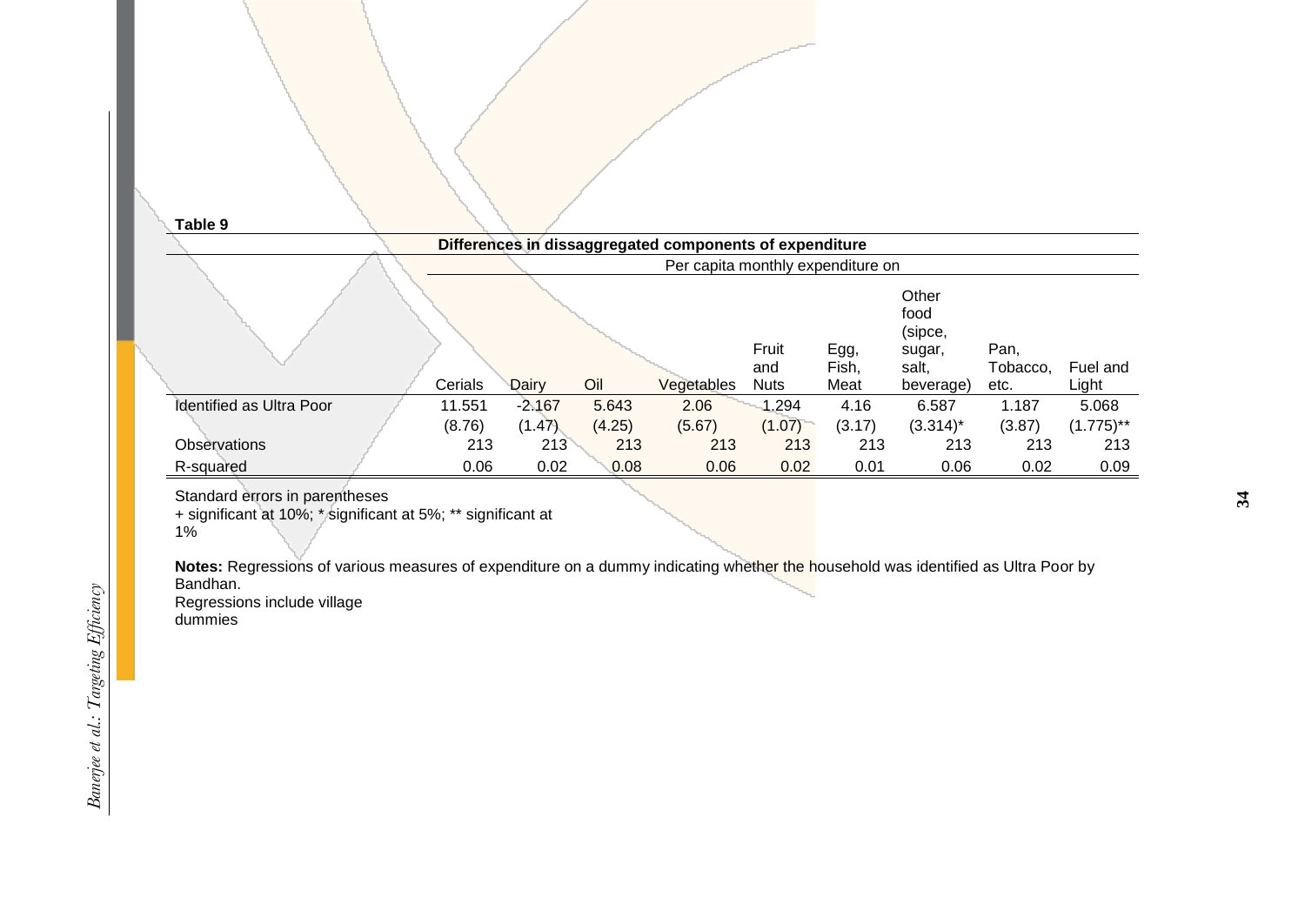| Analysis of identification process conditional on household size |                                              |                                                   |                                                  |                                                                                                  |                               |                                                       |          |                                |                                        |                                                                      |                                         |                                                                  |                                                                               |                                                                             |
|------------------------------------------------------------------|----------------------------------------------|---------------------------------------------------|--------------------------------------------------|--------------------------------------------------------------------------------------------------|-------------------------------|-------------------------------------------------------|----------|--------------------------------|----------------------------------------|----------------------------------------------------------------------|-----------------------------------------|------------------------------------------------------------------|-------------------------------------------------------------------------------|-----------------------------------------------------------------------------|
|                                                                  | Per capita<br>monthly<br>avg.<br>expenditure | Per capita<br>monthly<br>food/fuel<br>expenditure | Per capita<br>monthly<br>non-food<br>expenditure | Per Capita<br>monthly<br>avg.<br>expenditure<br>minus<br>institutional<br>medical<br>expenditure | Land<br>Holdings<br>(Katthas) | Per<br>Capita<br>Land<br><b>Holdings</b><br>(Katthas) | Landless | Number<br>of rooms<br>in house | Regularly<br>eat two<br>meals a<br>dav | Self<br>classification<br>of financial<br>situation (1-<br>10 scale) | Household<br>has<br>outstanding<br>loan | Household<br>has<br>outstanding<br>loan from<br>formal<br>source | Below<br>offical<br>poverty<br>line (for<br>rural<br>West<br>Bengal,<br>2005) | Principal<br>component<br>analysis for<br>durable<br>goods and<br>livestock |
| <b>Identified as Ultra Poor</b>                                  | 35.14                                        | 19.116                                            | 16.024                                           | 9.327                                                                                            | $-5.632$                      | $-1.037$                                              | 0.032    | $-0.174$                       | $-0.125$                               | $-0.277$                                                             | 0.118                                   | $-0.053$                                                         | $-0.041$                                                                      | $-0.237$                                                                    |
|                                                                  | (33.30)                                      | (18.14)                                           | (26.53)                                          | (30.85)                                                                                          | $(2.315)^*$                   | $(0.427)^*$                                           | (0.06)   | $(0.076)^*$                    | $(0.072) +$                            | (0.24)                                                               | (0.08)                                  | (0.04)                                                           | (0.07)                                                                        | (0.16)                                                                      |
| Number of household<br>members                                   | $-43.799$                                    | $-22.637$                                         | $-21.162$                                        | -47.088                                                                                          | 0.851                         | $-0.088$                                              | $-0.008$ | 0.062                          | 0.011                                  | $-0.023$                                                             | 0.019                                   | 0.022                                                            | 0.102<br>$(0.020)$ *                                                          | 0.281                                                                       |
|                                                                  | $(9.319)$ **                                 | $(5.076)$ **                                      | $(7.424)$ **                                     | $(8.635)$ **                                                                                     | $-0.651$                      | $-0.12$                                               | $-0.017$ | $(0.021)$ **                   | $-0.02$                                | $-0.066$                                                             | $-0.022$                                | $(0.011)+$                                                       |                                                                               | $(0.044)$ **                                                                |
| Observations                                                     | 213                                          | 213                                               | 213                                              | 213                                                                                              | 208                           | 208                                                   | 213      | 213                            | 213                                    | 213                                                                  | 213                                     | 213                                                              | 213                                                                           | 213                                                                         |
| R-squared                                                        | 0.14                                         | 0.18                                              | 0.06                                             | 0.16                                                                                             | 0.11                          | 0.09                                                  | 0.14     | 0.13                           | 0.05                                   | 0.04                                                                 | 0.02                                    | 0.12                                                             | 0.18                                                                          | 0.21                                                                        |

Standard errors in parentheses

+ significant at 10%; \* significant at 5%; \*\* significant at 1%

**Notes:** Regressions of various indicators of poverty on a dummy indicating whether the household was identified as Ultra Poor by Bandhan. Each column represents a distinct left hand side variable. Zero-one outcome variables are estimated with a linear probability model.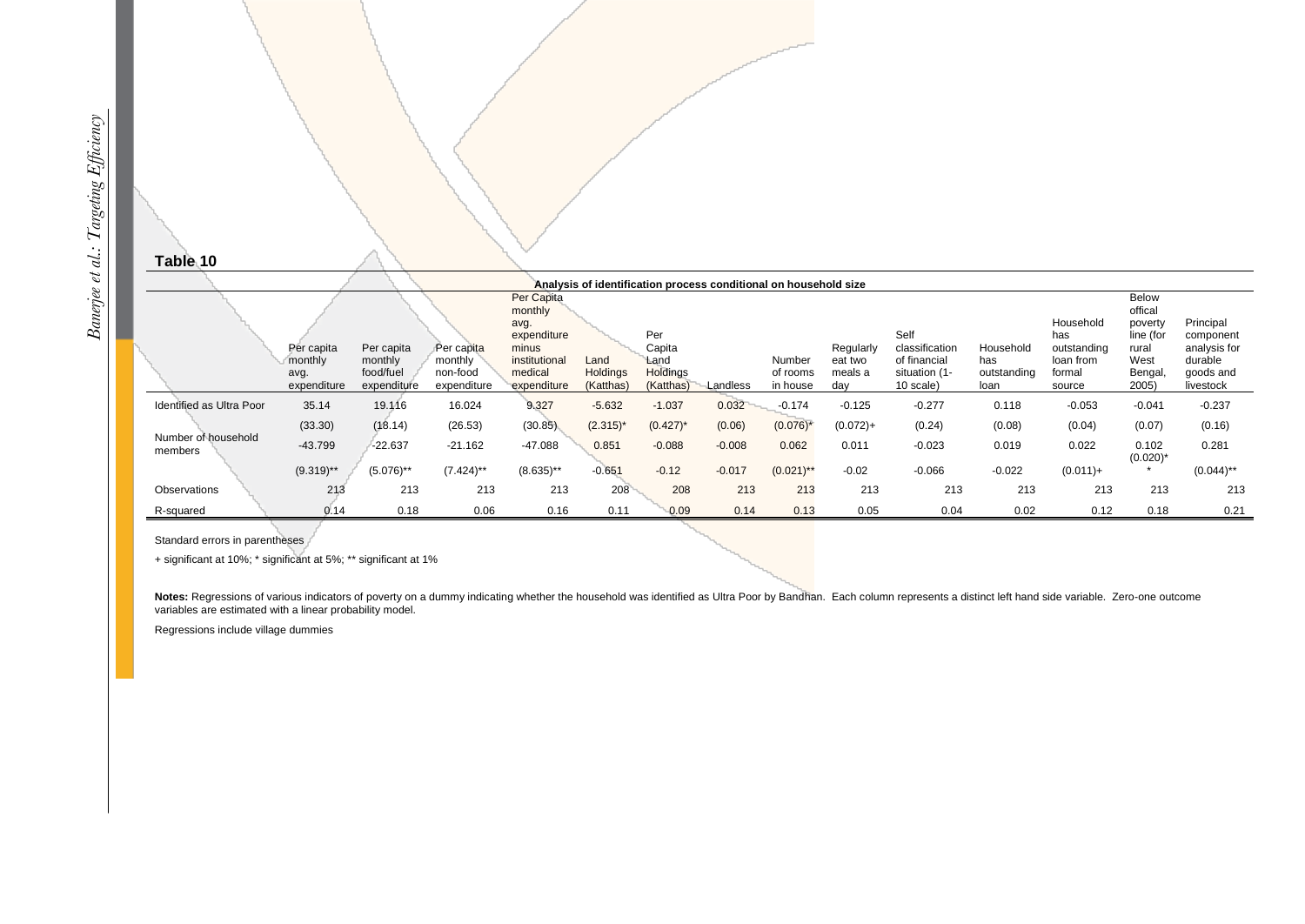|                                                          |                                              |                  | Determinates of Identification as Ultra Poor |                |                |                  |                 |                |                 |                  |  |  |
|----------------------------------------------------------|----------------------------------------------|------------------|----------------------------------------------|----------------|----------------|------------------|-----------------|----------------|-----------------|------------------|--|--|
|                                                          | Dependent variable: Identified as Ultra Poor |                  |                                              |                |                |                  |                 |                |                 |                  |  |  |
| Per capita monthly avg. expenditure                      | 0.000221                                     | 0.000205         | 0.000186                                     | 0.000196       | 0.000209       | 0.000196         | 0.000219        | 0.000197       | 0.000189        | 0.000196         |  |  |
|                                                          | (0.00)                                       | (0.00)           | (0.00)                                       | (0.00)         | (0.00)         | (0.00)           | (0.00)          | (0.00)         | (0.00)          | (0.00)           |  |  |
| Land Holdings (Katthas)                                  | $-0.01$                                      | $-0.01$          | $-0.01$                                      | $-0.01$        | 0.00           | $-0.01$          | $-0.01$         | $-0.01$        | $-0.01$         | $-0.01$          |  |  |
|                                                          | $(0.002119)$ **                              | $(0.002112)^{*}$ | $(0.002110)$ **                              | $(0.002115)^*$ | (0.00)         | $(0.002125)^{*}$ | $(0.002003)$ ** | $(0.002104)^*$ | $(0.002068)^*$  | $(0.002155)^*$   |  |  |
| Number of household members                              | $-0.04$                                      | $-0.05$          | $-0.05$                                      | $-0.05$        | $-0.04$        | $-0.05$          | $-0.01$         | $-0.05$        | $-0.05$         | $-0.05$          |  |  |
|                                                          | $(0.020957)^{*}$                             | $(0.020853)^{*}$ | $(0.020446)^*$                               | $(0.021253)^*$ | $(0.020237)^*$ | $(0.020643)^*$   | (0.02)          | $(0.020698)^*$ | $(0.020100)^*$  | $(0.020449)^{*}$ |  |  |
| Adult(15+) male with disability(physical or mental)      |                                              |                  |                                              |                |                |                  |                 |                |                 | 0.03<br>(0.09)   |  |  |
| Adult(15+) female with disability(physical or mental)    |                                              |                  |                                              |                |                |                  |                 |                | 0.36            |                  |  |  |
|                                                          |                                              |                  |                                              |                |                |                  |                 |                | $(0.135844)$ ** |                  |  |  |
| Able bodied female adult (15+)                           |                                              |                  |                                              |                |                |                  |                 | $-0.02$        |                 |                  |  |  |
|                                                          |                                              |                  |                                              |                |                |                  |                 | (0.16)         |                 |                  |  |  |
| Able bodied male adult (15+)                             |                                              |                  |                                              |                |                |                  | $-0.34$         |                |                 |                  |  |  |
|                                                          |                                              |                  |                                              |                |                |                  | $(0.073758)$ ** |                |                 |                  |  |  |
| Receives some form of government aid                     |                                              |                  |                                              |                |                | 0.03             |                 |                |                 |                  |  |  |
|                                                          |                                              |                  |                                              |                |                | (0.07)           |                 |                |                 |                  |  |  |
| Average years of schooling per household member          |                                              |                  |                                              |                | $-0.04$        |                  |                 |                |                 |                  |  |  |
| There is a HH member 5-14 years old not attending school |                                              |                  |                                              | 0.02           | $(0.018633)^*$ |                  |                 |                |                 |                  |  |  |
|                                                          |                                              |                  |                                              | (0.08)         |                |                  |                 |                |                 |                  |  |  |
| Household suffered economic shock                        |                                              |                  | 0.03                                         |                |                |                  |                 |                |                 |                  |  |  |
|                                                          |                                              |                  | (0.07)                                       |                |                |                  |                 |                |                 |                  |  |  |
| Household suffered health shock requiring institutional  |                                              |                  |                                              |                |                |                  |                 |                |                 |                  |  |  |
| care                                                     |                                              | $-0.02$          |                                              |                |                |                  |                 |                |                 |                  |  |  |
|                                                          |                                              | (0.08)           |                                              |                |                |                  |                 |                |                 |                  |  |  |
| Household suffered health shock                          | $-0.04$                                      |                  |                                              |                |                |                  |                 |                |                 |                  |  |  |
|                                                          | (0.07)                                       |                  |                                              |                |                |                  |                 |                |                 |                  |  |  |
| Observations                                             | 208                                          | 208              | 208                                          | 208            | 208            | 208              | 208             | 208            | 208             | 208              |  |  |
| R-squared                                                | 0.23                                         | 0.23             | 0.23                                         | 0.23           | 0.25           | 0.23             | 0.3             | 0.23           | 0.25            | 0.23             |  |  |

Standard errors in parentheses

+ significant at 10%; \* significant at 5%; \*\* significant at 1%

**Notes:** The table shows a linear probability model specification where the dependent variable is a zero one indicator for having been identified as Ultra Poor.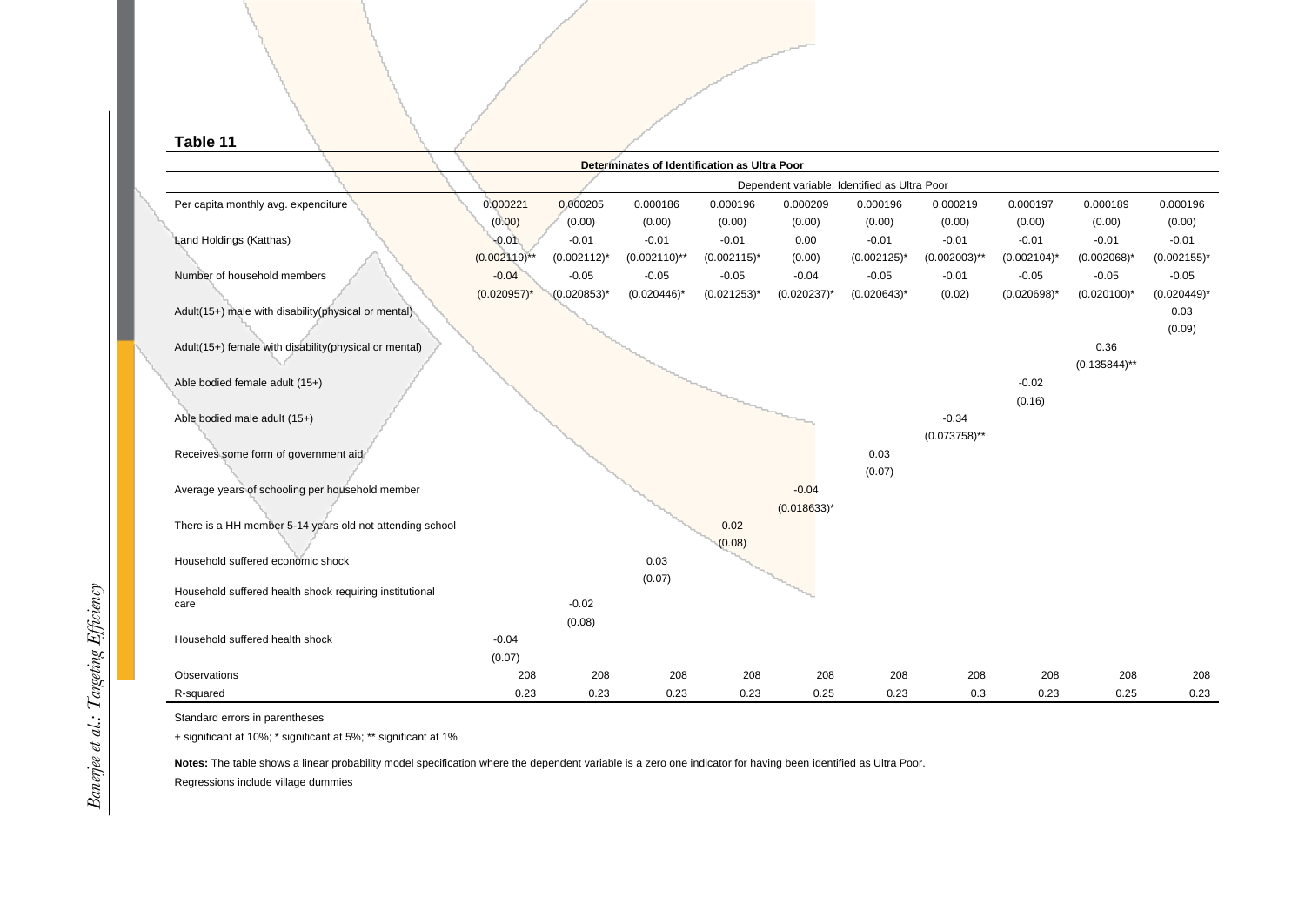|                                                                 | Determinates of Identification as Ultra Poor: Sample restricted to households with PRA rank of 5 or 6 |                   |                                              |                    |                    |                    |                  |                    |                    |                    |  |
|-----------------------------------------------------------------|-------------------------------------------------------------------------------------------------------|-------------------|----------------------------------------------|--------------------|--------------------|--------------------|------------------|--------------------|--------------------|--------------------|--|
|                                                                 |                                                                                                       |                   | Dependent variable: Identified as Ultra Poor |                    |                    |                    |                  |                    |                    |                    |  |
| Per capita monthly avg. expenditure                             | 0.000152<br>(0.00)                                                                                    | 0.00014<br>(0.00) | 0.000103<br>(0.00)                           | 0.000151<br>(0.00) | 0.000143<br>(0.00) | 0.000131<br>(0.00) | 0.0002<br>(0.00) | 0.000127<br>(0.00) | 0.000137<br>(0.00) | 0.000127<br>(0.00) |  |
| Land Holdings (Katthas)                                         | $-0.02$                                                                                               | $-0.02$           | $-0.02$                                      | $-0.02$            | $-0.02$            | $-0.02$            | $-0.02$          | $-0.02$            | $-0.02$            | $-0.02$            |  |
|                                                                 | $(0.007913)^{*}$                                                                                      | $(0.008033)^{*}$  | $(0.007889)^{*}$                             | $(0.007861)^*$     | $(0.007900)^*$     | $(0.007971)^*$     | $(0.007613)$ **  | $(0.007923)^{*}$   | $(0.007875)^*$     | $(0.007964)^*$     |  |
| Number of household members                                     | $-0.02$                                                                                               | $-0.02$           | $-0.02$                                      | $-0.01$            | $-0.02$            | $-0.02$            | 0.01             | $-0.02$            | $-0.02$            | $-0.02$            |  |
|                                                                 | (0.02)                                                                                                | (0.02)            | (0.02)                                       | (0.02)             | (0.02)             | (0.02)             | (0.02)           | (0.02)             | (0.02)             | (0.02)             |  |
| Adult(15+) male with disability(physical or mental)             |                                                                                                       |                   |                                              |                    |                    |                    |                  |                    |                    | $-0.01$            |  |
| Adult(15+) female with disability(physical or                   |                                                                                                       |                   |                                              |                    |                    |                    |                  |                    |                    | (0.10)             |  |
| mental)                                                         |                                                                                                       |                   |                                              |                    |                    |                    |                  |                    | 0.19               |                    |  |
|                                                                 |                                                                                                       |                   |                                              |                    |                    |                    |                  |                    | (0.14)             |                    |  |
| Able bodied female adult (15+)                                  |                                                                                                       |                   |                                              |                    |                    |                    |                  | $-0.04$            |                    |                    |  |
|                                                                 |                                                                                                       |                   |                                              |                    |                    |                    |                  | (0.18)             |                    |                    |  |
| Able bodied male adult (15+)                                    |                                                                                                       |                   |                                              |                    |                    |                    | $-0.26$          |                    |                    |                    |  |
|                                                                 |                                                                                                       |                   |                                              |                    |                    |                    | $(0.085608)$ **  |                    |                    |                    |  |
| Receives some form of government aid                            |                                                                                                       |                   |                                              |                    |                    | 0.03               |                  |                    |                    |                    |  |
| Average years of schooling per household                        |                                                                                                       |                   |                                              |                    |                    | (0.09)             |                  |                    |                    |                    |  |
| member                                                          |                                                                                                       |                   |                                              |                    | $-0.02$            |                    |                  |                    |                    |                    |  |
|                                                                 |                                                                                                       |                   |                                              |                    | (0.03)             |                    |                  |                    |                    |                    |  |
| There is a HH member 5-14 years old not                         |                                                                                                       |                   |                                              | $-0.14$            |                    |                    |                  |                    |                    |                    |  |
| attending school                                                |                                                                                                       |                   |                                              | (0.09)             |                    |                    |                  |                    |                    |                    |  |
| Household suffered economic shock                               |                                                                                                       |                   | 0.07                                         |                    |                    |                    |                  |                    |                    |                    |  |
|                                                                 |                                                                                                       |                   | (0.08)                                       |                    |                    |                    |                  |                    |                    |                    |  |
| Household suffered health shock requiring<br>institutional care |                                                                                                       | $-0.04$           |                                              |                    |                    |                    |                  |                    |                    |                    |  |
|                                                                 |                                                                                                       | (0.10)            |                                              |                    |                    |                    |                  |                    |                    |                    |  |
| Household suffered health shock                                 | $-0.04$<br>(0.08)                                                                                     |                   |                                              |                    |                    |                    |                  |                    |                    |                    |  |
| Observations                                                    | 107                                                                                                   | 107               | 107                                          | 107                | 107                | 107                | 107              | 107                | 107                | 107                |  |
| R-squared                                                       | 0.21                                                                                                  | 0.21              | 0.21                                         | 0.23               | 0.21               | 0.21               | 0.28             | 0.21               | 0.22               | 0.21               |  |

Standard errors in parentheses

+ significant at 10%; \* significant at 5%; \*\* significant at 1%

**Notes:** The table shows a linear probability model specification where the dependent variable is a zero one indicator for having been identified as Ultra Poor.